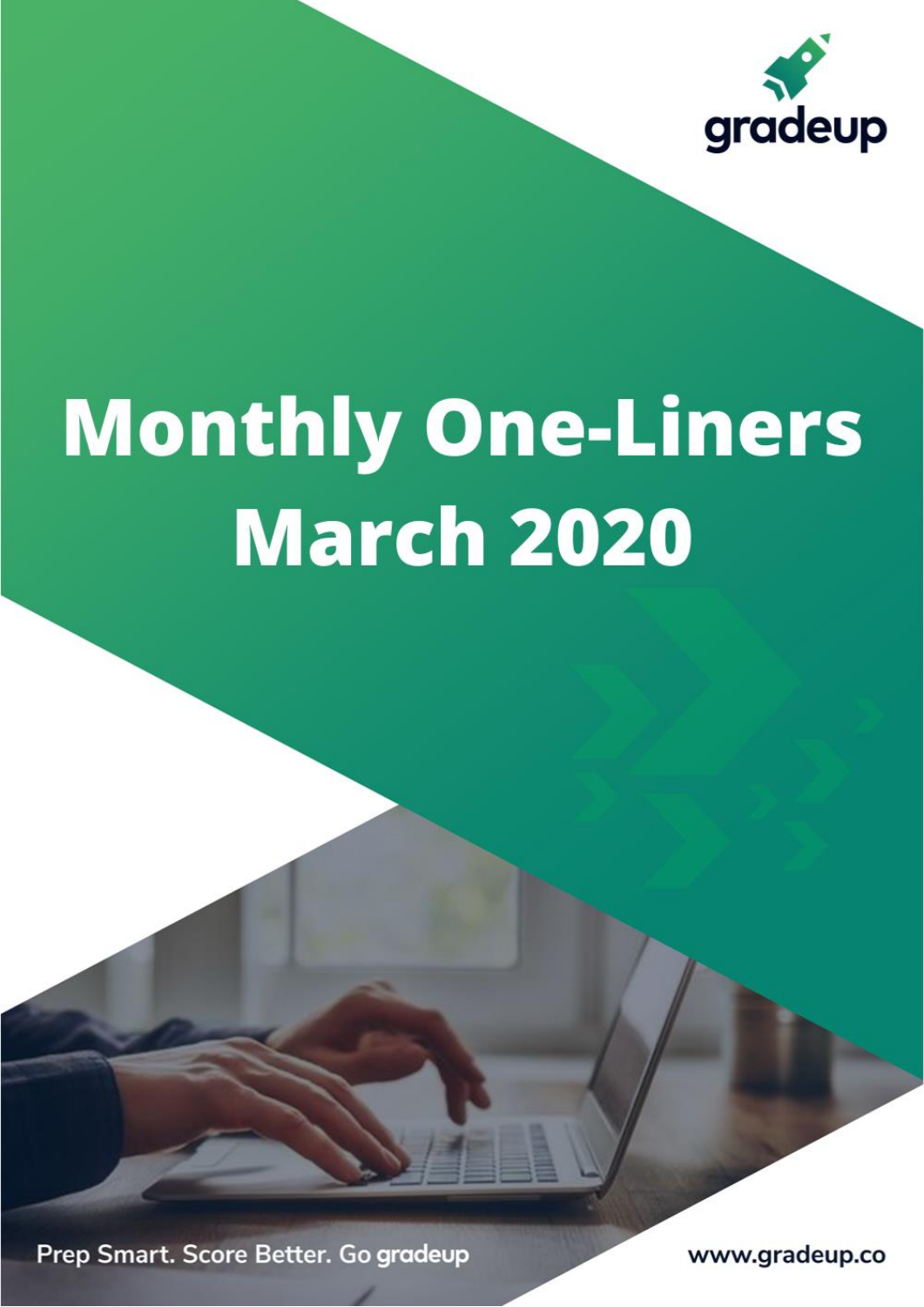#### **Monthly One-liners March -2020**

**Dear readers,**

This **Monthly GK Digest** is a **complete docket** of important news and events that occurred in a month of March **2020**. This file is important for the upcoming **State Services Examinations**.

#### **Important News: States**

- ✓ **Punjab** state government has prohibited **Online Food Supply Aggregators (OFSAs)** related to those **Food Business Operators (FBOs)** who are not possessing **hygiene rating.**
	- **Note: Punjab government's Food and Drug Administration** has prohibited **Online Food Supply Aggregators (OFSAs)** related to those **Food Business Operators (FBOs)** who are not possessing hygiene rating, by invoking provisions under **Section 18(1)(a)** of **Food Safety and Standards Act, 2006** to ensure safe food to public.
	- It also **prohibits OFSAs** from sourcing the food from **FBOs where rating** is less than three out of five.
- ✓ The **historic City Chowk**, which was a commercial centre in **Old Jammu**, has been renamed as **'Bharat Mata Chowk'.**
	- **Note:** A resolution in this regard was passed by the General house of the **BJP (Bharatiya Janata Party)**-led **Jammu Municipal Corporation (JMC),** after which it was done.
	- Along with this, the starting point of the circular road near **Panjtirthi** in the city has also been changed to **'Atal Chowk'** in the memory of former prime minister **Atal Bihari Vajpayee**.
	- This is the first major change in **Jammu and Kashmir (J&K)** after becoming a **union territory (UT).**
- ✓ **Tamil Nadu government** has launched the **5-year Tamil Nadu Health System Reform Programme** that will be implemented with the **World Bank's fund.**
	- **Note:** This was the **first Program-for-Results (PforR) project** for the **Bank in India** and the **first for Tamil Nadu**.
	- This is to **strengthen the management of non-communicable diseases (NCD)** & injuries, improve the quality of care & reduce the inequities in reproductive and child health services in the State.
	- The **total cost is Rs 2,857.003 crore**, of which **World Bank** has provided **Rs 1999.902 crore.**
	- The remaining cost will be provided by Tamil Nadu State government.
- ✓ **Tripura state government** the **Airport Authority of India (AAI)** has signed a **Memorandum of Understanding (MoU)** equipment hiring centres.
	- **Note:** The project has been taken by the **AAI as part of its Corporate Social Responsibility (CSR) scheme** and the project will benefit **6000 families**.
	- The **equipment hiring centers consists of equipment related to agriculture,** animal husbandry & fisheries and the equipment will be rented to the needy farmers, **Self Help Groups (SHG)** & to other needy at a minimal cost.
- ✓ **Uttar Pradesh** government to provide **monthly grant of Rs 900** for adopting stray cattle**. Gairsain** city will be the summer capital of Uttarakhand.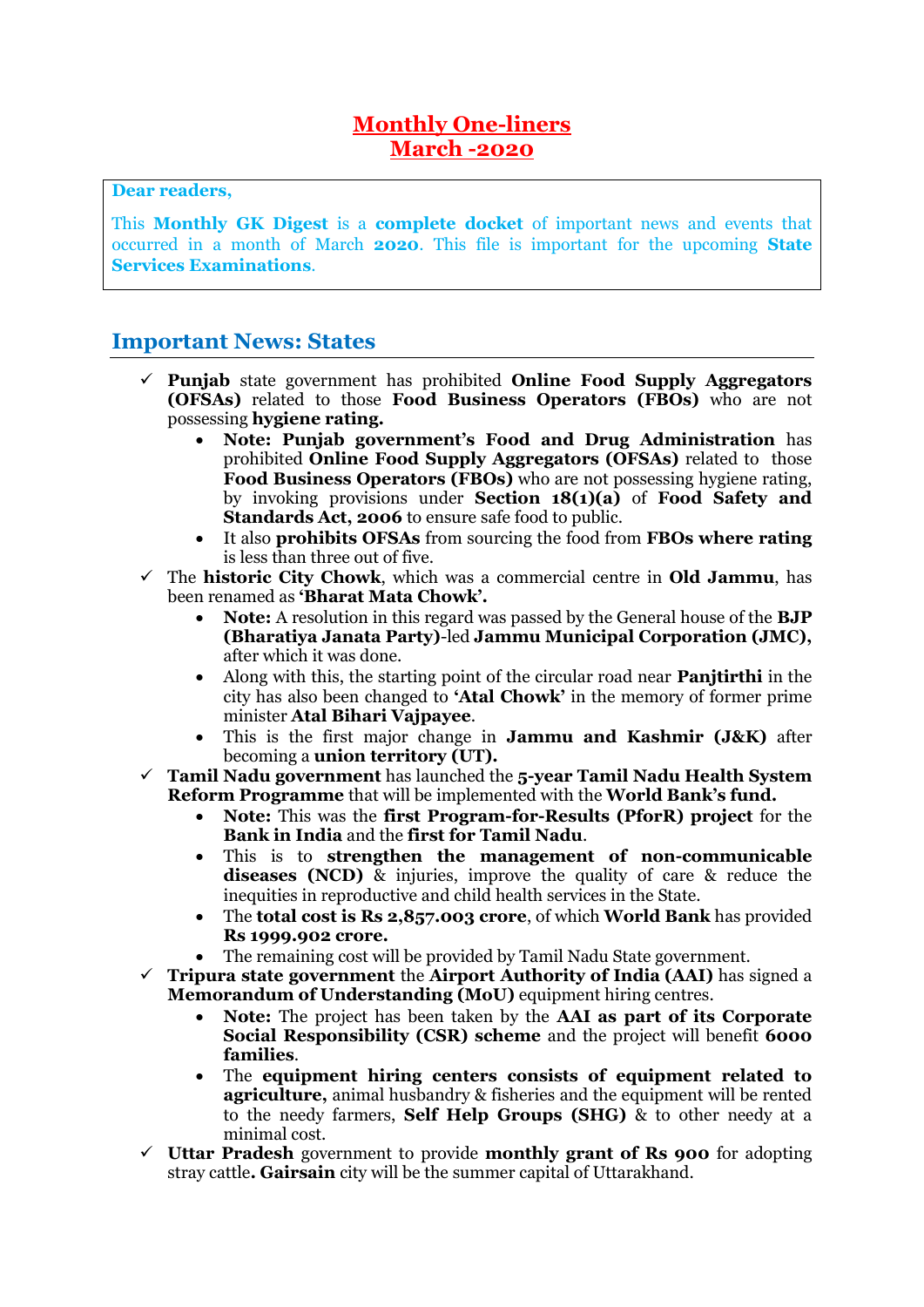- **Note:** Chief Minister (CM) of **Uttarakhand Trivendra Singh Rawat announced 'Gairsain'** as the summer capital of the state, on the **3rd day of the budget session** held in **Gairsain, Uttarakhand**.
- The announcement fulfils the **long-standing demand of hill people** and the people who sacrificed themselves for the formation of **Uttarakhand state**.
- Those who spearheaded the movement for **statehood to Uttarakhand in 1990 wanted Gaisain** in **Chamoli district** to be made as **permanent capital.**
- **Madhya Pradesh** state cabinet approved to form trust for 'Ram Van Gaman Path' project**.**
	- **Note:** The **Madhya Pradesh (MP) Cabinet** approved to form the trust under the **Chairmanship of Chief Minister Kamal Nath** for the project of constructing **'Ram Van Gaman Path' project**, a route taken by **Lord Ram** during his **14-years of life in the forest.**
	- The project seeks to retrace the route believed to have been taken by **Lord Ram** during his **life in forest** and it is proposed to be constructed from **Chitrakoot to Amarkantak**.
	- State chief secretary will be the member of the trust.
- ✓ **Kerala.** state government will be launched **digital literacy** drive named **"I am also digital".**
	- **Note:** Kerala will soon launch a digital literacy drive named "I am also digital" in the **Thiruvananthapuram Corporation, Kerala**, to create **public-awareness about e-governance** and use of various digital platforms through which wide ranges of services are being delivered.
	- The literacy drive is **organized by Kerala State IT mission** under the Department of **Information Technology (IT) and Kerala Literacy Mission.**
- $\checkmark$  **Punjab** government has launched a mobile app to spread awareness and precautions to be taken against coronavirus.
	- **Note:** The **Punjab Government launched "Cova Punjab" mobile application** to spread awareness and precautions to be taken against coronavirus.
	- The application was launched by **Punjab Chief Secretary Karan Avtar Singh**.
	- The application was developed by the **Department of Government Reforms and Public Grievances** in consultation with the **Health & Family Welfare Department.**
- ✓ **Andhra Pradesh state govt.** has launched NIGHA application to curb the use of money and alcohol in the upcoming local body elections**.**
- ✓ **Maharashtra** government has approved the implementation of **"happy hours"** for auto rickshaws, **reducing 15% of fare prices** from **12 pm to 4 pm**.
	- **Note: Maharashtra Government (govt)** has approved the implementation of **"happy hours"** for auto rickshaws, **reducing 15% of fare prices** from **12 pm to 4 pm**, barring the minimum fare for first 1.5 km, as recommended by **Khatua panel**.
	- The decision will not be applicable to **local taxis and app-based taxis**.
	- The panel also recommended a **new concept** will turn lean hours to happy hours, for **housewives and senior citizens** who normally don't have a fixed schedule for their outings.
- ✓ **Karnataka** government has launched 'Namaste over Handshake' campaign to prevent from COVID-19**.**
	- **Note:** The **Karnataka Government (govt)** launched **'Namaste over Handshake' campaign** in order to avoid the spread of COVID-19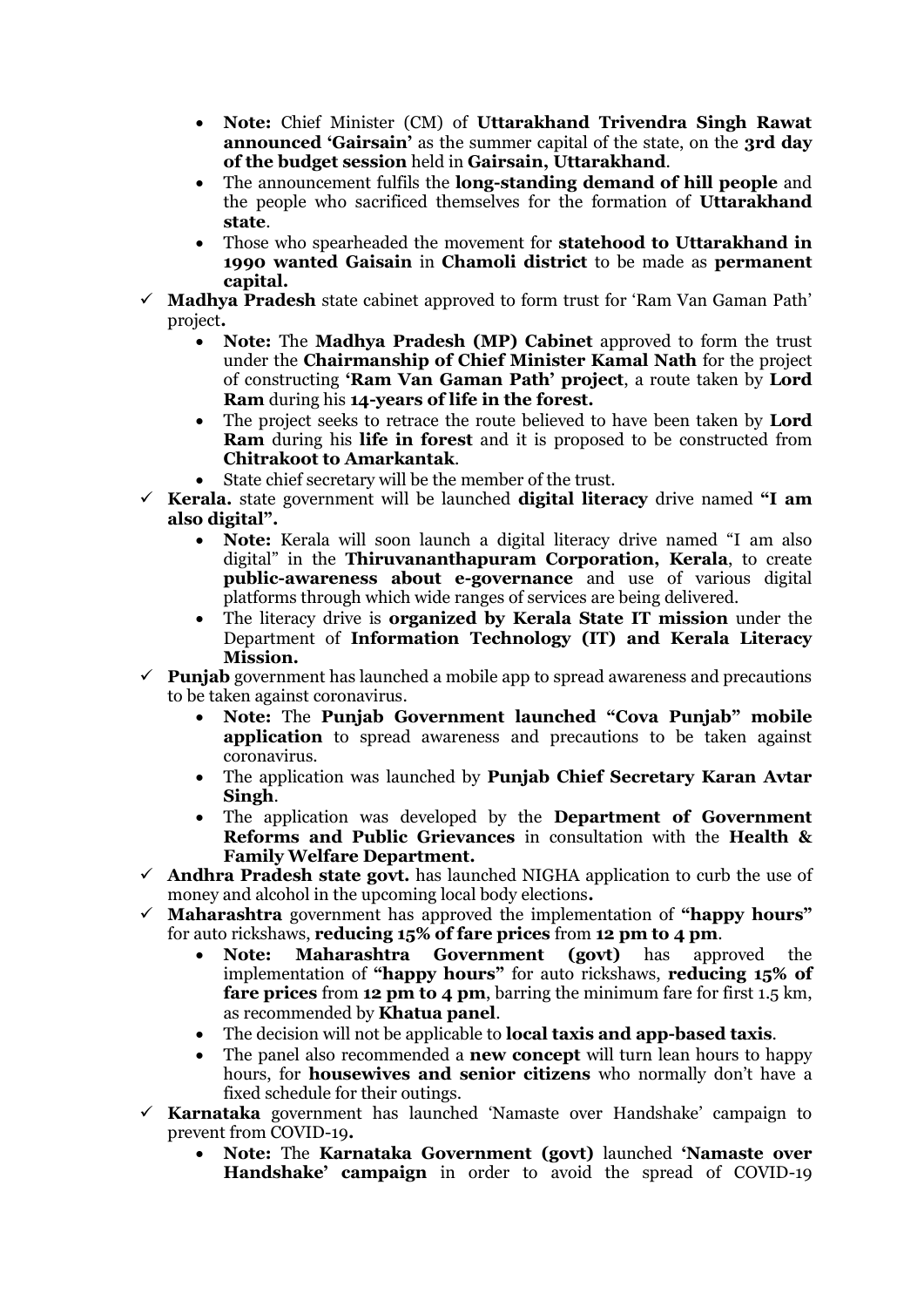(CoronaVirusDisease-19) and advises people to keep a safe distance from one another.

- The campaign conveys people to greet each other by **'Namaste'** instead of shaking hands in order to protect themselves from others who might be affected with the COVID-19.
- The **state and health family welfare department** has uploaded a poster on the social media with a message **"Use Namasthe to greet others, fight against corona".**
- ✓ **Uttar Pradesh** government has launched Kaushal Satrang, Yuva hub and Apprenticeship scheme for skill development for youth of state.
	- **Note: Uttar Pradesh (UP) Chief Minister (CM) Yogi Adityanath** launched three ambitious schemes for skill development and employment generation for the state youths, during the **'Kaushal Satrang' programme** organized by the **Vocational Education and Skill Development and Labour and Employment Exchange** departments at the **Lok Bhawan in Lucknow**, UP.
	- Apart from this, it was announced that **'Arogya Mitras'** at all **primary health centres** of the states will be **deployed to inform people about the govt health schemes.**
- $\checkmark$  **Assam** state government planning to construct 33 stadiums across the state under the Uttaran Scheme**.**
	- **Note:** 300 crores will be provided to construct these stadiums announced by **Principal Secretary of Sports Avinash Joshi** and **Joint Director Kamaljit** and 500 playgrounds are being built to encourage rural talents.
	- The Government has decided to provide an amount of **Rs.50,000 to 1000 players and Rs.75,000** will be given to **2500 clubs**.
	- **The Uttaran Scheme** is adopted by the Assam Government to give a new dimension to the visions of the MLAs and to implement innovative projects which will be suitable to local needs.
- ✓ **Phool Dei festival** was celebrated in **Uttarakhand.**
	- **Note:** The festival also showcases the inner bonding between the communities who all are residing in **the hills.**
	- **It is the harvest** festival of Uttarakhand that is celebrated in the month of **Chaitra (March- April)** in the Hindu Calendar.
	- On this traditional festival young girls pluck the first flowers of the season to decorate their houses with flowers.
	- The **term 'Dei' refers** to ceremonial pudding which is the key food in the festival that is made from **jaggery, Whiteflour & curd**, are offered to everyone.
- ✓ The **Central Government** approved renaming the **Amin village** as **Abhimanyupur.**
	- **Note:** The decision has been taken by the **Union Home Ministry** after getting permission from a few central organisations.
	- The Union Ministry will approve the change of name of any place after taking no-objections from the Ministry of Railways, Department of Posts and Surveys of India.
	- These organisations have to confirm that there is no such city, town or village in their records with a name similar to the proposed one.
- ✓ **M Gopal Reddy** appointed as Chief Secretary of **Madhya Pradesh.**
	- **Note: Madhya Pradesh (MP) Government** appointed M Gopal Reddy as a Chief Secretary of the state replacing **Sudhi Ranjan Mohanty** with effect from **April 1, 2020.**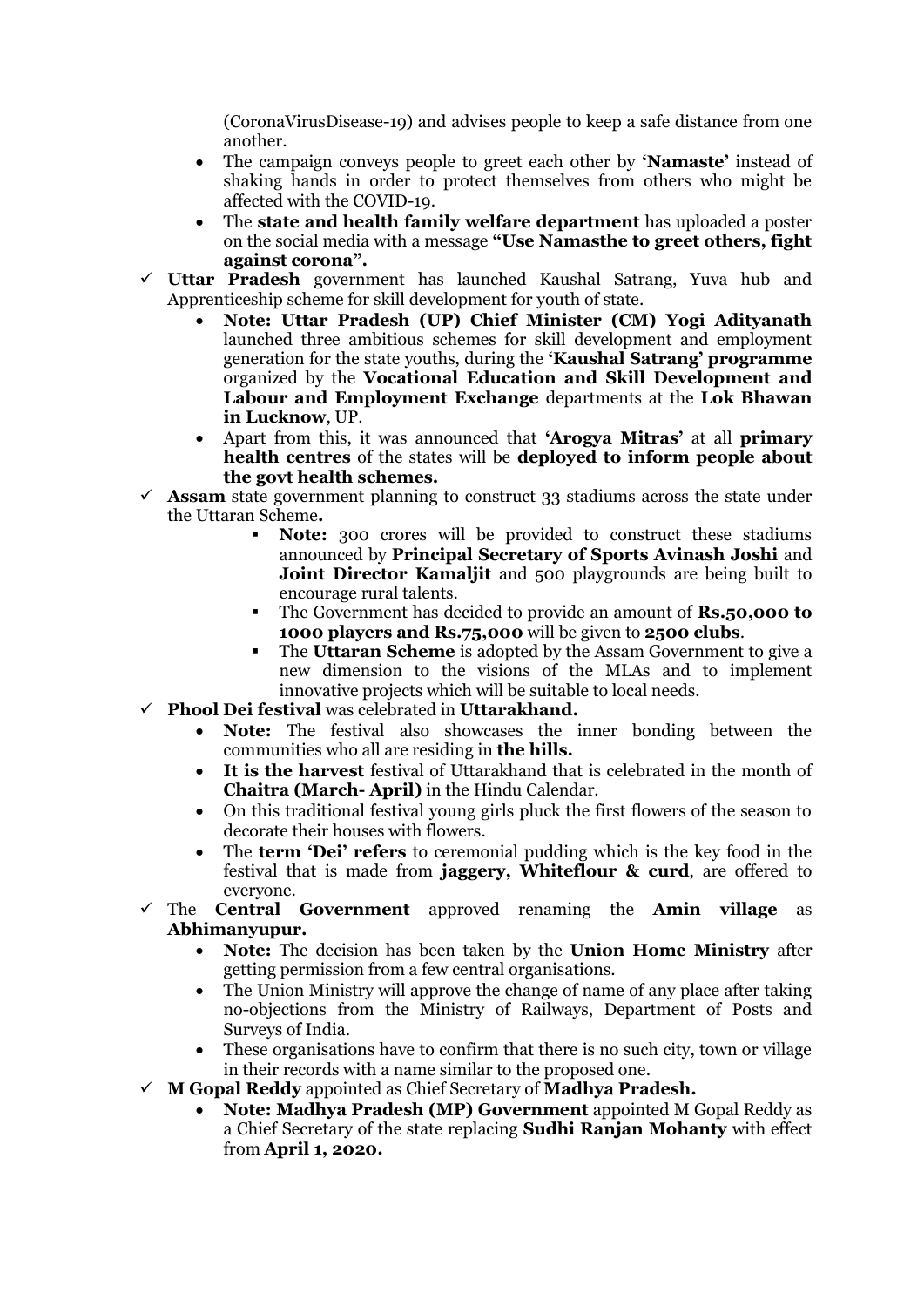- **M Gopal Reddy is a 1985 batch IAS officer** is currently serving as an **Officer on Special Duty (OSD)** before he takes charge as the state's new Chief Secretary.
- He worked as a vice-chairman of the **Narmada Valley Development Authority (NVDA)** prior to the current position.
- ✓ **Jharkhand** becomes the third state in India to launch its "Star Rating Program"**.**
	- **Note:** The state government of **Jharkhand will launch its "Star Rating Program" on June 5, 2020**, to rate industries based on the amount of pollutants generated by them.
	- With this, it became the **3rd state in India** to launch this system for industries after **Maharashtra & Odisha**.
	- The program will be implemented by the **Jharkhand State Pollution Control Board (JSPCB)** in association with the **University of Chicago Trust (UC Trust).**
- ✓ **Uttar Pradesh** has promulgated **Recovery of Damage to Public Properties Ordinance 2020.**
	- **Note: Recovery of Damage to Public Properties Ordinance 2020** for recovery of losses due to **damage to public property** during violent protests was passed by the **Uttar Pradesh cabinet headed by Chief Minister Yogi Adityanath.**
	- The ordinance will aim at **dealing with violent acts at public places**, controlling its **tenacity and upsurge and providing for recovery of damage to public or private property** during hartal, bandh etc.
- ✓ **Jammu and Kashmir** announced **Rs 5 lakh Free Health Insurance under Ayushman Bharat.**
	- **Note:** The decision was taken by the **administrative council under the chairmanship of J&K Lieutenant Governor Girish Chandra Murmu**.
	- **Nearly 1.25 crore residents** of the UT will be benefited & at **present 5.95 lakh families** are eligible for benefits under the centre's **Ayushman Bharat- PMJAY scheme.**
	- The scheme also **covers 15 lakh, additional families**, under **J&K health scheme & the beneficiaries** will receive free health insurance of **Rs 5 lakh per family** per year on the **floater basis** & there is **no restriction for family size, age or gender.**
- ✓ **Uttarakhand** state has **cancelled quota in promotion for state government employees.**
	- **Note:** It issued orders relating to the **departmental promotion committee (DPC).**
	- For the period of strike, the **striking employees were granted leave**.
	- The order of the **state government** stated that it has **abolished the promotion ban dated September 11, 2019** according to the **Supreme Court decision.**
	- Apart from that, the order of the **state government dated September 5, 2012** to ban reservation in **promotions** has also **come into effect**.
- ✓ **Jammu and Kashmir** government has **Social and Educational Backward Classes Commission.**
	- **Note:** The **Jammu and Kashmir Government** sets up a commission named as "J&K Socially and Educationally Backward Classes Commission" will be headed by Justice (retired) GD Sharma to examine the social and educational backwardness of various backward classes people, dalits, in the Union Territory.
- ✓ **Himachal Pradesh** state government has launched **Police Station Visitor Survey System and e-Night Beat Checking System.**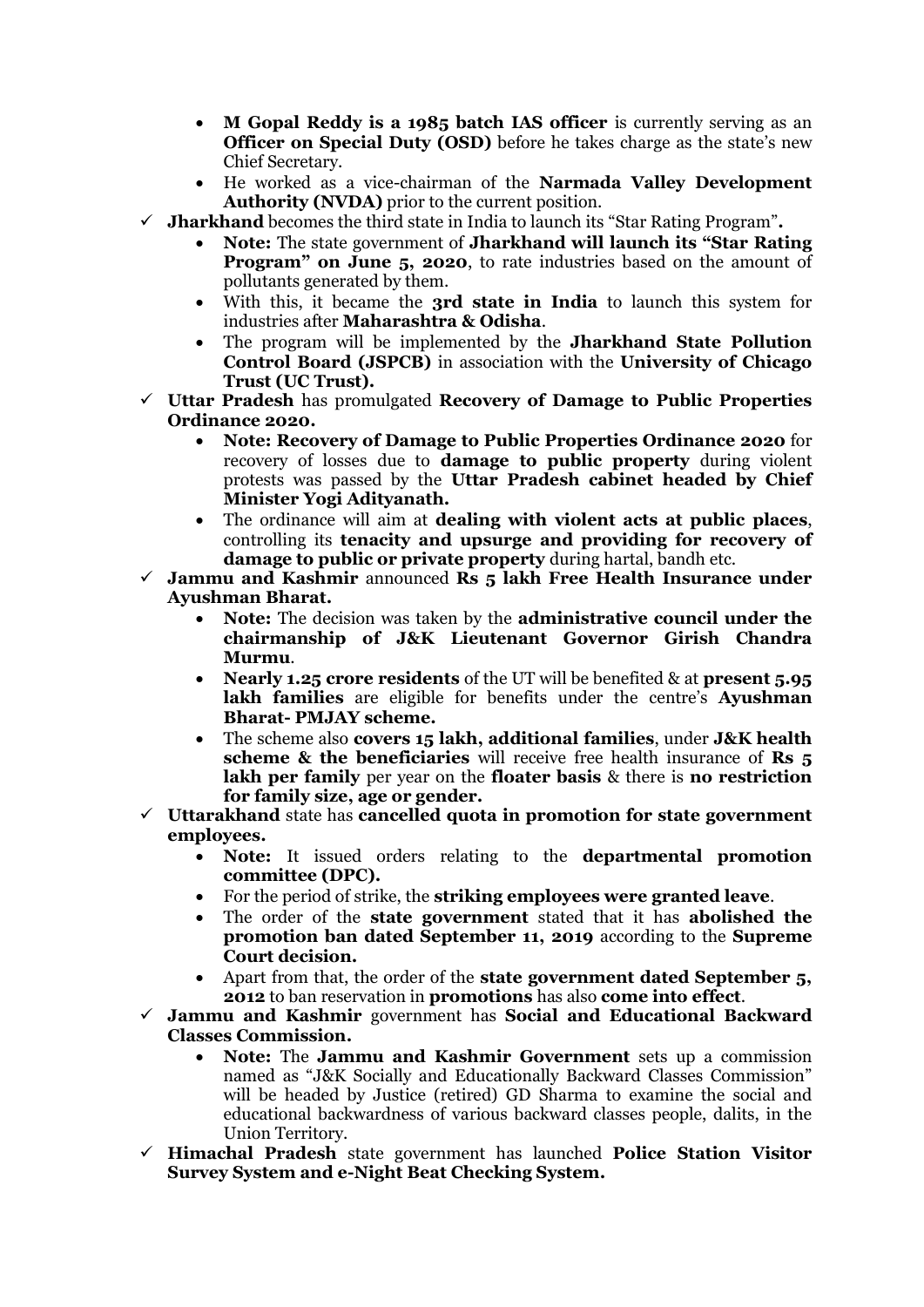- **Note:** Himachal Pradesh Chief Minister (CM) Jai Ram Thakur launched Police Station Visitor Survey System and e-Night Beat Checking System for Himachal police in Shimla.
- These systems help the Police Department to provide an immediate response to the complaints registered in the police stations.
- ✓ **Tamil Nadu** state government has decided to call Sanitary personnel as "cleanliness workers"**.**
	- **Note:** According to the **Tamil Nadu (TN) Chief Minister (CM), Karuppa Gounder Palanisamy** a total of **64,583 sanitary personnel employed by urban and rural civic bodies** in the State will be called as "cleanliness workers" in Tamil) to honour their work.
	- The state will also **implement a scheme worth of Rs 4,300** to install smart meters for **42 lakh electricity consumers** to compute their power consumption.
- ✓ **Gujarat** state **Police** becomes first in **India to introduce taser guns.**
	- **Note:** The **Gujarat Police** is equipped with taser guns in order to ensure safety and security of the public.
	- The Gujarat Police is equipped with taser guns to **ensure safety and security of the public**.
	- By introducing the **taser guns as part of police weapons**, **Gujarat**  becomes the **first state in India**.
	- The taser guns have been **introduced to find** an alternative between **"ineffective lathis"** and **"deadly guns".**
- ✓ **Gujarat** state government has signed an MoU with Dutch Flying car-maker PAL-V**.**
	- **Note:** A **Dutch Flying carmaker**, PAL-V (Personal Air Land Vehicle) will set up a **manufacturing plant in Gujarat.**
	- The **Dutch car company** sets up the firm for the **first time in India** and has set a **target of commencing production by 2021.**
	- The company has chosen **Gujarat state for its world-class infrastructure**, ease of doing business, better port and logistic facilities.
- ✓ **Goa has** become the 1st Indian state to launch assessment tool for COVID-19**.**
	- **Note: Goa health minister Vishwajit Rane** launched **Test Yourself Goa**, a self-assessment tool for COVID-19 to help people identify if they are infected by the virus without visiting a doctor or hospital.
	- Goa has partnered with **Innovaccer Inc, a United States (US)-based healthcare data analytics company**, to launch the tool.
- ✓ Amidst Coronavirus outbreak which becomes the **1st state to impose curfew** after lockdown fails **-- Punjab.**
	- **Note:** With this, it **becomes the 1st state** in the country to take drastic measure to stop the spread of coronavirus (COVID-19).
	- After **Punjab, the Chandigarh Union Territory (UT) Administration** has also imposed curfew in the city to **check the spread of virus**.
- ✓ **Odisha** state government announced that it is readying to **set up the largest Covid-19 hospital in India** due to the outbreak of the Coronavirus in the country**.**
	- **Note:** The **state-level hospitals** will have **1000 beds in Bhubaneswar, Odisha** and will be functional in a fortnight.
	- The State Government signed **2 tripartite agreements with KIMS** (Kalinga Institute of Medical Sciences) and **SUM Medical Colleges of Odisha** to set up 500-bed hospitals each exclusively for Coronavirus treatment.
- ✓ **Justice Bhushan P Dharmadhikari** has been appointed as the Chief Justice of Bombay High Court**.**
	- **Note: President of India, Ram Nath Kovind** issued a notification for appointing him as Chief Justice of the **Bombay High Court.**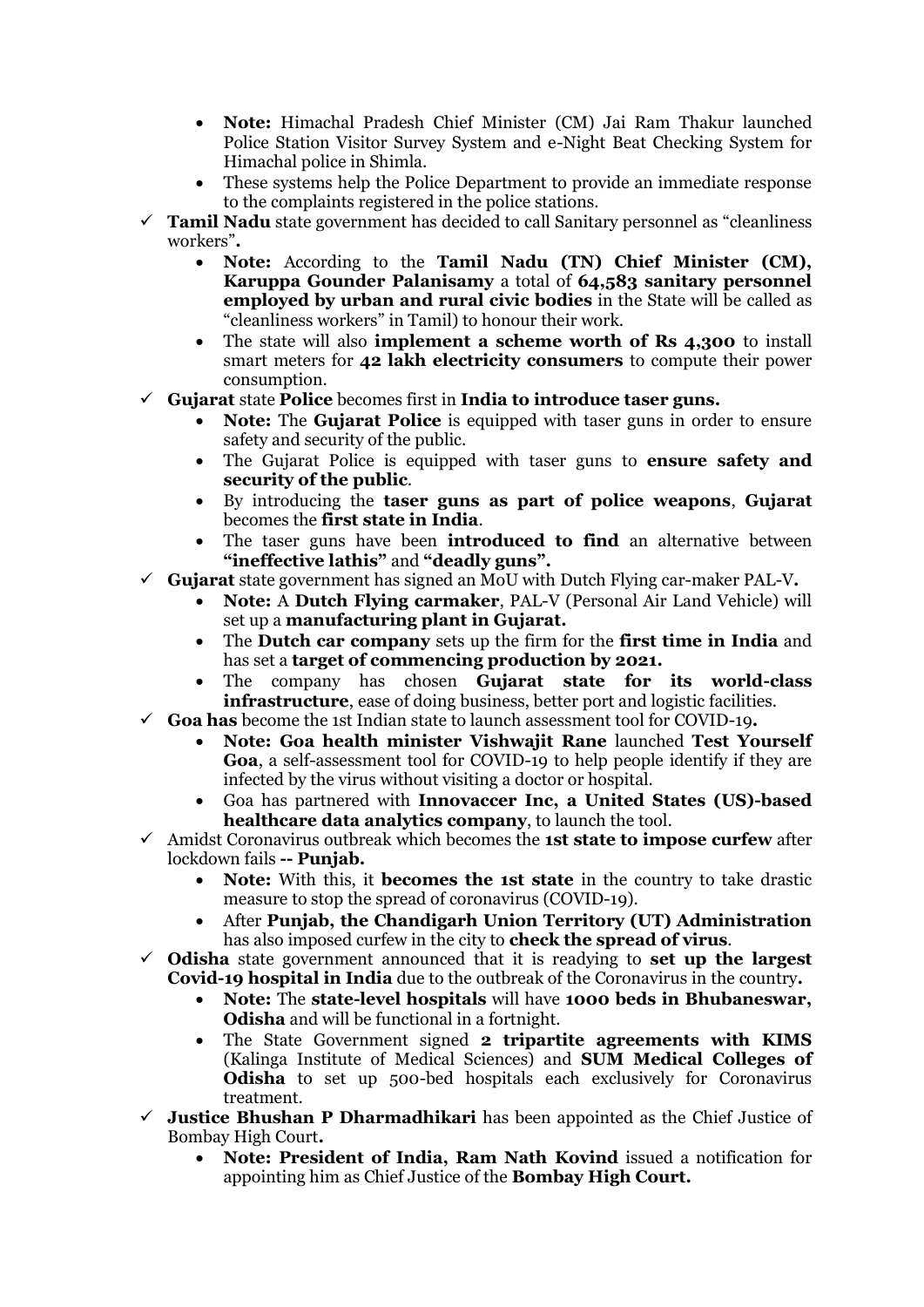- Members present at the ceremony are **Maharashtra Chief Minister Uddhav Thackeray**, BJP leader Devendra Fadnavis and HC judges
- $\checkmark$  **Jharkhand** state government has launched a mobile app PRAGYAAM to issue epasses.
	- **Note:** The app was launched by the **State Chief Minister Hemant Soren**.
	- The app aims to issue **e-passes to everyone associated** with the delivery of essential services during the nationwide lockdown to curb the spread of COVID-19.
- ✓ **Andhra Pradesh** government has set up **"Mobile Hand-wash facilities"** for the benefit of Slum Dwellers amidst lockdown in the state.
	- **Note:** This facility to help them protect themselves from COVID-19.
	- The **mobile Hand Wash facility** has become handy for both the state authorities and slum dwellers to access facility of hands cleaning.
- ✓ **Nagaland** state government has launched the Self Declaration COVID19 App**.**
	- **Note:** The app will be mandatory for any person who entered Nagaland after March 6.
	- The app is crucial for **tracking and surveillance of high-risk cases**.
	- The app can be downloaded from the **website nagalandhealthproject.org.**
	- User will be directed to click the menu button and select the nCOVID-19 App.
- ✓ **Uttar Pradesh** government has set up "Team-11" comprising of as many interdepartmental committees to fight the coronavirus spread.
	- **Note:** Each of the committees will be headed by a senior bureaucrat of the state while the CM will be the head of the Team-11.
- ✓ **Odisha** government has launched **'Mo Jeeban programme'** for the containment of COVID-19 pandemic**.**
	- **Note:** Through **Mo Jeeban programme**, the chief minister of Odisha urged the people of the state to take a pledge to stay indoors.
	- He also urged the people of Odisha to wash their hands for at least 20 seconds before entering their house.
- ✓ **Uttarakhand** state has **abolished reservation in promotion** in the state government jobs**.**
	- **Note:** The government employees from the **General-OBC category** in the state had been staging a protest, demanding the **implementation of the Supreme Court's decision on the issue.**
	- The state government also issued orders **regarding the departmental promotion committee (DPC).**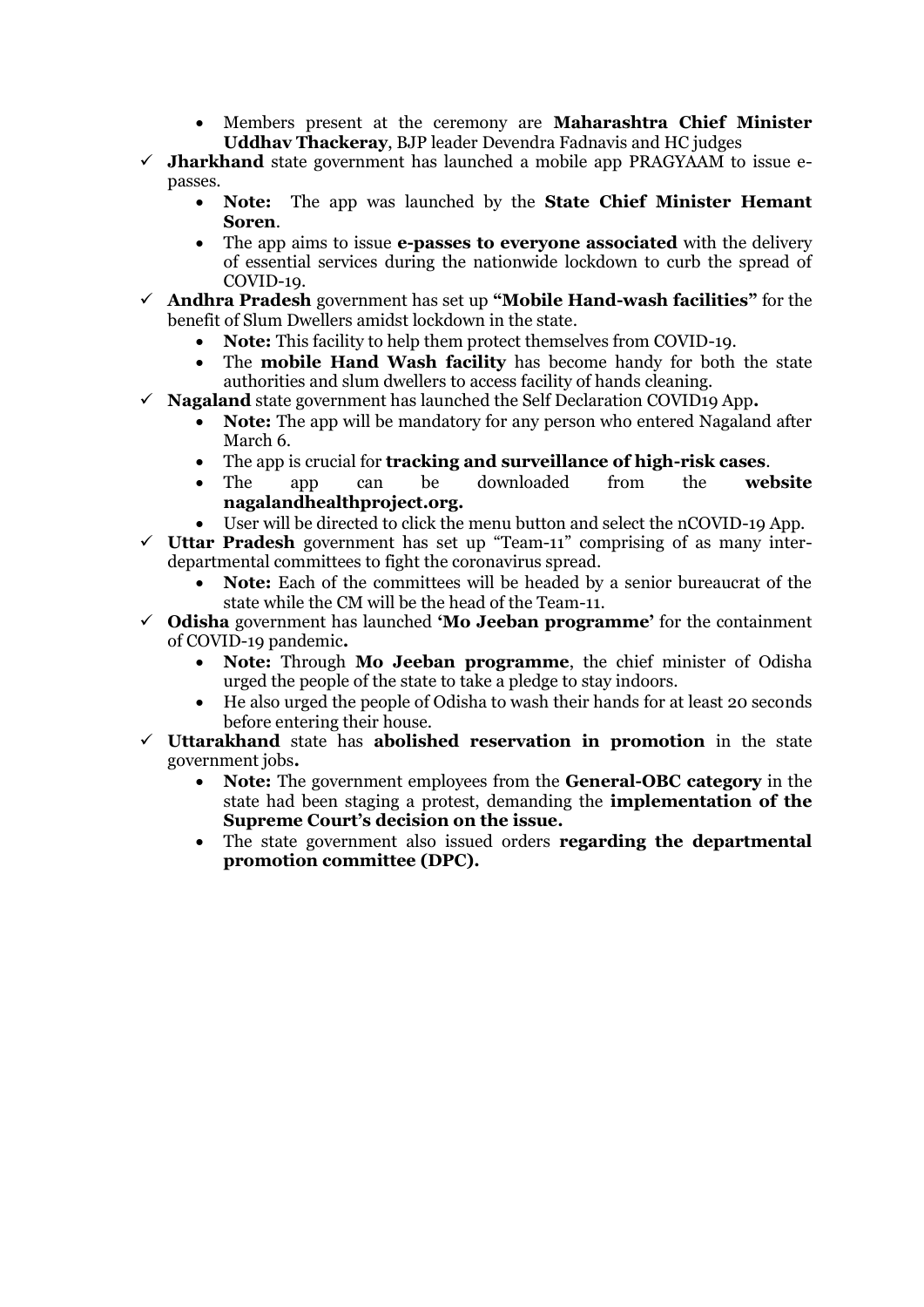### **Important News: India**

- ✓ **Indian Air Force** signed MoU with **Savitribai Phule Pune University** to establish a 'Chair of Excellence' named "Marshal of the Air Force Arjan Singh Chair of Excellence"**.**
	- **Note: Indian Air Force** (IAF) and **Savitribai Phule Pune University** (SPPU) signed a **MoU** (Memorandum of Understanding) to establish a **'Chair of Excellence'** at Department of Defense & Strategic Studies at Pune, Maharashtra.
	- In order to pay **tribute to the legend and commemorate** the centenary birth year of the **MIAF (Marshal of the Indian Air Force), IAF** has named it as **"Marshal of the Air Force Arjan Singh Chair of Excellence".**
- ✓ **Lok Sabha Speaker** Om Birla launched **'Suposhit Maa Abhiyan'** in **Kota, Rajasthan.**
	- **Note: Lok Sabha Speaker Om Birla** has launched **'Suposhit Maa Abhiyan'** in his constituency **Kota, Rajasthan**, to provide nutritional support to pregnant women and adolescent girls.
	- Smriti Irani, Ministry of Women & Child Development & Ministry of Textiles, also presided over the function.
	- The aim of the campaign is to **preserve & maintain the health of our future generations.**
- ✓ **108th Indian Science Congress 2021** will be held in **Pune, Maharshtra.**
	- **Note:** The Indian Science Congress association (ISCA) announced that Pune will host the annual session of 108th Indian Science Congress on January 3-7, 2021 at Symbiosis International University's Lavale campus with the theme,"Science and Technology for Sustainable Development with Women Empowerment".
	- Dr Vijay Laxmi Saxena elected as general president of the Indian Science Congress, 2020-21
- ✓ **National Chambal Sanctuary** has received eco-sensitive zone tag**.**
	- **Note:** Centre notified 870 sq km around the National Chambal Sanctuary in Madhya Pradesh(MP) as eco-sensitive zone (ESZ) to prohibit polluting activities like industries, major hydroelectric project,mining, stone quarrying & big construction within the 'no-go area' for the purpose of conservation of water bodies, unique geographical features(ravines), flora & fauna.
- ✓ **11th National Krishi Vigyan Kendra (KVK) Conference -2020** was held in **New Delhi.**
	- **Note:** A 3-day long 11th National Krishi Vigyan Kendra (KVK) Conference -2020 based on the theme 'Empowering Youth for Technology Led Farming'. It was inaugurated by Union Minister for Agriculture & Farmers' Welfare, Rural Development & Panchayati Raj, Shri Narendra Singh Tomar.
	- The conference, organized by the **Indian Council of Agricultural Research (ICAR),** focused on technology-led farming and youth entrepreneurship through agriculture.
- ✓ Under the **Compensatory Afforestation Fund Management and Planning Authority (CAMPA),** a financial assistance of Rs 1.51 crore has been sanctioned to **Kaziranga National Park.**
	- **Note:** under the **Compensatory Afforestation Fund Management and Planning Authority (CAMPA)**, a financial assistance of Rs 1.51 crore has been sanctioned to **Kaziranga National Park in Kanchanjuri, Assam** during the financial years 2018-19 and 2019-2020.
	- For the financial years 2018-19 Rs 94,46,585 was sanctioned while Rs 51,24,670 was allocated for 2019-2020.
- ✓ **35th edition of the International food and hospitality fair 'AAHAR 2020'** commences in **New Delhi.**
	- **Note:** A **5-day-long 35th edition** of the **International Food and Hospitality fair 'AAHAR 2020'** has commenced in **Pragati Maidan, New Delhi**. It was inaugurated by Union Minister of Commerce and Industry, Piyush Goyal.
	- This fair has been specially focused on promoting the agriculture-community as well as tourism sectors especially hospitality companies.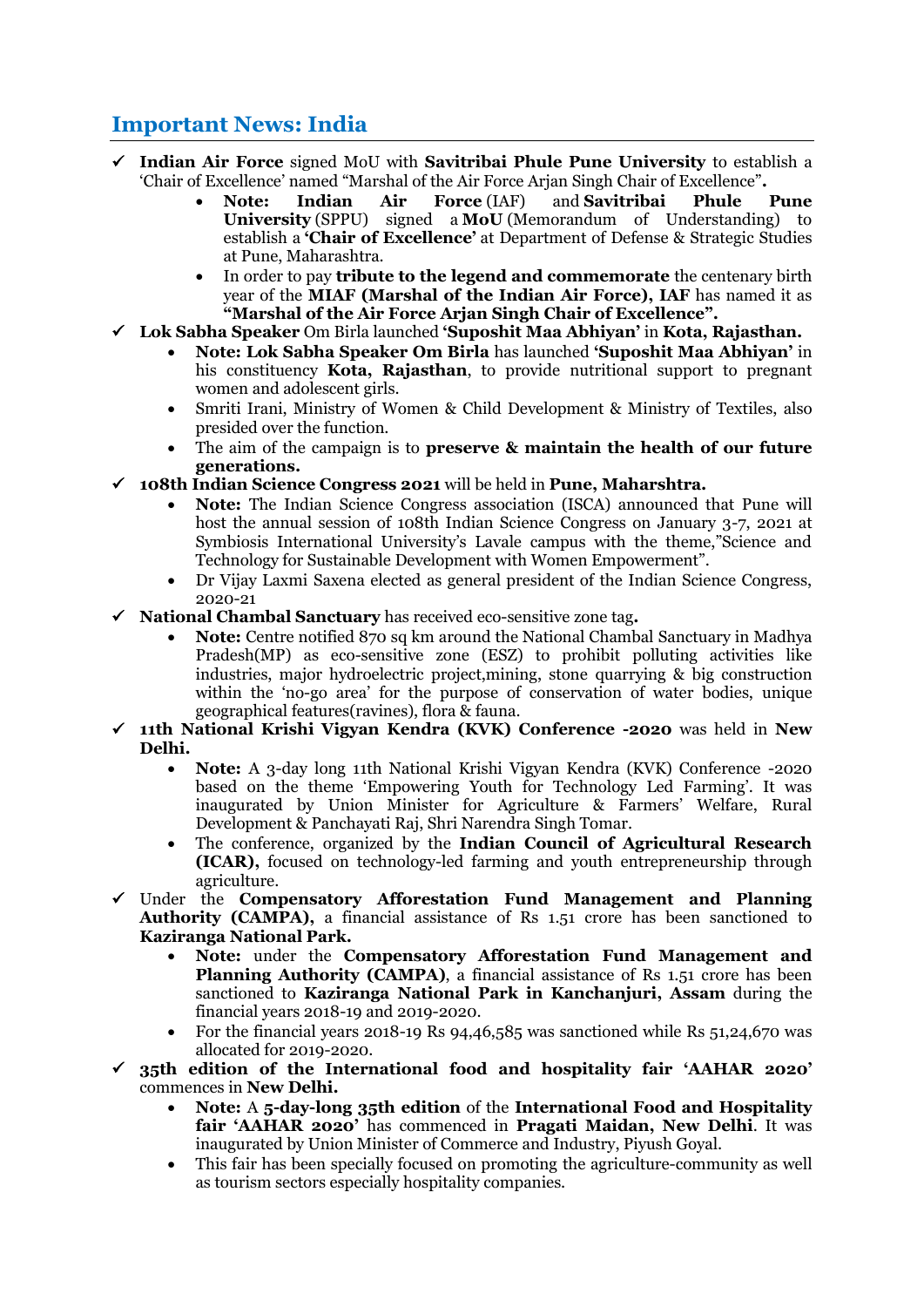- The fair, open for business visitors from 10 am to 6 pm, is being jointly organized by **India Trade Promotion Organisation (ITPO)** in partnership with the **Agriculture and Processed Food Products Development Authority (APEDA), Union Ministry of Food Processing Industries** and several apex industry associations
- ✓ An **International Conference and Exhibition on Smart Energy and Water India Smart Utility Week 2020 (ISUW)** for Smarter Cities was held in **New Delhi.**
	- **Note:** New Delhi based India Smart Grid Forum (ISGF)has been organizing India Smart Utility Week 2020 (ISUW)as an International Conference and Exhibition on Smart Energy and Water for Smarter Cities in New Delhi from March 3-7, 2020.
	- **India and European Union (EU)** called upon the **Integrated Local Energy System,** in which they will jointly work upon clean energy.
	- **India and Sweden** are also agreed to jointly work on **Smart Grids Programme,**  which is to be funded by **Department of Science and Technology (DST).**
- ✓ **Union Minister of for Jal Shakti, Gajendra Singh Shekhawat** launched **Phase II of Swachh Bharat Mission (Grameen) in New Delhi.**
	- **Note:** This phase-II will be implemented from 2020-21 to 2024-25 with an outlay of Rs. 1,40,881 crores.
	- During the workshop, a study namely **"Impact of the Swachh Bharat Mission (Grameen) on the convenience, safety and self-respect of women in rural India"** by the UNICEF (United Nations Children's Fund), and Bill and Melinda Gates Foundation (BMGF) on the impact of the SBM(G) on rural women was also released
- ✓ **Maharashtra Government** renamed Aurangabad Airport as **Chhatrapati Sambhaji Maharaj Airport.**
	- **Note:** The Maharashtra Government renamed **Aurangabad Airport as Chhatrapati Sambhaji Maharaj Airport**.
	- The decision was taken at a meeting of the state cabinet, chaired by **Maharashtra Chief Minister (CM) Uddhav Bal Thackeray.**
	- The name of the airport has been renamed in order to honour Chhatrapati Sambhaji Maharaj, who was the son of Maratha warrior King Chhatrapati Shivaji Maharaj.
- ✓ International Conference on **Nano Science and Technology 2020 (ICONSAT)** was held in **Kolkata, West Bengal.**
	- **Note:** The event was supported by the **Department of Science and Technology (DST)** and organized by **S.N. Bose National Centre for Basic Sciences, Kolkata.**
	- The conference was held from **March 5 to 7, 2020**.
	- The conference provides a **platform for the young researchers & students** from within the country and abroad, with the **latest development in the emerging areas of Nano Science and Technology.**
- ✓ **5th edition of India Pharma & India Medical Device 2020 Conference** held at **Gandhinagar, Gujarat.**
	- **Note:** The 5th edition of India Pharma 2020 and India Medical Device 2020 Conference & Exhibition will be held at Gandhinagar, Gujarat from March 5 to 7, 2020.
	- The conference was organized by the Department of Pharmaceuticals, Ministry of Chemicals and Fertilizers in association with Federation of Indian Chambers of Commerce & Industry (FICCI)
- ✓ The **National Water Mission** organized the inaugural session of the workshop on "Increasing Water Use Efficiency in Industries" in **New Delhi.**
	- **Note:** The National Water Mission organized the inaugural session of the workshop on "Increasing Water Use Efficiency in Industries".
	- The workshop on **"Increasing Water Use Efficiency in Industries"** was held in **New Delhi**.
	- The National Water Mission organized the workshop under the initiative **"HarKaamDeshkeNaam".**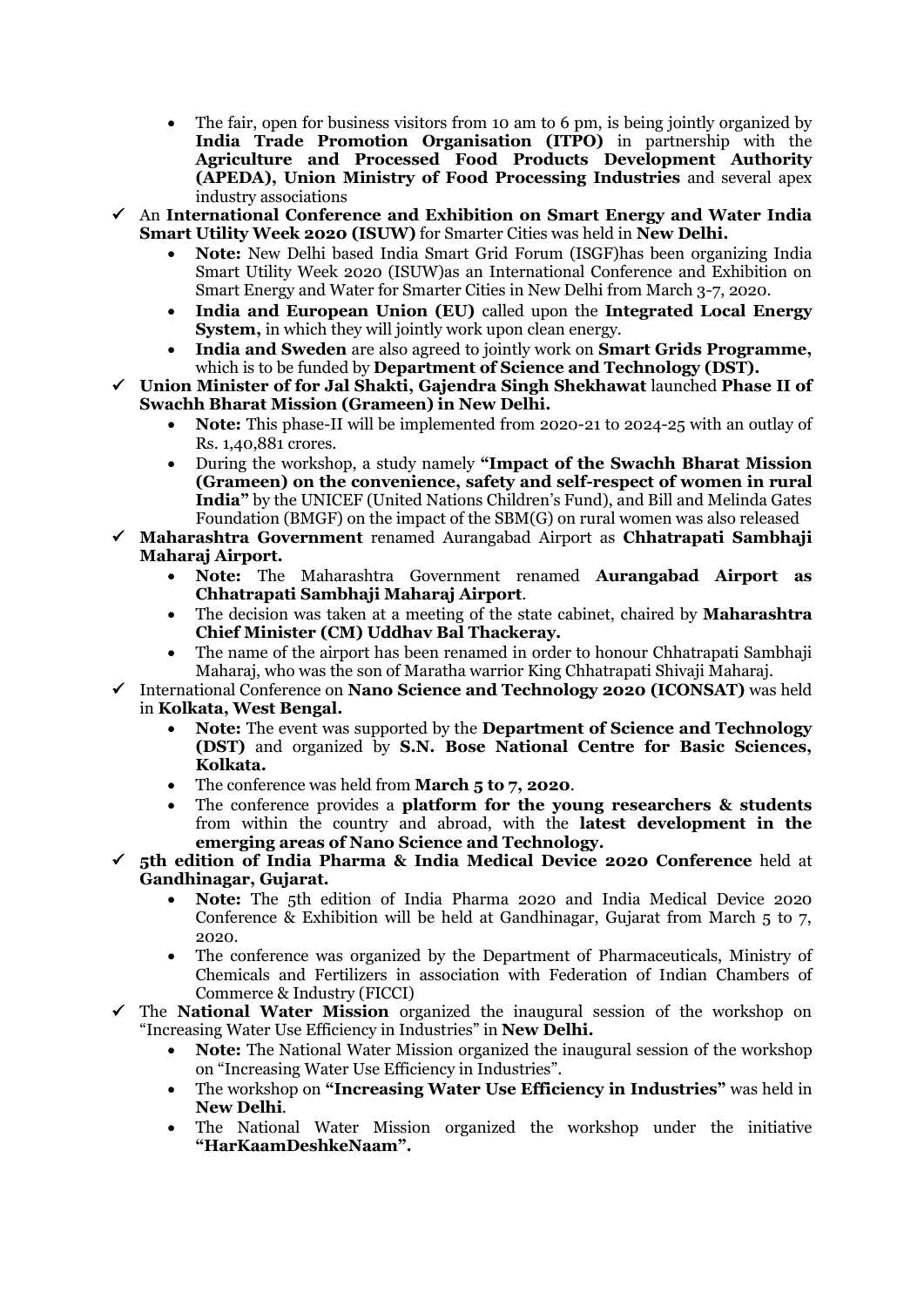- $\checkmark$  Name the **mobile app** which has been launched by the government for delivery of diesel at doorsteps of Housing societies, hotels and hospitals in the national capital region **-- 'Fuel Humsafar'.**
	- **Note: Minister of State (I/C) for Labour and Employment, Santosh Gangwar** has launched a mobile application named **'Fuel Humsafar'** for delivery of diesel at **doorsteps of Housing societies**, **hotels and hospitals** in the national capital region.
	- The app will be used for the **fuel delivery services to housing societies**, hotels, hospitals, malls, construction sites, industries, banquets and other bulk buyers of diesel in various **NCR cities**, including **Gurugram, Ghaziabad, Noida, Faridabad, Hapur, Kundli, Manesar, and Bahadurgarh.**
- ✓ **"EKAM Fest"** has been organised in **New Delhi** to promote **Craftsmanship & Products of Divyang Artisans and Entrepreneurs.**
	- **Note: National Handicapped Finance Development Corporation (NHFDC)** has organised the **exhibition-cum-Fair** under the **Social Justice and Empowerment Ministry**.
	- The **NHFDC foundation** is working to develop a brand and platform for marketing of products made by **Divyang Artisans and Entrepreneurs**.
	- The name of the **brand has been chosen as "EKAM".**
- ✓ **India's rank**, according to the **"Wealth Report 2020"** released by **Knight Frank LLP -- 12th.**
	- **Note:** According to the **"Wealth Report 2020"** released by **Knight Frank LLP India had 5,986 UHNWIs Ultra high-net-worth individuals (UHNWIs)** in **2019** and they expected to **increase by 73%** in the **coming 5 years.**
	- This will **almost double** the **current count to 10,354**.
	- **India**, according to **Knight Frank, ranks 12th** and had **5,986 such individuals in 2019**, which is likely to **reach 10,354 by 2024**.
	- The **number of billionaires in India**, on the other hand, is likely to **reach 113 by 2024, up from 104 in 2019**.
- ✓ For **e-Marketing of products** made by **Self Help Groups (SHGs)** across the **Country Deendayal Antyodaya Yojana- National Urban Livelihoods Mission (DAY-NULM)** signed **MoU with Amazon.**
	- **Note:** In the first phase of the **e-marketing nearly 2,500 products** will be on sale from **March 28, 2020.**
	- About **24 states, 40 clusters and 350 SHGs** have been enrolled in the **1st phase and has the potential to generate** around **Rs 45 crore** in the next one year and **aims Rs 500 crore** turnover in the **next 3 years**.
	- By promoting the **products made by SHGs**, helps in preserving & documenting the **unique traditional art and crafts of different states**.
- ✓ **Indian Coast Guard conducts 9th edition** of rescue exercise **'SAREX-2020'** in **Goa.**
	- **Note: Indian Coast Guard (ICG)** has conducted a **2-day 9th edition of national level** search and **rescue exercise 'SAREX-2020'** based on the theme **'Harmonization of Maritime and Aeronautical Search and Rescue (HAMSAR)'** in the sea at Vasco, South Goa district from **March 5-7,2020**.
	- For the 1st time, it was attended by 3 pillars of **national SAR mechanism i.e. Ministry of Shipping, Ministry of Civil Aviation and Ministry of Defence.**
- $\checkmark$  Two cities are approved by the Government of India as authorised land immigration check posts to enter or exit India -- **Agartala** and **Ghojadanga.**
	- **Note: Government of India (GOI)** has approved **Tripura capital Agartala** and **West Bengal's Ghojadanga** as **authorised land immigration check posts** to enter or exit India.
	- **Agartala and Ghojadanga** are located along the Indo-Bangladesh border.
	- The senior immigration officers, under the **Bureau of Immigration**, have been appointed for the Check posts with effect from March 2, 2020.
	- The **Central Government** issued notification and approved check posts according to **sub-rule (b) of rule 3** of the **Passport (Entry into India) Rules, 1950,** to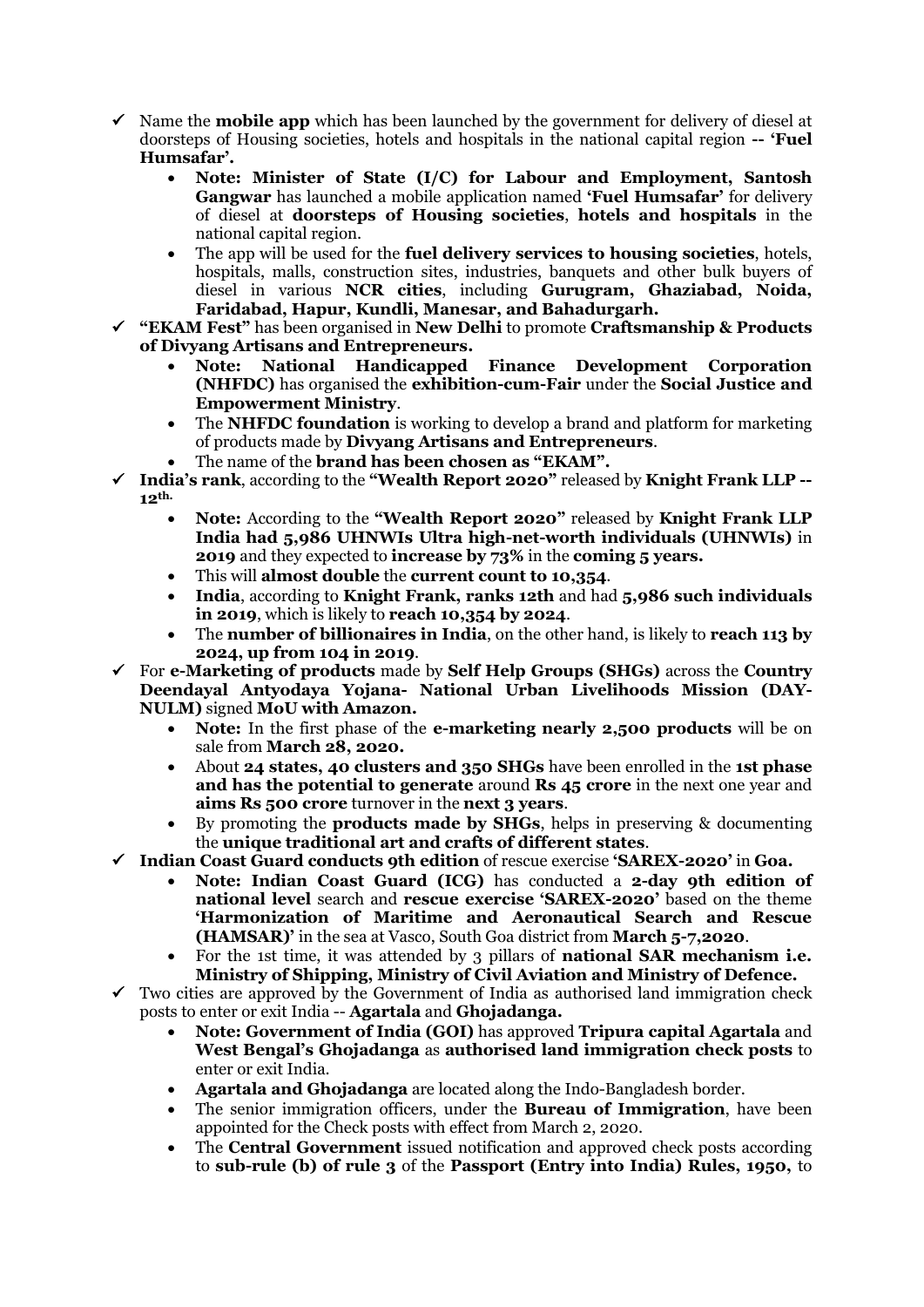**Tripura and Ghojadanga** land check post, located in **North 24 Parganas district of West Bengal.**

- ✓ The **Ministry of Women and Child Development (MWCD) & the World Bank** organized a discussion programme on the topic "The Future of Work: Women in India's Workforce" in **New Delhi.**
	- **Note:** The Ministry of Women and Child Development (MWCD) & the World Bank organized a discussion programme on the topic **"The Future of Work: Women in India's Workforce"** at **New Delhi**.
	- It was inaugurated by Minister of WCD, Smriti Zubin Irani & Dr. Junaid Kamal Ahmad, Country Director India, World Bank. It is a part of a series of events to observe International Women's Day 2020
- ✓ The **Rural Development Ministry** announced that Government plans to **achieve 75 lakh SHGs by 2022.**
	- **Note:** Shri Narendra Singh Tomar, **Union Minister** for **Agriculture & Farmers Welfare, Rural Development and Panchayat Raj,** announced that the Rural Development Ministry plans to add more than 14 lakhs SHGs (Self Help Groups) to achieve 75 lakh SHGs by the year 2022 to enable more women to get livelihood.
	- The Minister announced this during the programme on **Women's Empowerment to mark the International Women's Day** held in **New Delhi.**
- ✓ **Odisha** becomes the **1st state to own a separate department** for **Self Help Groups named** as **"Department of Mission Shakti".**
	- **Note:** Chief Minister Naveen Patnaik announced that Odisha is the 1st state to own a separate department for Self Help Groups named as "Department of Mission Shakti".
	- It is created for the development of women & is dedicated to all the women of Odisha.
	- Mission Shakti and Mamata Scheme combinedly benefits 70 lakh women in the state.
	- 50% reservation in Panchayati Raj has created a new era for the socio-economic development of women.
- ✓ The **6th edition of Economic Times Global business summit** was held in **New Delhi.**
	- **Note:** The **6th edition of Economic Times Global business summit** is held on **6th – 7th March 2020** at **Taj Palace, New Delhi.**
	- This summit is organised by the heads of the government, business leaders from India and throughout the world and by Prime Minister Narendra Modi.
	- The **theme of the Global Business Summit** is **'Collaborate to Create: Sustainable Growth in a Fractured World'.**
- ✓ **National Conference on Women in Police and CAPFs** held in **New Delhi.**
	- **Note:** Smriti Zubin Irani, Union Minister for Women and Child Development inaugurated the **"National Conference on Women in Police and CAPFs (Central Armed Police Forces)"** in New Delhi, India.
	- The Conference was organized by the **Bureau of Police Research and Development (BPR & D)**.
	- Smriti Irani also released a hand-out- 'BPR & D Mirror- Gender Bender' and also the book titled **"To Greater Heights".**
	- Themes of the Conference 2020: **'Cyber Stalking and Bullying of Women: Steps for Protection"** and **'Challenges faced by CAPF Women in Operational Areas".**
- $\checkmark$  United Nations Global Compact Network India has organized the 3rd edition of its Gender Equality Summit 2020 in **New Delhi.**
	- **Note:** The summit, aims to create a strong roadmap towards gender equality at workplaces in India, focuses on driving and bringing in change for equal opportunities in employment and growth for the women skill workforce.
	- The summit also coincides with the International Women's day (March 8), and consequently linked the international theme with the Indian context to underscore the present generation as a main role and the India Inc as a key catalyst for gender equality.
	- The summit saw the participation of over 250 leaders including Nishtha Satyam, Deputy Representative of UN Women MCO for India, Bhutan, Maldives, and Sri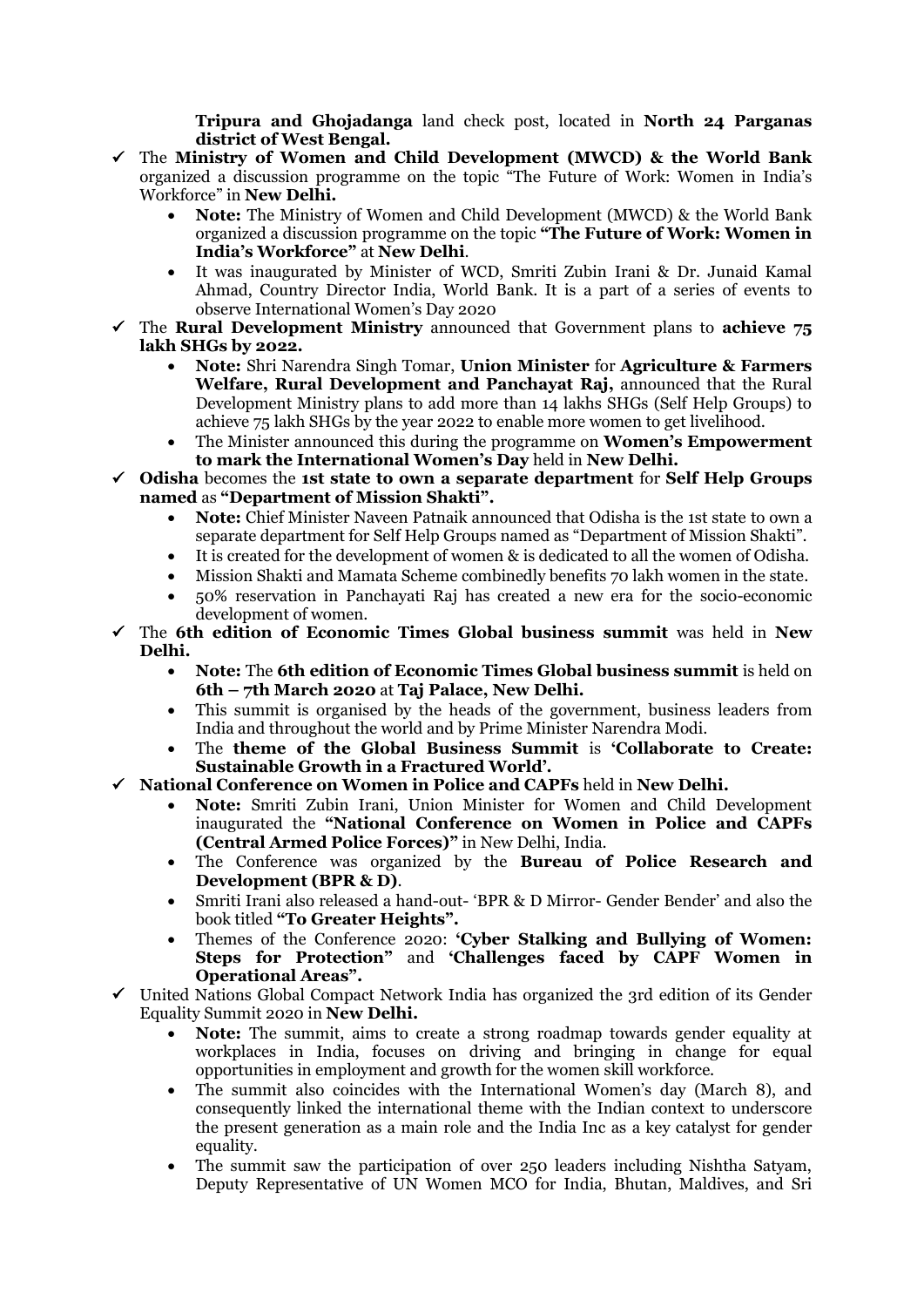Lanka & Anjali Singh, MD, Deutsche Bank to share insights on 'women empowerment.

- ✓ **Andhra Pradesh** state ranked 1st in the country for overall implementation of POSHAN Abhiyaan**.**
	- **Note: Andhra Pradesh (AP)** ranked **1st in the country** for overall implementation of **POSHAN (Prime Minister's Overarching Scheme for Holistic Nourishment) Abhiyaan** as per September 2019 progress report of **NITI Aayog, "Transforming Nutrition in India: POSHAN Abhiyaan".**
	- The **2nd anniversary of POSHAN Abhiyaan** is recognized by celebrating **Poshan Pakhwada from 8th-22nd March 2020.**
- ✓ **Gujarat** state ranks first in the list for domestic solar rooftop installations, throughout the country with 64 percent of domestic solar installations**.**
	- **Note:** Nearly **50,915 domestic solar rooftops have been fixed** in the state of **Gujarat with a capacity of 177.67 MW** on 2nd March 2020.
	- **Maharashtra** is the second state to top in the domestic solar rooftop installations list with installation of 5,513 systems on 2nd March 2020.
	- About 79,950 systems have been installed throughout the country having a capacity of 322 MW.
- ✓ **Jewar Airport, Uttar Pradesh** has been included in the **world's 100 strategic global infrastructure projects for the year 2020.**
	- **Note:** The **first phase of Jewar Airport, Uttar Pradesh (UP)** has been included in the **world's 100 strategic global infrastructure projects** for the **year 2020.** It has been recognised in the CG LA Infrastructure List.
	- **UP (India) and Yugoslavia (Europe)** have been chosen in the field of aviation category all over the world.
	- The success story of Jewar Airport will be presented by the UP government in two sessions at the **13th Global Infrastructure Leadership Forum**, to be held in **New York City, US (United States)** on March 25 to 27, 2020.
- ✓ A weeklong Exhibition-cum-Fair, the first "EKAM Fest" organized by National Handicapped Finance Development Corporation (NHFDC) in **New Delhi.**
	- **Note:** It was inaugurated by **Union Minister for Social Justice & Empowerment Shri Thaawarchand Gehlot.**
	- EKAM, an acronym for **Entrepreneurship, Knowledge, Awareness,**  Marketing, was aimed to showcase products made with extra ordinary determination by the **divyang (differently abled) crafts persons and entrepreneurs.**
- ✓ **India** post launches **India's 1st digital parcel locker service** in **Kolkata, West Bengal.**
	- **Note:** Under this service, customers will be able to collect their parcel from the post office according to their convenience.
	- This facility is quite popular in European countries but is starting for the first time in India.
	- This service has been done for such people of working-class, who do not have to receive any parcel at home.
	- Such people can take their parcel and letters addressed to them from the kiosks at 24×7.
	- Customers adopting this facility will be given a special locker number for their address wherever the parcel will be dropped from India Post.
- ✓ **New Delhi Railway Station** to be converted as **World Class Station.**
	- **Note:** The committee chaired by Bibek Debroy has recommended concession of commercial operation of train service like Rajdhani/Shatabdi to private parties.
	- Already, Railways proposed to initiate 150 passenger trains through private operators in **PPP (Public-private partnership) mode** on **100 routes by 2022**.
- ✓ First regional edition of "**Divya Kala Shakti Event"** was held in **Chennai, Tamil Nadu (TN).**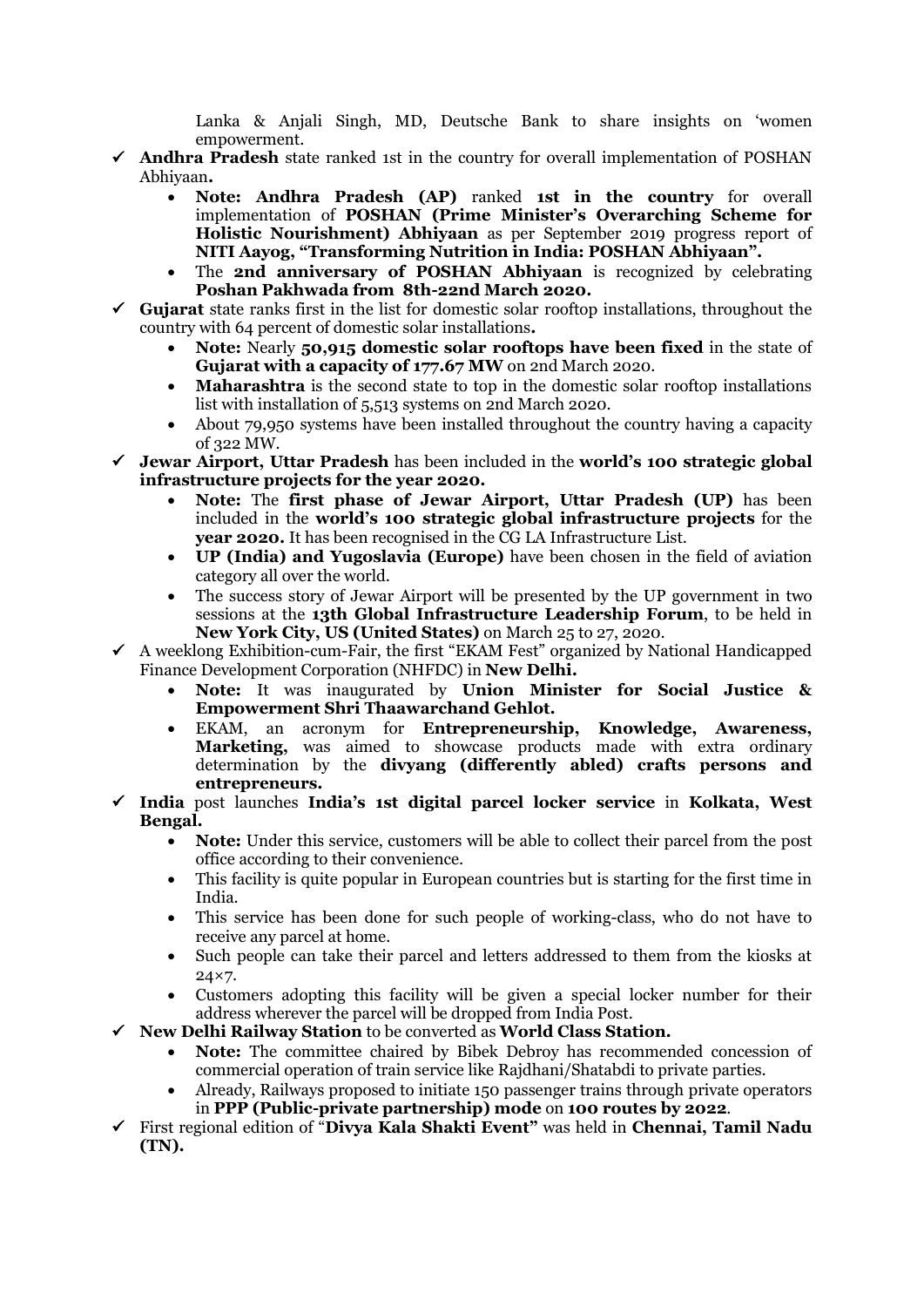- **Note:** Shri Banwarilal Purohit, Governor of TN witnessed the performances and V. Saroja, Minister of Social Welfare and Nutritious Noon Meal programme and senior officers participated in the occasion.
- The event was organised by the National Institute for Empowerment of Persons with Multiple Disabilities (NIEPMD), in association with the Department of Empowerment of Persons with Disabilities (Divyangjan) and Ministry of Social Justice and Empowerment.
- The Divya Kala Shakti event aims to provide a platform for the disabled to exhibit their talents.
- ✓ The **Mumbai Central Station** to be renamed after **Nana Shankarsheth.**
	- **Note:** The Maharashtra Government has approved to rename the Mumbai Central Station as Nana Shankarsheth Mumbai Central Railway Station.
	- The **Mumbai Central Station** has been re-named to **Nana Shankarsheth Central Railway Station** as his involvement in the formation of Indian Railway association was pivotal to the country.
	- The **Bombay Central** is designed by **British architect Claude Batley.**
	- The **first railway in India** ran over **21 miles from Bombay to Thane.**
- ✓ **WINGS INDIA 2020** an international exhibition and conference was held in **Hyderabad.**
	- **Note:** The conference was held between **March 12-15 is a biennial event.**
	- The event was themed as **'Flying for All'** is an International Exhibition & Conference.
	- The exhibition was organized by **Ministry of Civil Aviation & Airports Authority of India (AAI)** & **Federation of Indian Chambers of Commerce and Industry (FICCI).**
- ✓ **Rs 1.83 lakh crore** amount has been spent under **MNREGA in 2017-2020.**
	- **Note:** The government states that **Rs 1.83 lakh crore** is spent under **Mahatma Gandhi National Rural Employment Guarantee Act, (MNREGA) in 2017- 2020** which is nearly double the amount of Rs 92,483 crore spent in 2011-14.
	- Indian legislation enacted on August 25, 2005.
	- It provides a legal guarantee for **100 days of employment** in every financial year to **adult members of any rural household** who willingly does **unskilled manual work.**
- ✓ The **government proposed masks & hand sanitizers** under **Essential Commodities Act 1955.**
	- **Note:** The government amended Essential Commodities (EC) Act, 1955 to declare 2 ply & 3 ply surgical masks, N95 masks & hand sanitizers as Essential Commodities up to 30th June 2020.
	- It also issued a consultation under the Legal Metrology(LM) Act,2009 that under EC law, after consultations with manufacturers, states can ask them to increase the production capacity of these products & streamline the supply chain, while states can ensure the sale of both products under MRP under the LM Act.
- ✓ **US \$10 million a**mount has been offered by India in the proposed COVID-19 Emergency Fund for SAARC Nation by PM Narendra Modi.
	- **Note:** Prime Minister Narendra Modi has proposed the formulation of a common strategy to tackle COVID-19 (Coronavirus) in the South Asian Association for Regional Cooperation (SAARC) region during the video conference with SAARC representatives.
	- PM Modi has proposed the creation of COVID-19 Emergency Fund through voluntary contributions from all SAARC Nations.
	- This fund can be used by any of the partner countries to meet the cost of immediate actions.
- $\checkmark$  As per the Minister of Road Transport & Highways Nitin Gadkari the number of deaths caused due to road accidents have been reduced by **10%.**
	- **Note: Minister of Road Transport & Highways and Minister of Micro, Small and Medium Enterprises Nitin Gadkari** revealed that the number of deaths caused due to road accidents has been reduced by 10% in India after the Motor Vehicles (Amended) Act 2019.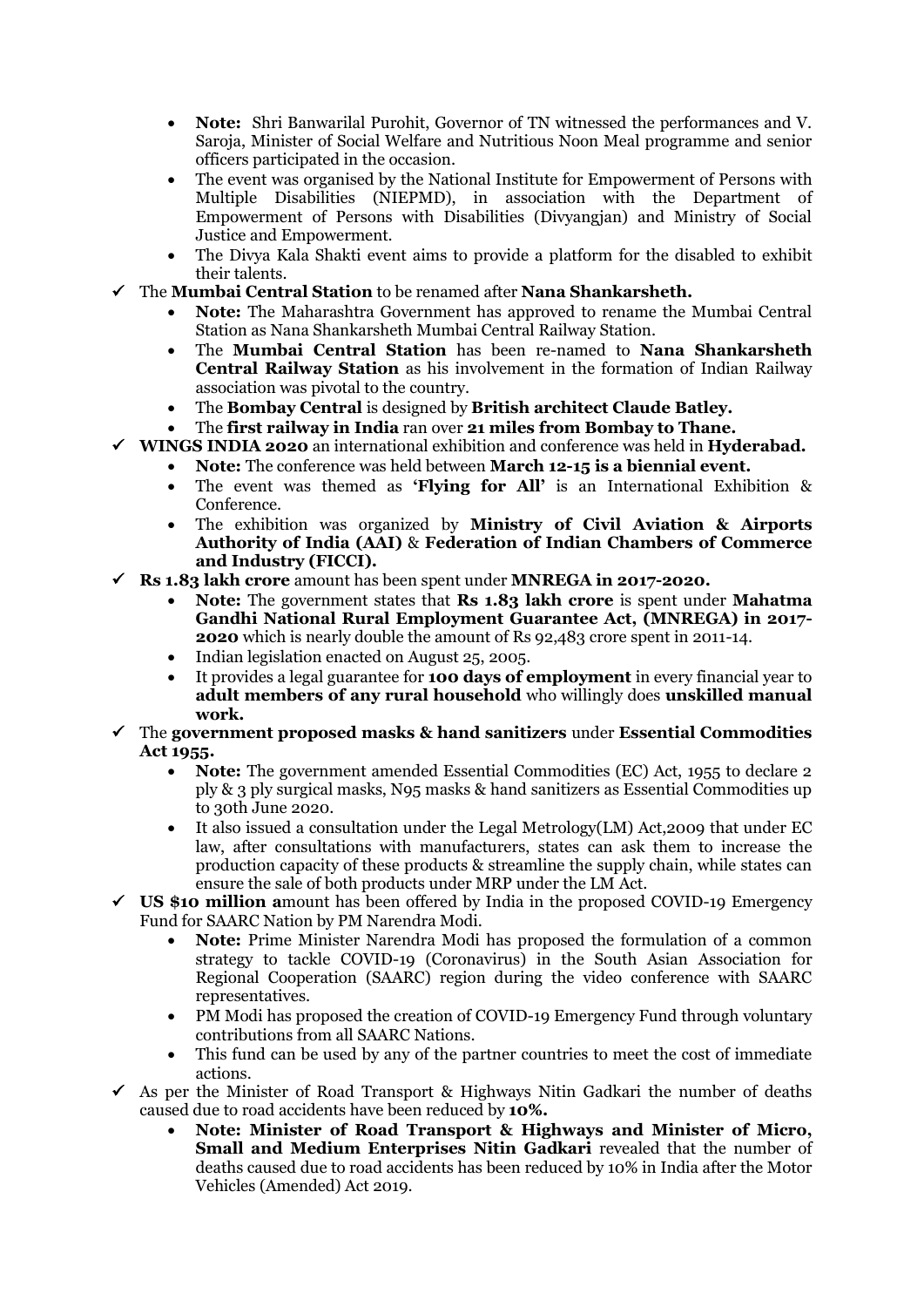- **From 12 states and union territories, Tamil Nadu** made notable progress in reducing road accidents by 24% which is the maximum anywhere in the country.
- ✓ Government targeted to achieve sales **around 70 lakh hybrid & electric vehicles** by the end of **2020.**
	- **Note:** The **Minister of Environment, Forest and Climate Change & Minister of Information & Broadcasting & Minister of Heavy industries** and **Public Enterprises Prakash Javadekar** informed that the government has set an ambitious target to achieve sales of **around 70 lakh hybrid & electric vehicles by the end of 2020.**
	- In 2015 as part of the **National Electric Mobility Mission Plan (NEMMP) 2020**, **Department of Heavy Industry** formulated the **Faster Adoption and Manufacturing of Hybrid and Electric Vehicles** in India (**FAME India)** scheme.
- ✓ As per the **New & Renewable Energy, (MNRE)** Ministry till March 13, 2020, Rooftop solar power plants in India installed at **1,922 MW.**
	- **Note: Minister of State Independent Charge (IC) of, New & Renewable Energy, (MNRE)** and **Power, Minister of State of Skill Development & Entrepreneurship Raj Kumar(RK) Singh** stated till March 13, 2020, the rooftop solar plants contain an aggregate capacity of 1,922 MW are installed in the country.
	- Out of the **total capacity, 346 MW** is installed in the residential sector.
- ✓ **Banihal to Katra railway link** to be completed by **2022.**
	- **Note:** It is part of the **Udhampur- Srinagar-Baramulla rail link project**. It is to be completed before the **75th Independence Day of India**.
	- This completion will pave the way for the creation of Indian rail from Kanyakumari to Baramulla.
	- The **Katra-Banihal railway track** is a **111-km long stretch** which will link **Kashmir Valley with the rest of the country by train**.
- ✓ The central government has included which two sites in the **Iconic Tourist Sites list -- Konark Sun Temple & Statue of Unity.**
	- **Note:** The move has been taken after the ministry got the proposals from the Odisha Chief Minister (CM)- Naveen Patnaik, the Union Petroleum Minister – Dharmendra Pradhan and other delegations.
	- A total of **17 iconic tourist sites** were identified by the government of India in 2019. It includes- Taj Mahal and Fatehpur Sikri (Uttar Pradesh), Ajanta and Ellora (Maharashtra), Humayun's Tomb, Red Fort and Qutub Minar (Delhi), Colva (Goa), Amer Fort (Rajasthan), Somnath and Dholavira (Gujarat), Khajuraho (Madhya Pradesh), Hampi (Karnataka), Mahabalipuram (Tamil Nadu), Kaziranga (Assam), Kumarakom (Kerala) and Mahabodhi Temple (Bihar).
- ✓ Under **'Stand up India scheme'** what loan amount government has sanctioned to women **Rs 20,466.94 crore.** 
	- **Note:** According to the **Minister of State (MoS) for Finance & Corporate Affairs, Shri Anurag Singh Thakur,** the central government has sanctioned a loan of Rs 20,466.94 crores to over 91,000 accounts up to March 10,2020 since inception of the Stand-Up India scheme, as it counted the work being done for the empowerment of women.
	- It was launched on **April 5, 2016,** to promote entrepreneurship for economic empowerment and job creation.
- ✓ **Indian Railways** to electrify all broad-gauge routes by **December 2023.**
	- **Note: Minister of Railways and Commerce & Industry**, Piyush Goyal informed that **Indian Railway(IR) Ministry** plans to electrify all broad gauge(BG) routes by **December 2023**.
	- As a target to **electrify 4,310 km of BG route** in the year **2023-2024** (till December 2023), it is planned to electrify a total of 28,810 km of BG route.
	- As part of its solar mission, it plans to source approximately 1000 megawatt (MW) of solar power & to source around 200 MV of wind power, based on the technocommercial assessment.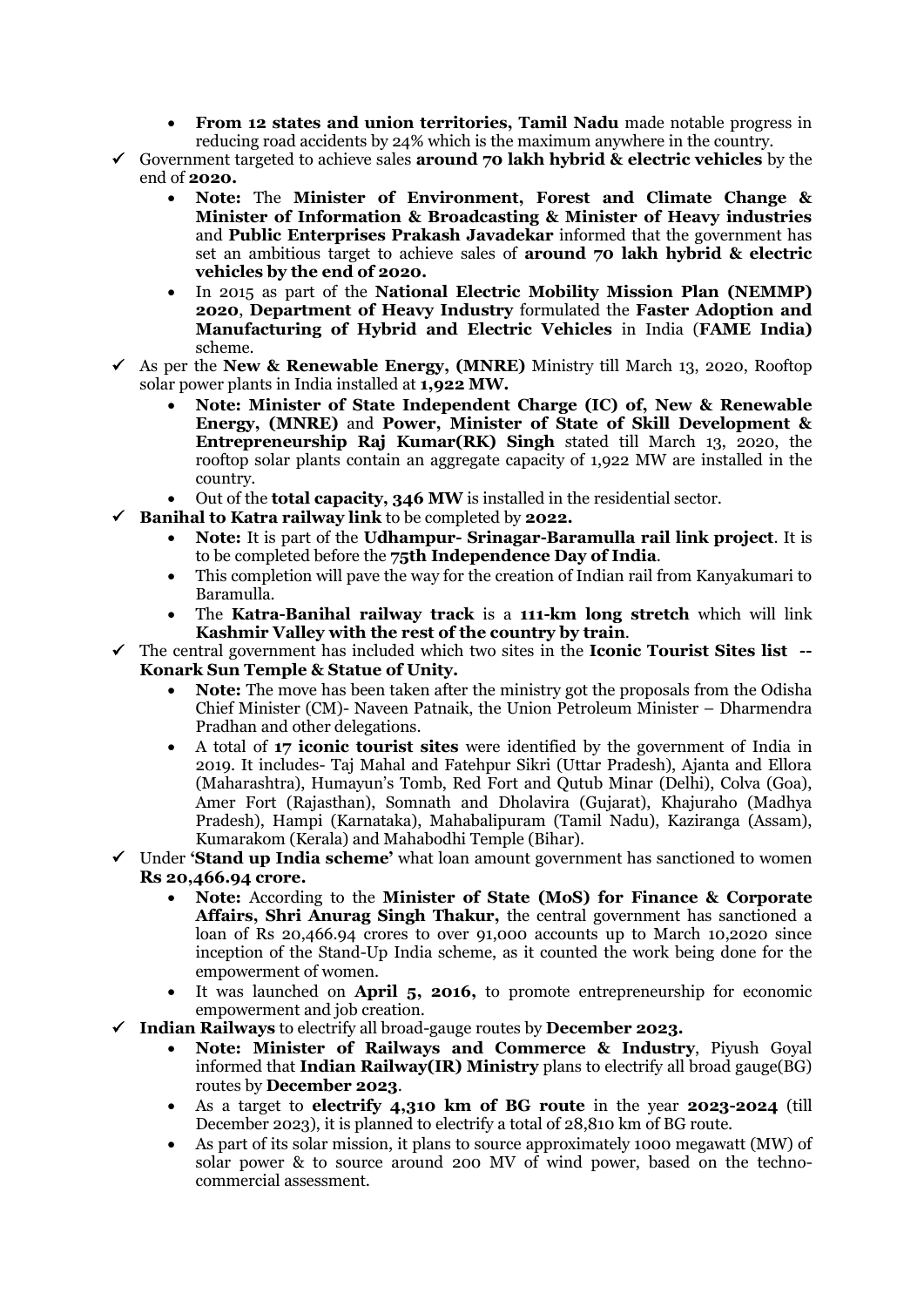- $\checkmark$  Agricultural and Processed Food Products Export Development Authority (APEDA) signed an MoU with **Small Farmers Agribusiness Consortium (SFAC).**
	- **Note:** This MoU aims for better synergy with this organization for the development of agriculture, allied sectors and its exports for bringing better value to the stakeholders.
	- The MoU was signed between Ms. Neelkamal Darbari, Managing Director of SFAC and Mr. Paban Kumar Borthakur, Chairman of APEDA.
	- This collaboration focuses to reach large farmers for improving the production base of agri products quantitatively and qualitatively.
- ✓ **India** has signed **Rs 880 crore** with **Israel to** contract for **Negev 7.62X51 mm Light Machine Guns.**
	- **Note: Defence Minister Rajnath Singh** has given his approval to the **Acquisition Wing of Ministry of Defence** for a capital acquisition contract with Israel Weapons Industries (IWI) of Israel.
	- The **contract enables the procurement of 16,479 Negev 7.62X51 mm Light Machine Gun (LMG)** at a cost of Rs 880 crore.
	- The weapons are procured under the **Fast Track Procedure (FTP).**
- ✓ **Finance Commission** sets up committee to review the fiscal consolidation road map under the chairmanship of **Nand Kishore Singh.**
	- **Note:** An 8-member committee is set up by Finance Commission (FC) to review the fiscal consolidation road map of state & central governments.
	- The committee is headed by **15th Finance Commission Chairman Nand Kishore Singh.**
- ✓ Prime Minister Narendra Modi has declared the formulation of COVID-19 Economic Response Task Force led by **Nirmala Sitharaman.**
	- **Note:** Its objective is to tackle the economic challenges arising out of novel coronavirus outbreak.
	- The task force is mandated to execute measures to reduce the economic difficulties facing by various sectors.
	- It should maintain a regular touch with all stakeholders, take their feedback and make decisions accordingly.
- ✓ To empower new entrepreneurs under the mission Swavalamban a special train 'Swavalamban express' will be launched by **SIDBI.**
	- **Note:** The train will visit 11 cities in 15 days and will cover a 7000 km journey. Around 20 workshops and interactions will be held to promote entrepreneurial culture among the youth about financial and non-financial aspects of enterprise running. Participant individuals should be between the age of 20 and 35 years.
	- The train will start from Lucknow (Uttar Pradesh-UP) and thereafter to Jammu, Delhi, Jaipur, Ahmedabad, Mumbai, Bengaluru, Hyderabad, Bhubaneswar, Kolkata and finally reach Varanasi (Uttar Pradesh).
	- The train journey will also focus on the Prime Minister(PM) Narendra Modi's vision of becoming a \$5 trillion economy by 2024-25.
- ✓ The proposed new **"Draft Defence Procurement Procedure (DPP) 2020"** will come into effect from **1st April 2020.**
	- **Note:** Union Defence Minister Rajnath Singh has proposed a new "Draft Defence Procurement Procedure (DPP) 2020".
	- It will replace DPP 2016 and would remain in force till 31 March 2025. Its draft has been finalized by a high-level committee headed by Apurva Chandra, Director General (DG) Acquisition, Ministry of Defence that was set up in August 2019.
- ✓ TRIFED launches **'Tech for Tribals' program** to bring technology to **tribal entrepreneurs.**
	- **Note:**A 30- days long capacity-building program called "Tech for Tribal" has been launched by the Tribal Cooperative Marketing Development Federation of India (TRIFED).
	- It was launched in association with IIT-Kanpur, IIT-Roorkee, IIM Indore, Kalinga Institute of Social Science, Bhubaneshwar (Odisha) and SRIJAN, Jaipur (Rajasthan) to provide entrepreneurship skills to the tribal people.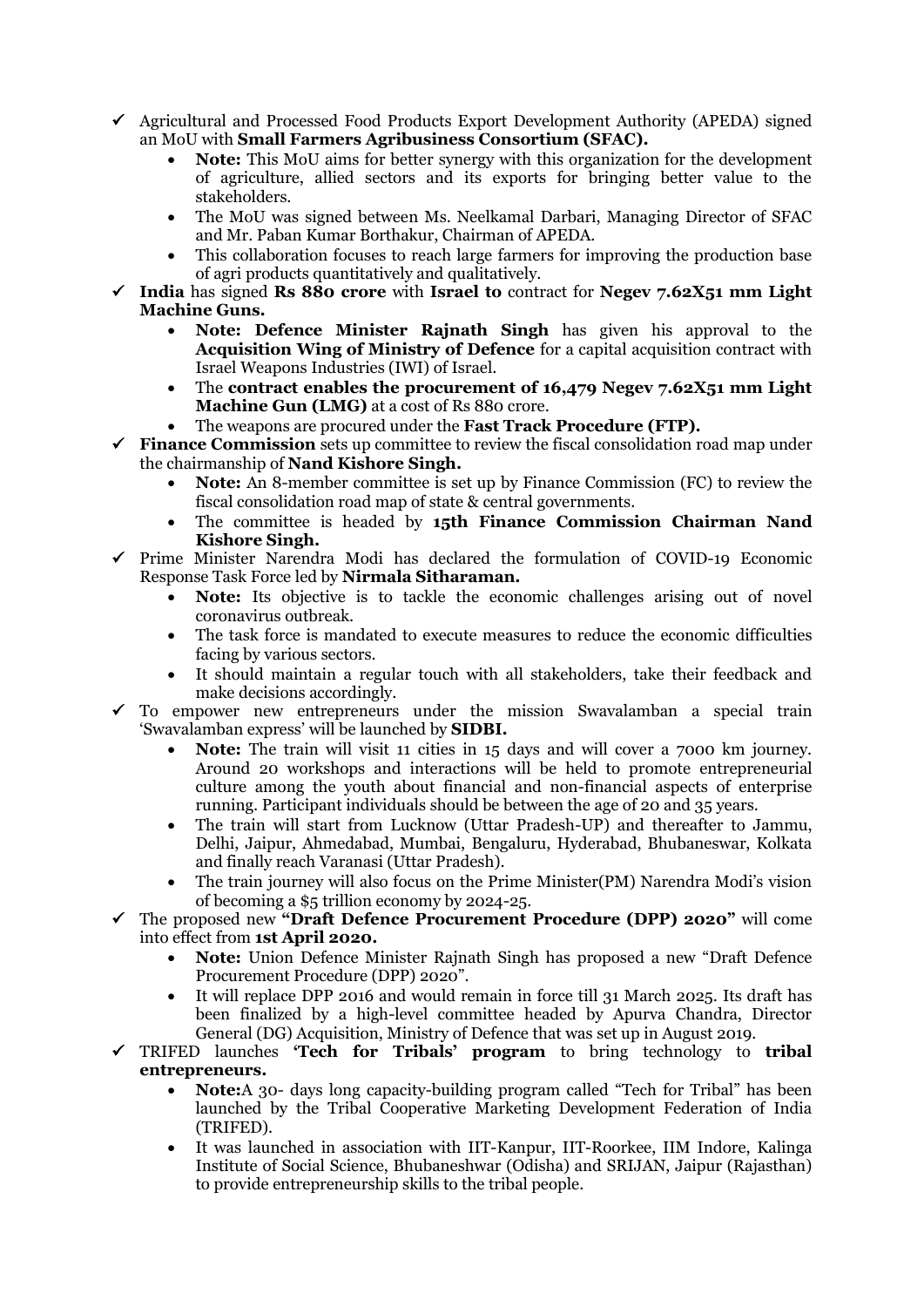- ✓ Amidst Coronavirus outbreak India's 1st AI summit 'RAISE 2020' postponed to **October 2020.**
	- **Note:** The Indian government announced the postponement of the country's 1st summit on Artificial Intelligence (AI), **'RAISE 2020– Responsible Artificial intelligence (AI) for Social Empowerment'** to **October 5-6, 2020.**
	- It was to be conducted **between April 11 & 12, 2020** in **New Delhi** by the **Ministry of Electronics and Information Technology (MeitY).**
	- The summit is a drive to **India's vision & roadmap for social empowerment,** inclusion & transformation through AI.
- ✓ The **Border Roads Organisation (BRO)** opened a **360 feet long bailey suspension bridge** for traffic over **-- Teesta River.**
	- **Note:** The bridge constructed will be useful for the people residing in **Lahen town, North Sikkim.**
	- The bridge constructed will facilitate the movement of logistics for the Armed forces deployed in forward areas and also acts as tourist spots.
- ✓ **IIT Madras** is to organize India's 1st Global Hyperloop Pod Competition.
	- **Note:** The Competition has been named as **'Indian Hyperloop Pod Competition'**.
	- This is to increase the awareness & enthusiasm about Hyperloop in India. The final round to take place in the IIT-Madras campus in July 2020.
- $\checkmark$  **15,000 crores** have been allocated by the union government for health sector to deal with Coronavirus Pandemic**.**
- ✓ **Indore** becomes the first city in India to use drones to sanitize the city**.**
	- **Note: Indore the cleanest city in India** becomes the 1st city in India to use drones to sanitize the city against COVID-19 scare.
	- **Indore Municipal Corporation** has hired 2 drones from a private company to sprinkle chemicals with sodium hypochlorite and bio-clean in crowded areas like vegetable markets, streets.
- ✓ Which Initiative has been launched the **National Book Trust** to encourage people to read books while at home **-- #StayHomeIndiaWithBooks?**
	- **Note:** As part of this initiative, it provides select and best-selling titles for FREE Download of 100+ books, in PDF format, from the NBT's its website.
	- The PDFs are read-only, and no unauthorized or commercial use is permitted.
- **1.70 lakh crores rupees** has been provided by the union government under **PMGaribKalyanYojana** for the poor to tackle Corona Virus.
	- **Note:** The motive behind this is to aid and support the Poverty-stricken people to fight a battle against Corona Virus.
	- Insurance Cover of Rs 50 Lakh per healthcare worker workers fighting COVID-19 in Govt Hospitals & health centres.
	- PM Garib Kalyan Ann (अन्न) Yojana; foodgrain entitlement doubled. Farmers to get the first instalment of Rs 2000 under PM KISAN in April 2020
- $\checkmark$  Prime Minister Narendra Modi participated in an extraordinary "Virtual Group of 20 (G20) Leaders' Summit" which was hosted by **Saudi Arabia.**
	- **Note:** It was held to discuss the challenges created by the COVID-19 and to develop an action plan for globally coordinated response against it.
	- G20 leaders agreed to inject over USD 5 trillion into the global economy to counter the social and economic impact of COVID-19.
	- Leaders also agreed to contribute to the WHO led COVID-19 Solidarity Response Fund on a voluntary basis.
- Amid the growing coronavirus pandemic, the Ministry of Health and Family Welfare (MoHFW) categorizes which medicine as schedule H1 drug **-- Hydroxychloroquine.**
	- **Note:** It means it can't be sold without the prescription of a registered medical practitioner.
	- Now the sale of the drug will be based on the conditions specified in Schedule H1 to the Drugs and Cosmetics Rules, 1945.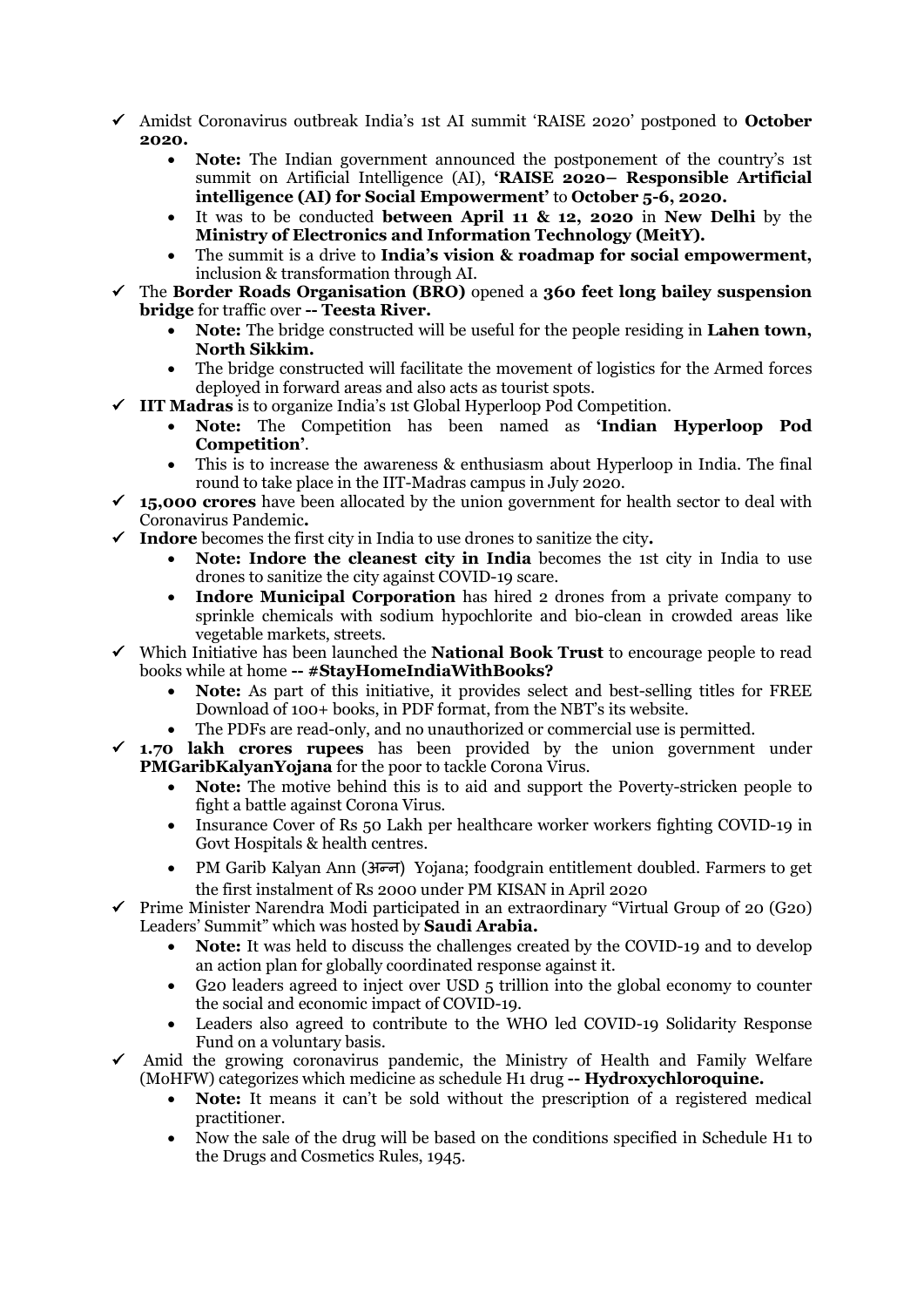- The Indian Council for Medical Research (ICMR) recently suggested that hydroxychloroquine be used in high risk cases of coronavirus (COVID-19).
- $\checkmark$  **Rs** 5,751.27 crores amount has been approved by the central government as additional assistance to 8 disaster-hit states.
	- **Note:** The **High-Level Committee (HLC)** under the Chairmanship of Union Home Minister Amit Shah approved Rs 5,751.27 crores as additional Central assistance under National Disaster Response Fund (NDRF) to 8 States affected by floods, landslides, cyclones 'Bulbul' & drought during 2019.
- ✓ **Operation Namaste.** has been given to the initiative launched by Indian Army to protect 1.3 million strong forces from coronavirus**.**
	- **Note: Indian Army Chief General Manoj Mukund Naravane** launched 'Operation Namaste' initiative to protect 1.3 million strong forces from coronavirus and provide all possible assistance to the government to control the pandemic.
	- Under **'Operation Namaste',** the army has issued a series of directives to all its bases to protect the force from the coronavirus & the army headquarters issued a number of suggestions to deal with the situation over the past few weeks.
- $\checkmark$  **Japanese government funding agency (JICA)** has signs an agreement worth Rs 15,295 crore with India to provide an Official Development Assistance (ODA) for 3 rail infrastructure projects.
	- **Note:** Japanese ODA loans are long-term low-interest rate loans advanced to the developing countries.
	- The project aims to cope up the increasing demand for freight transport in India by setting up a new dedicated freight railway line between Delhi and Mumbai.
- $\checkmark$  What amount has been released by the central government to clear pending wages under Mahatma Gandhi National Rural Employment Guarantee Act, 2005 **-- Rs 4,431 crores.**
	- **Note:** With this increase in wages, the national average wage under MGNREGA will rise from Rs 182 to Rs 202 per day.
	- The release is made at a time of country's lockdown to combat COVID-19 which has made wage labourers with no work & financial resources.
- ✓ **IIT Madras** is organizing India's first Global Hyperloop Pod Competition named as 'Indian Hyperloop Pod Competition'.
	- **Note:** The competition is aimed at increasing awareness and enthusiasm about Hyperloop in India.
	- The competition is open globally and the final round will take place in the IIT Madras campus in July 2020.
	- Team Avishkar from IIT Madras was the only team from Asia to qualify for the finals of 2019 Hyperloop Pod Competition, developing India's first self-propelled Hyperloop Pod.
- ✓ **DRDO** has designed a casualty evacuation bag to transport or isolate persons infected with COVID-19**.**
	- **Note:** The bag is water and air-proof and treated to deal with biological agents. DRDO will be procuring an initial lot of 500 such bags.
	- DRDO's Defence Bioengineering and Electromedical Laboratory (DEBEL), which carries out research in aero-medical engineering and life support equipment and Nuclear Chemical and Biological (NBC) protection systems, has developed this bag.
- ✓ The Government of India has launched a coronavirus risk-tracking app called **'Corona Kavach.'**
	- **Note:** Jointly developed by the Union Ministry of Electronics and Information Technology and the Union Ministry of Health and Family Welfare.
	- The app uses a person's location to assess whether they are in the high-risk geographical zone or not. This app is being developed in the public interest to give information and capture the outbreak of Coronavirus.
- $\checkmark$  The first prototype of hospital isolation coaches has been created successfully by the **Northern Railways.**
	- **Note:** The hospital isolation coach has been created in order to fight against the COVID-19 outbreak in the country.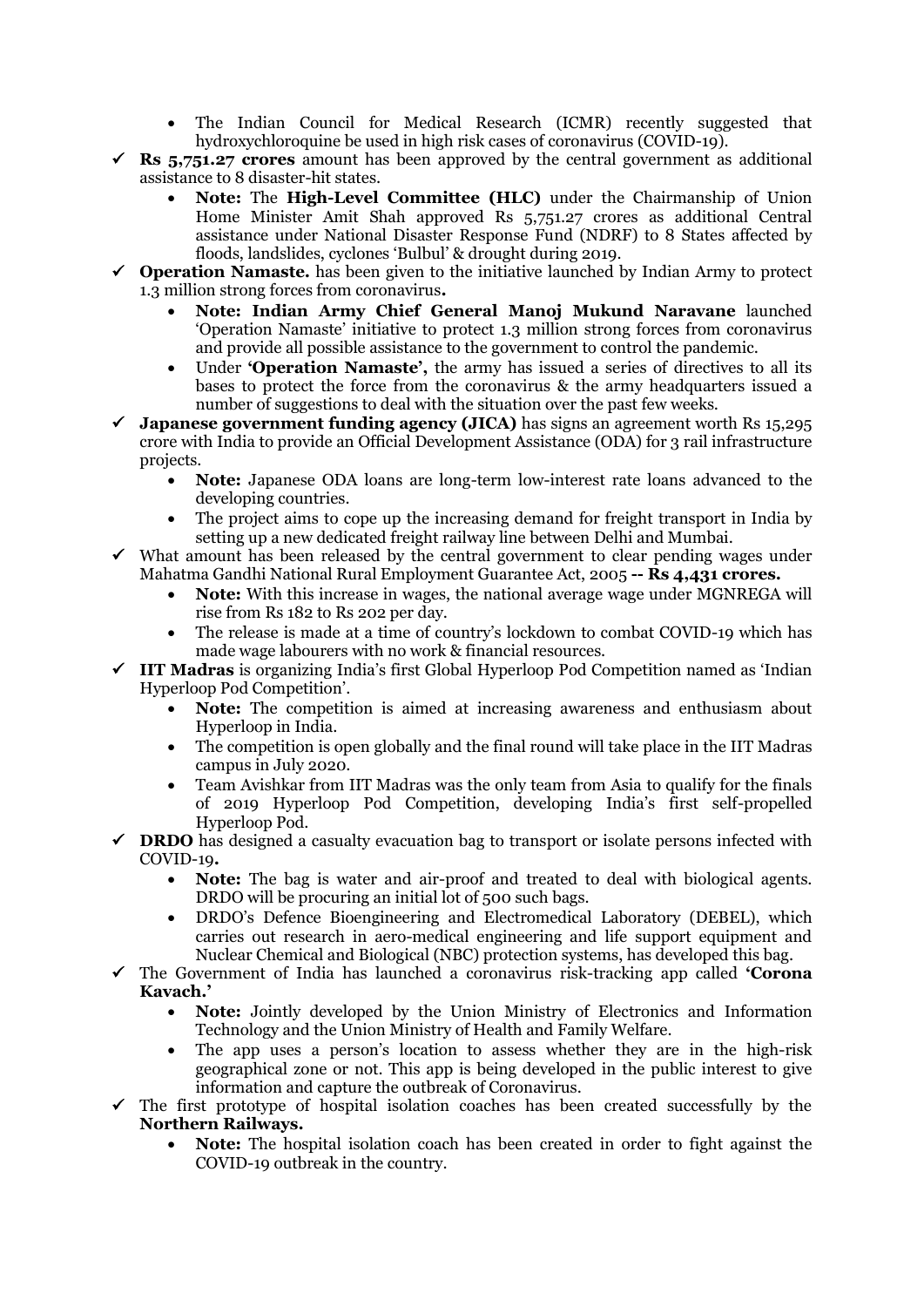- There are 10 isolation wards in each coach.The Northern Railways has removed the middle berth from one side of the coach while all three berths have been removed in front of the patient berth to build an isolation cabin prototype.
- $\checkmark$  To engage students in creative projects during the COVID-19 lockdown 'Project Isaac' has been launched by **IIT Gandhinagar.**
	- **Note:** The project aims to enhance the student's skills while they are confined in their homes.
	- The project is inspired by Sir Isaac Newton, who was similarly sent home by Trinity College, Cambridge, because of the Great Plague of London in 1665.
	- During this year, Newton, then a 22-year-old college student developed some of his most profound discoveries, including early calculus, as well as his theories of optics and gravity.
- $\checkmark$  India's national Investment Promotion & Facilitation Agency, the Invest India has launched **'The Invest India Business Immunity Platform".**
	- **Note:** The Invest India Business Immunity Platform has been launched to assist businesses and investors in getting real-time updates on India's active response to COVID-19.
	- This platform tracks the regular developments with respect to the Coronavirus.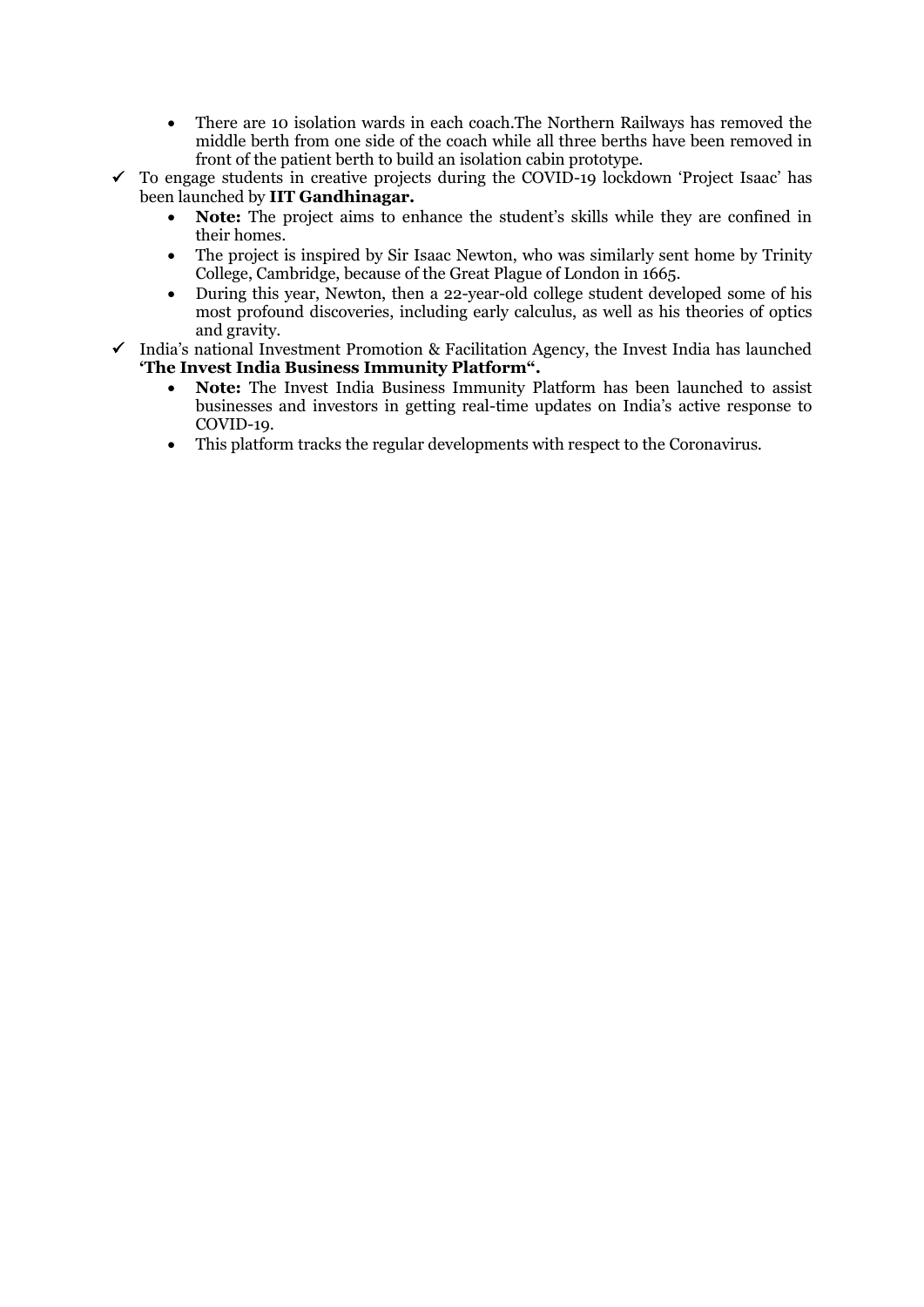# **Important News-World**

- ✓ To restore peace in **Afghanistan the United States and Taliban militants** have signed historic peace agreement in **Doha, Qatar.**
	- **Note:** The agreement, signed by the US special envoy for **Afghanistan Zalmay Khalilzad and Taliban leader Mullah Abdul Ghani Baradar** in the presence of Michael Richard Pompeo,United States Secretary of State, would end the 18 yearslong American war in Afghanistan. India's Ambassador to Qatar, P. Kumaran attend the US-Taliban peace deal in Doha on behalf of India.
	- This is the **first time India** has officially joined any Taliban related case.
- ✓ **Luxembourg has** become the world's 1st nation to make all public transport free.
	- **Note:** In order to reduce traffic pressure on the road, Luxembourg, the 7th smallest country in Europe, has been made public transport free from February 29, 2020.
	- It became the first country in the world to do so. However, this free public transport system does not include 1st -class travel tickets on trains and certain night bus services.
	- Commuters can still pay for first class, at a cost of 660 euros a year.
- ✓ **India's rank in the 'Freedom in the World 2020" report** released by the **Freedom House, a U.S (United States)** -based watchdog that conducts research and advocacy on democracy **-- 83rd.**
	- **Note:** According to the 'Freedom in the World 2020" report, released by the Freedom House, a U.S (United States) -based watchdog that conducts research and advocacy on democracy, India has ranked 83rd in the report along with Timor-Leste and Senegal in 'Free'category.
	- While, Finland topped the list as the free democratic country. The report derives its methodology from the Universal Declaration of Human Rights, adopted by the United Nations General Assembly in 1948.
	- The report analyzes democratic values and people's freedom in 195 countries & 15 territories and ranks them category-wise.
- ✓ The **European Commission** has launched a new **global coalition for biodiversity called 'United for Biodiversity'** in **Monaco.**
	- **Note:** On the occasion of the **World Wildlife Day on March 3, 2020**, the European Commission has launched a new global coalition for biodiversity called **'United for Biodiversity' in Monaco**.
	- The coalition consists of national parks, aquariums, botanical gardens, zoos, science and natural history museums from around the world to boost public awareness about the nature crisis
- ✓ **India joined the Indian Ocean Commission** as the **fifth observer.**
	- **Note:** The other four observers in the grouping are Malta, China, European Union and OIF (International Organization of La Francophonie).
	- It is important for India to join as an observer at the Commission because, it will help India in expanding its plans in Western Indian Ocean.
	- The Western Indian Ocean strategically connects South Eastern Coast of Africa.
	- However, this move is not connected with the Chinese presence in the Indian Ocean. This is purely to support India interests in the western flanks of the Indo-Pacific region.
- $\checkmark$  To contain COVID-19, the Corona Virus what amount will be provided by the Asian Development Bank is to its members countries **4 million USD.**
	- **Note:** The fund is being allocated for buying emergency supplies, assessing health systems, improve resilience and respond to animal human disease outbreaks.
	- The main objective of fund allocation is to strengthen immediate response in China, Cambodia, Laos, Thailand, Myanmar and Vietnam.
	- The bank has also sanctioned special loan of 18.6 million USD to China to enhance distribution and supply of protective equipment and essential medicines.
- $\checkmark$  According to the United Nations Global Compact (UNGC) India study female labour-force participation has declined from 34% in 2006 to **24.8% in 2020.**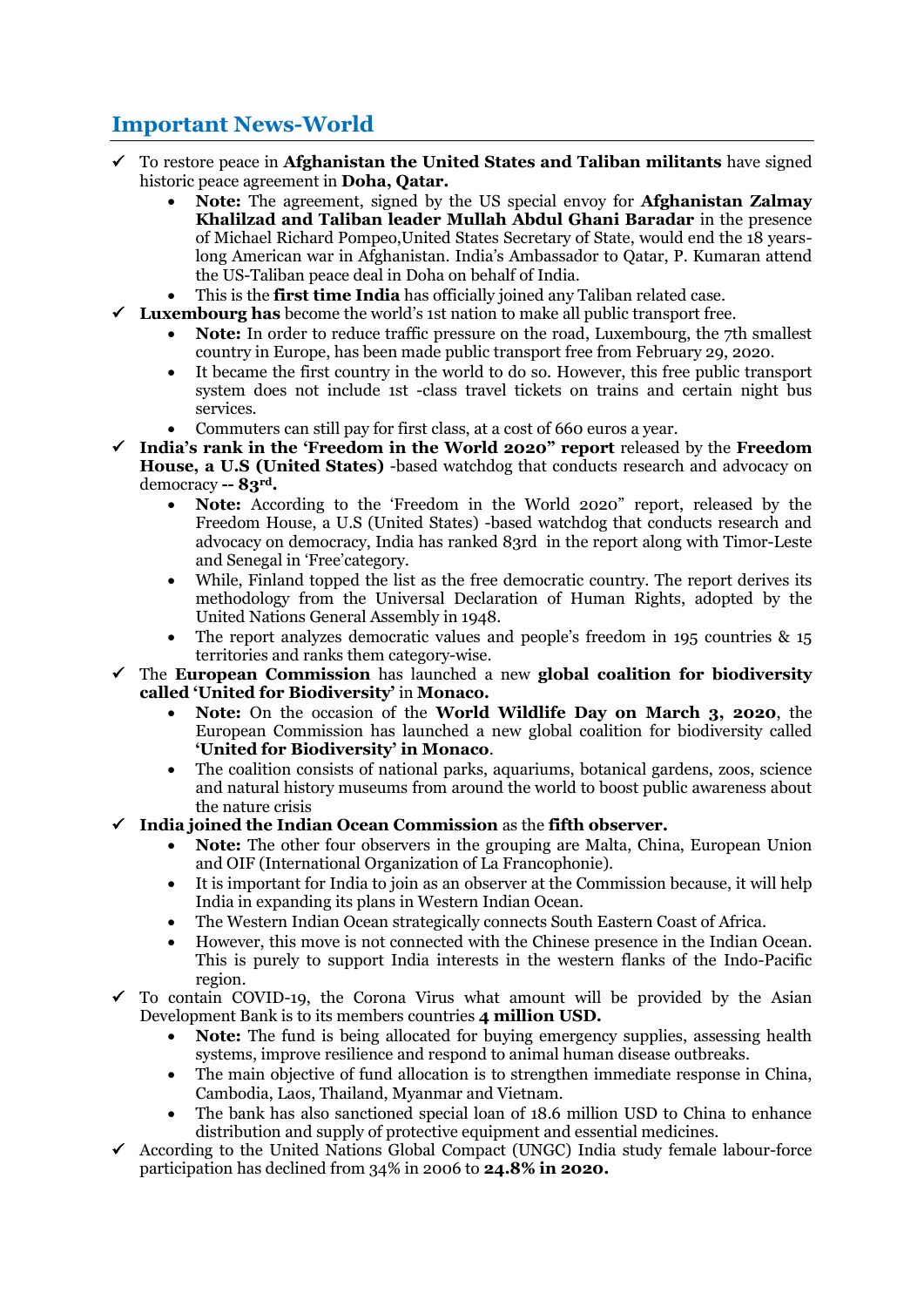- **Note:** In accordance with the United Nations Global Compact (UNGC) India study, India is the only country among the 153 surveyed countries where the economic gender gap is larger than the political gap.
- If women participation raised in the labour force same as men, then it can boost India's GDP (Gross Domestic Product) by 27%. Globally, 38.7% of employed women are working in agriculture, forestry, and fisheries, but only 13.8% of landholders are women.
- ✓ The 5th edition of Bay of Bengal Initiative for Multi-Sectoral Technical and Economic Cooperation (BIMSTEC) Summit 2020 to be held in **\_Colombo, Sri Lanka.**
	- **Note:** This was informed by BIMSTEC Secretary General (SG) Mohammad Shahidu Islam during his meeting with Sri Lankan Prime Minister (PM) Mahinda Rajapaksa.
	- The summit will be preceded by the 17th Ministerial Meeting and 21st Senior Officials Meeting by the end of 2020.
	- During the meet, it was decided that Sri Lanka will lead the science, technology, and innovation sector India on security, Bangladesh will lead Trade and Investment, Bhutan on Environment and Climate Change, Myanmar on Agriculture and Food Security, Nepal on People-to-People Contact and Thailand on Connectivity in BIMSTEC.
- ✓ India has joined Indian Ocean Commission (IOC) as its **5th observer state.**
	- **Note:** India has joined **Indian Ocean Commission (IOC)** as its 5th observer state to strengthen its Indo-Pacific vision and also to boost strategic partnership with France, and Vanilla Islands.
	- The decision has been taken during the meeting of the Commission's council of ministers in **Seychell**.
	- With this move, India would lead to greater security cooperation with countries in East Africa. It facilitates collective engagement of India with the islands in Western Indian Ocean (WIO).
- $\checkmark$  India's rank in the Inclusive Internet Index 2020, released by the Economist Intelligence Unit (EIU) **-- 46th.**
	- **Note:** Economist Intelligence Unit (EIU) released the 4th iteration of the Inclusive Internet Index 2020 for 100 countries where India is overall ranked in 46th place & Sweden in 1st place.
	- The index aims to measure the extent to which the Internet is not only accessible  $\&$ affordable, but also relevant to all, allowing usage that enables positive social & economic outcomes at the individual & group level.
	- It is commissioned by Facebook. Among South Asian countries India ranks first followed by Srilanka, Bangladesh & Pakistan.
- ✓ **Pakistan** ranks first according to the **1st edition of 'Gender Social Norms Index (GSNI) 2020'.**
	- **Note:** According to the 1st edition of 'Gender Social Norms Index (GSNI) 2020', released by the UNDP (United Nations Development Programme), about 90 % or 9 in 10 of the world's population has some bias against women.
	- This index studied 75 countries covering over 80 % of the world's population & measures social beliefs that obstruct gender equality in areas like politics, work, and education.
	- The highest number of bias against women was in Pakistan, where 99.81 % of the people supported similar bias.
		- This was followed by Qatar and Nigeria, where 99.73 % of the people supported bias.

 $\checkmark$  India's rank in the Stockholm International Peace Research Institute's (SIPRI) annual report titled "Trends in international arms transfers, 2019" **-- Second.**

- **Note:** India is the world's second largest arms importer during 2015-19 with its global share of 9.2% after Saudi Arabia, who has topped the ranking with global share of 12%.
- On the other hand, India ranked 23rd in terms of world's largest arms exporters with global share of 0.2% and its main clients being Myanmar (46%), Sri Lanka (25%), and Mauritius (14%). United States (US) topped the list in this section with a share of 36%.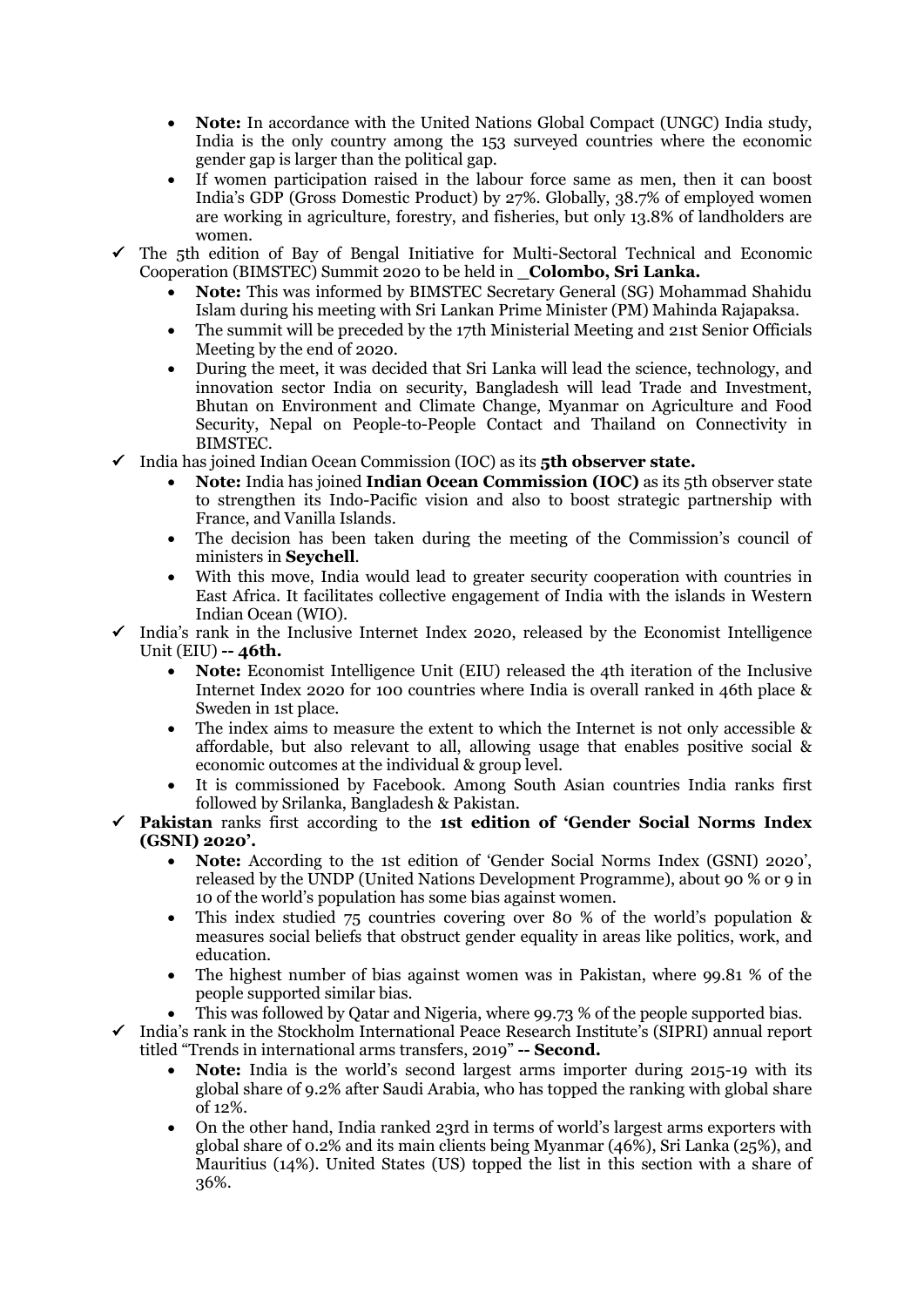- $\checkmark$  In the 2nd edition of global Animal Protection Index (API) 2020 released by the World Animal Protection India gained --- **Grade C.**
	- **Note:** World Animal Protection released the 2nd edition of global Animal Protection Index (API) 2020, where India gained C grade with other 8 countries which indicates India is one of the better-performing countries.Tragically no country gained A grade.
- ✓ **World Economic Forum (WEF)** has initiated the creation of the COVID Action Platform with the support of the World Health Organization (WHO), and Wellcome Trust**.**
	- **Note:** The World Economic Forum (WEF) has initiated the creation of the COVID Action Platform with the support of the World Health Organization (WHO), and Wellcome Trust.
	- This first of its kind platform, operating globally, is open to all businesses and industry groups, as well as other stakeholders, for integrated and collective business action to mitigate the risk and impact of COVID-19 (Coronavirus). The Forum has established a special team to support the platform's work.
- ✓ 3rd edition of WION Global Summit 2020 held in **Dubai, UAE.**
	- **Note:** WION (World Is One News), the India's first International News Channel,has organized its 3rd edition of Global summit 2020 based on the theme "Navigating and negotiating global imperatives" at The Oberoi, in Dubai.
	- It saw the participation of global leaders to engage in dialogue on a common global agenda to underscore the critical challenges of climate change, global governance, economic slowdown, and global crisis that threatens to become the new normal.
- ✓ First country to close its financial markets due to the COVID 19 (Coronavirus) outbreak **-- Philippines.**
	- **Note:** It resumed its trading on March 19, 2020. This measure was taken to ensure the safety of their employees and the people they interact with. Now the speculations are if other countries may take similar measures then there is a fear of a global recession.
- $\checkmark$  The 7th World Cities Summit (WCS) is to be held from July 5 to 9, 2020 in **Singapore.** 
	- **Note:** It is organized by Singapore's Centre for Liveable Cities and the Urban Redevelopment Authority.
	- The theme for WCS 2020 is "Liveable and Sustainable Cities: Adapting to a Disrupted World". The WCS 2020 is held in conjunction with the Singapore International Water Week (SIWW) and the CleanEnviro Summit Singapore (CESG).
	- Singapore Government invited Uttar Pradesh Chief Minister Yogi Adityanath to the WCS-2020.
- USD **1 million dollars.** has been donated by the WhatsApp to Poynter Institute's International Fast-Checking Network (IFCN) in order to avoid fake information about the disease.
	- **Note:** Facebook-owned messaging app WhatsApp launched the "WhatsApp Coronavirus Information Hub" globally, in partnership with WHO, UNICEF and UNDP.
	- The WhatsApp Coronavirus Information Hub will be available at Whatsapp.com/coronavirus and provides simple, actionable guidance for health workers, educators, community leaders, nonprofits, local governments & local businesses.
	- The site also offers general tips and resources for users around the world to reduce the spread of rumours and provides accurate health information.
- ✓ India's rank in the 8th World Happiness Report 2020 released by the United Nations (UN) **-- 144th.**
	- **Note:** The survey ranks the countries using Gallup World Poll, GDP levels, life expectancy, generosity, social support, freedom & corruption income.
	- This year's report mainly focuses on happiness in the environment especially in social, urban, rural & natural areas and also links happiness & sustainable development.
	- Finland tops the report for the 3<sup>rd</sup> time.
- ✓ India's rank in the 26th annual edition of Economic Freedom Index 2020 **-- 120th.**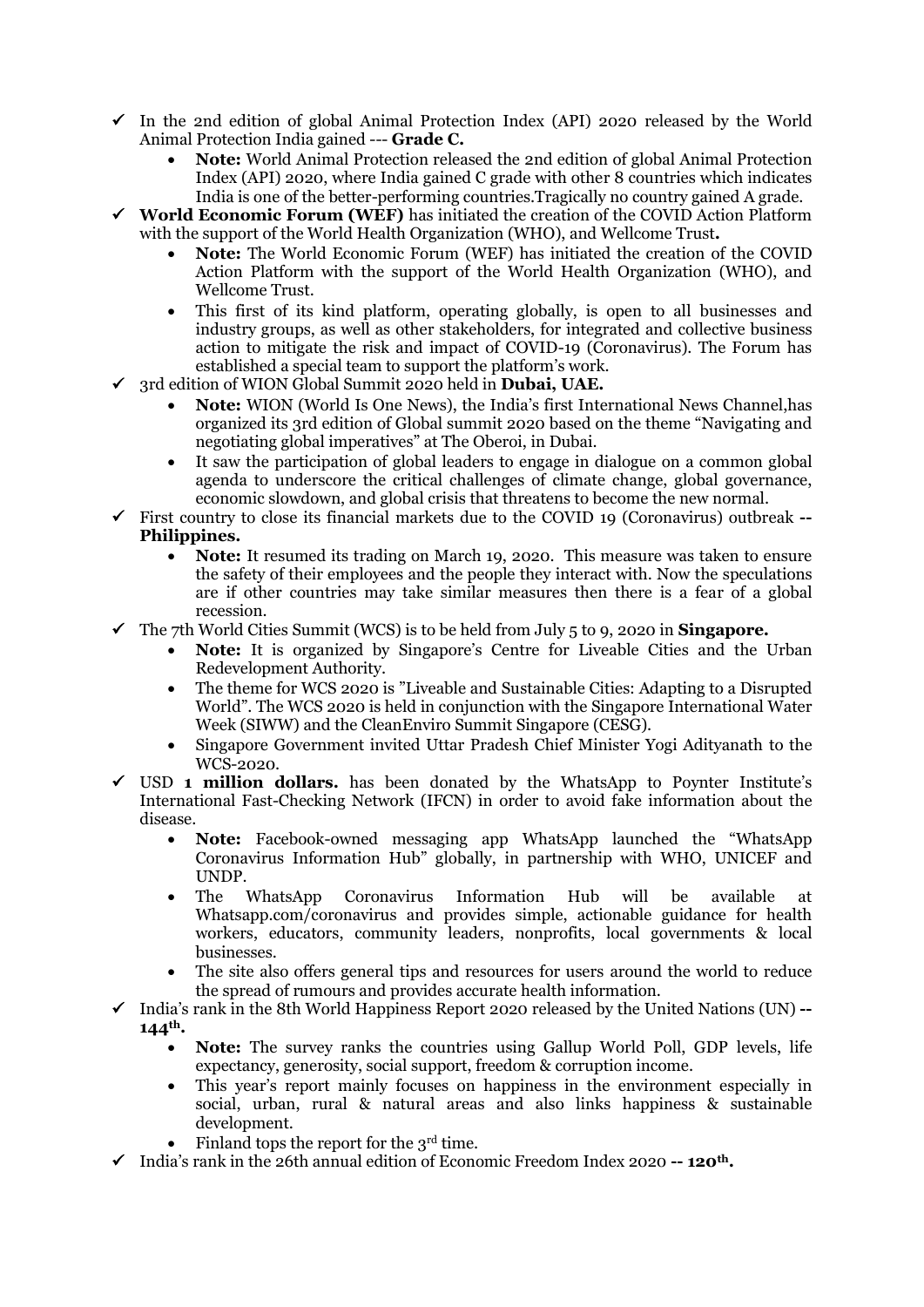- **Note:** The Heritage Foundation published its 26th annual edition of Economic Freedom Index 2020 to measure the level of economic freedom in 186 countries. Singapore (89.4) tops the index for the 1st time.
- Hong Kong (89.1) for the 1st time secured 2nd rank since the 1st publication in 1995
- ✓ Singapore has rescheduled the 7th World Cities Summit (WCS) 2020 to **20 – 24 June 2021.**
	- **Note:** The summit is organized by Singapore's Centre for Liveable Cities and the Urban Redevelopment Authority.
	- The theme of WCS is Liveable and Sustainable Cities: Adapting to a Disrupted World, it was earlier scheduled from July 5 to 9, 2020.
- $\checkmark$  Which streaming media service has announced the formation of \$100 million fund to deal with Covid-19 **Netflix Inc (NFLX.O).** 
	- **Note:** The fund has been created to help workers on film and television productions that have been impacted due to the global coronavirus outbreak.
	- The fund will help cast and crew members such as electricians, carpenters, drivers and other hourly workers.
- ✓ **Canada** has become the first country in the world to withdraw from Tokyo 2020 Olympics**.**
	- **Note:** The decision has been taken in view of the coronavirus pandemic.
	- The Canadian Olympic Committee announced that holding the Tokyo 2020 Olympics as per schedule would threaten the health of its athletes.
- ✓ **IMF** has organization has launched a "Tracker of Policies Governments are Taking in Response to COVID-19"**.**
	- **Note:** The policy tracker outlines the key economic responses taken by the government of various countries in order to contain the COVID-19 pandemic. The policy tracker has the updated data till March 24, 2020
- The United Nations organization has launched a \$2 billion coordinated global humanitarian response plan to fight COVID-19.
	- **Note:** UN Secretary-General has warned that the pandemic is threatening the entire human race and all of us must fight back.
	- The Global HRP has been launched for a period of nine months (April–December 2020).
	- The response plan will be coordinated by the UN's Office for the Coordination of Humanitarian Affairs and will bring together requirements from the World Health Organization and other UN humanitarian agencies.
- ✓ **Asian Development Bank** will invest 100 million US Dollars in National Investment and Infrastructure Fund (NIIF) of India Fund of Funds (FoF)**.**
	- **Note:** ADB's investment into the NIIF platform, the FoF has now secured \$700 million in commitments. ADB will now join the Government of India (GOI) and Asian Infrastructure Investment Bank (AIIB) as an investor in the Fund.
	- The investment announcement comes at a critical time for India, already sagging economic growth is set to take a beating due to the coronavirus pandemic.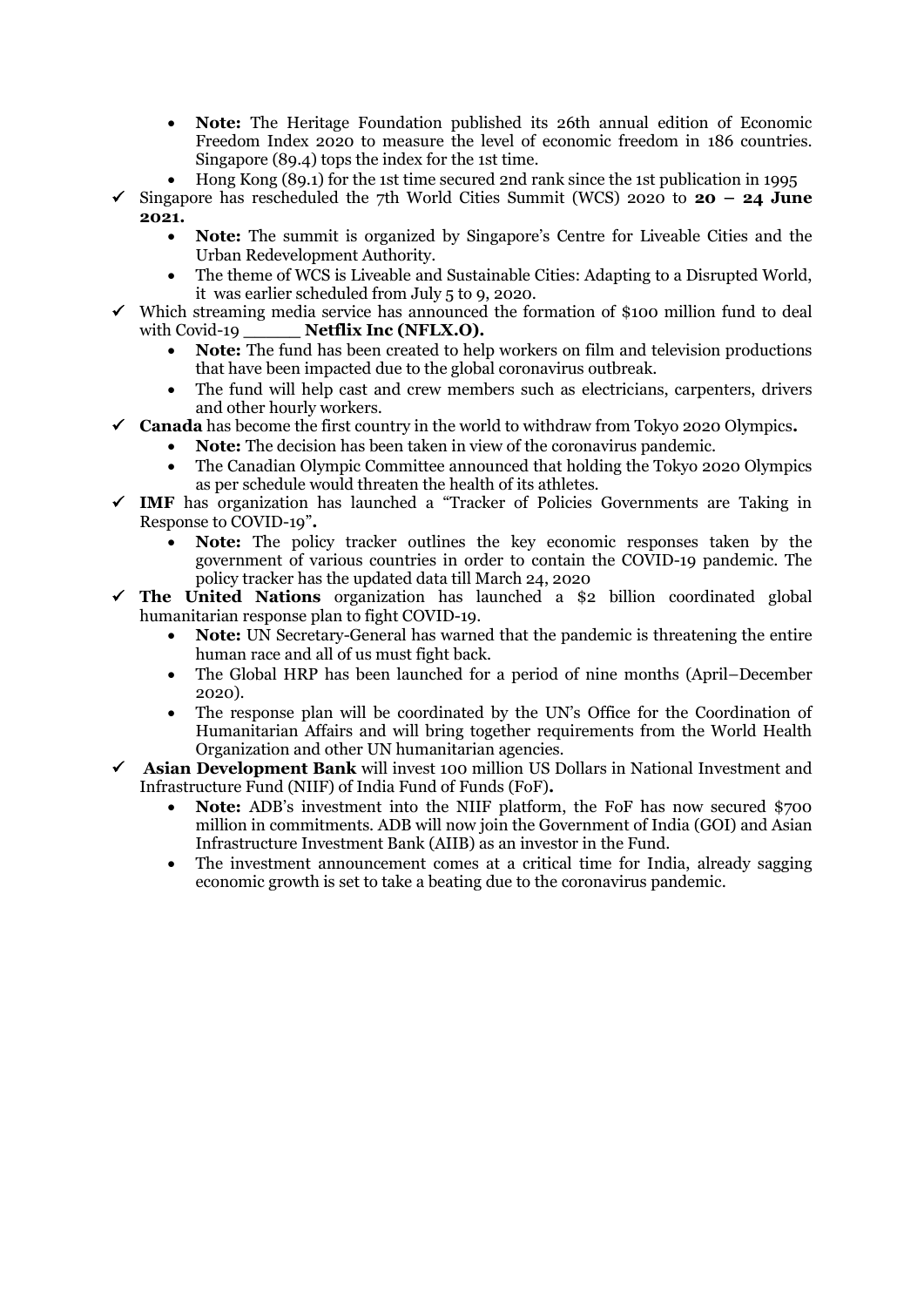## **Important News: Economy**

- ✓ The Employees Provident Fund Organisation (EPFO) has cuts interest rate to **8.5%.**
	- **Note:** The EPFO has declined interest rate on EPF deposits for 2019-20 to seven years low by 0.15% or 15 basis points from 8.65% to 8.5%.
	- The decision has been taken during the meeting of EPFO's apex decision making body, Central Board of Trustees (CBT) chaired by Minister of State (MoS) for Labour and Employment Santosh Kumar Gangwar in New Delhi.
- ✓ Name the world's first Digital Solutions Exchange Cloud launched in India **-- GOKADDAL.**
	- **Note:** GOKADDAL, the World's first Digital Solutions Exchange in Cloud, was launched in India on March 11, 2020. www.gokaddal.com, a cloud-based solution exchange platform mainly focuses on 4A's – Automation, Artificial Intelligence, Analytics and Augmentative Technologies.
	- It is a Business to Business (B2B), Business to Government (B2G), Business to Consumer (B2C) solution platform which connects solution providers to solution seekers and an innovative platform for Startups and SME companies.
- ✓ 39th GST Council meet on 'Know your Supplier' was held in **New Delhi.**
	- **Note:** It was headed by Finance Minister Nirmala Sitharaman. During the summit several decisions have been taken regarding the GST mechanism on particular sections.
	- One of the decisions includes calculation of delayed GST payment on the net tax liability w.e.f. 1st July 2017, the day the GST came into force.
	- Net cash tax liability is arrived at after deducting the input tax credits available from gross tax liability.
- $\checkmark$  An 'Innovate for accessible India campaign' has been launched by Microsoft India and **NASSCOM Foundation.** 
	- **Note:** It is a nation-wide innovation challenge aimed at empowering people with disabilities with the new technologies required for better integration into society and access to equal opportunities.
	- The campaign was launched in partnership with the Department of Empowerment of Persons with Disabilities (DEPwD), Ministry of Social Justice & Empowerment, Department of Science & Technology (DST), Ministry of Science and Technology and National Research and Education Network (NREN).
- ✓ For Research in Cybersecurity Programs L&T Technology Services has signed with **IIT-Kanpur.** 
	- **Note:** L&T Technology Services (LTTS) signed a multi-year Memorandum of Understanding (MoU) with the Indian Institute of Technology Kanpur (IIT) to collaborate on research industrial and infrastructure cybersecurity.
	- The MoU is signed between Dr Keshab Panda, Chief Executive Officer and Managing Director of LTTS and Professor Manindra Agarwal, Padma Shri Awardee, Deputy Director at IIT-Kanpur.
- ✓ RBI has injected **30,000 crores rupees** through open market operations (OMOs) in the economy**.**
	- **Note:** The RBI will purchase government securities under OMOs in two tranches of Rs 15,000 crore each.
	- OMO is the sale and purchase of government securities and treasury bills by the central bank of the country.
	- Already, RBI infused Rs 10,000 crore through open market operations, last week.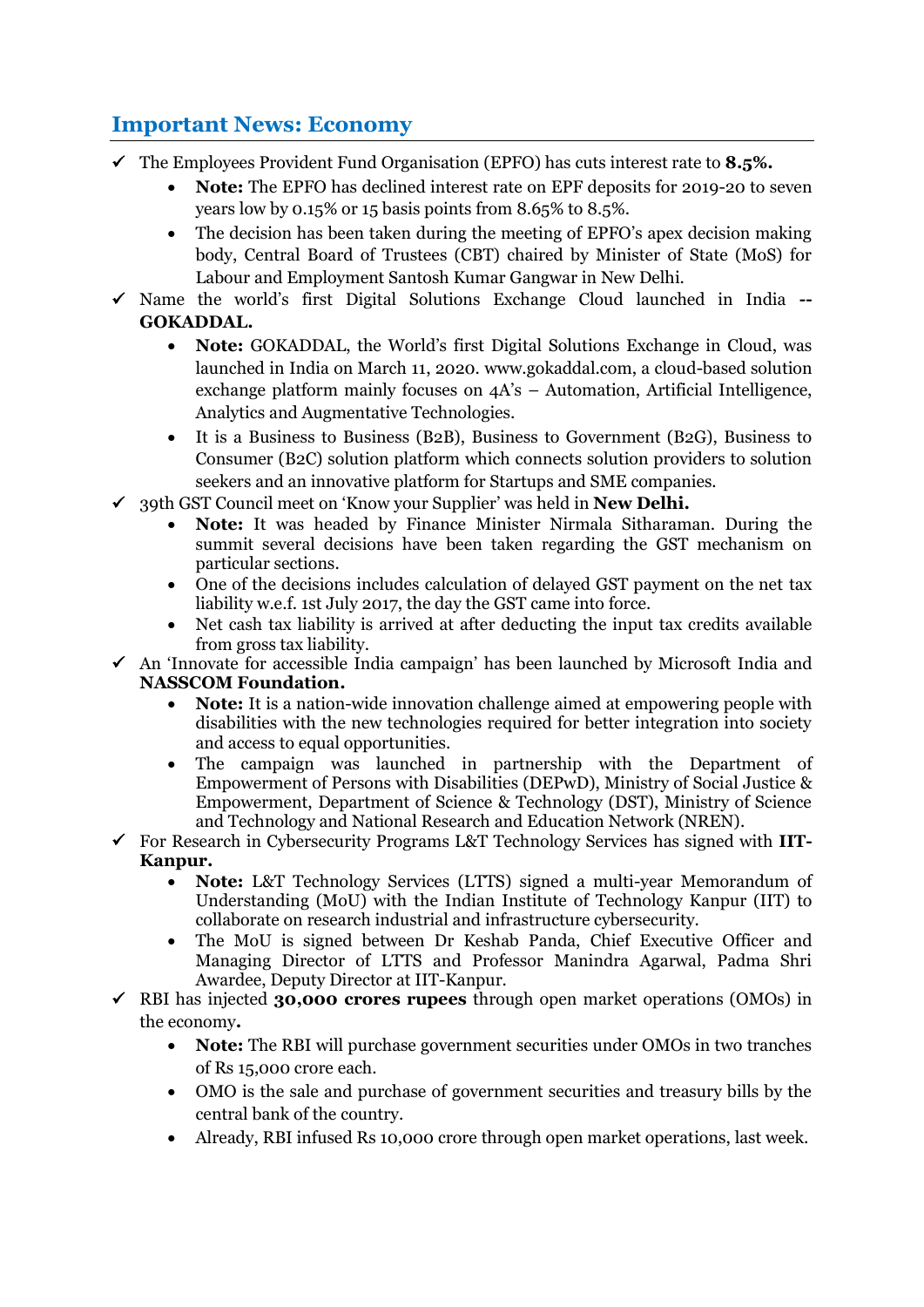- RBI will purchase securities with a coupon rate of 6.84 per cent (maturity December 19, 2022); 7.72 per cent (May 25, 2025); 8.33 per cent (July 9, 2026) and 7.26 per cent (January 14, 2029).
- ✓ **Asian Development Bank** will invest 100 million US Dollars in India's infrastructure sector through the government-promoted National Investment and Infrastructure Fund (NIIF).
	- **Note:** With this, the National Investment and Infrastructure Fund has now received a total of \$700 million in commitments.
	- The investment comes at a time when India's economy is expected to suffer huge losses due to the coronavirus (COVID-19) epidemic.
	- This will help in increasing the capital of domestic private equity funds in India. It will also contribute a great deal in providing long term growth financing for private sector companies, social infrastructure development and economic development.
- ✓ Fitch Ratings Inc has lowered India's GDP (Gross Domestic Product) growth forecast to **- - 4.6%.**
	- **Note:** It cuts the rate due to weak domestic demand and private consumption, which put pressure on the investment amid the coronavirus (COVID-19) outbreak.
	- Earlier on March 2, 2020, Fitch has lowered India's GDP growth forecast to 4.9% for the fiscal year –FY20 (2019-2020) ending March 31, 2020 from 5.1% due to coronavirus and supply disruptions.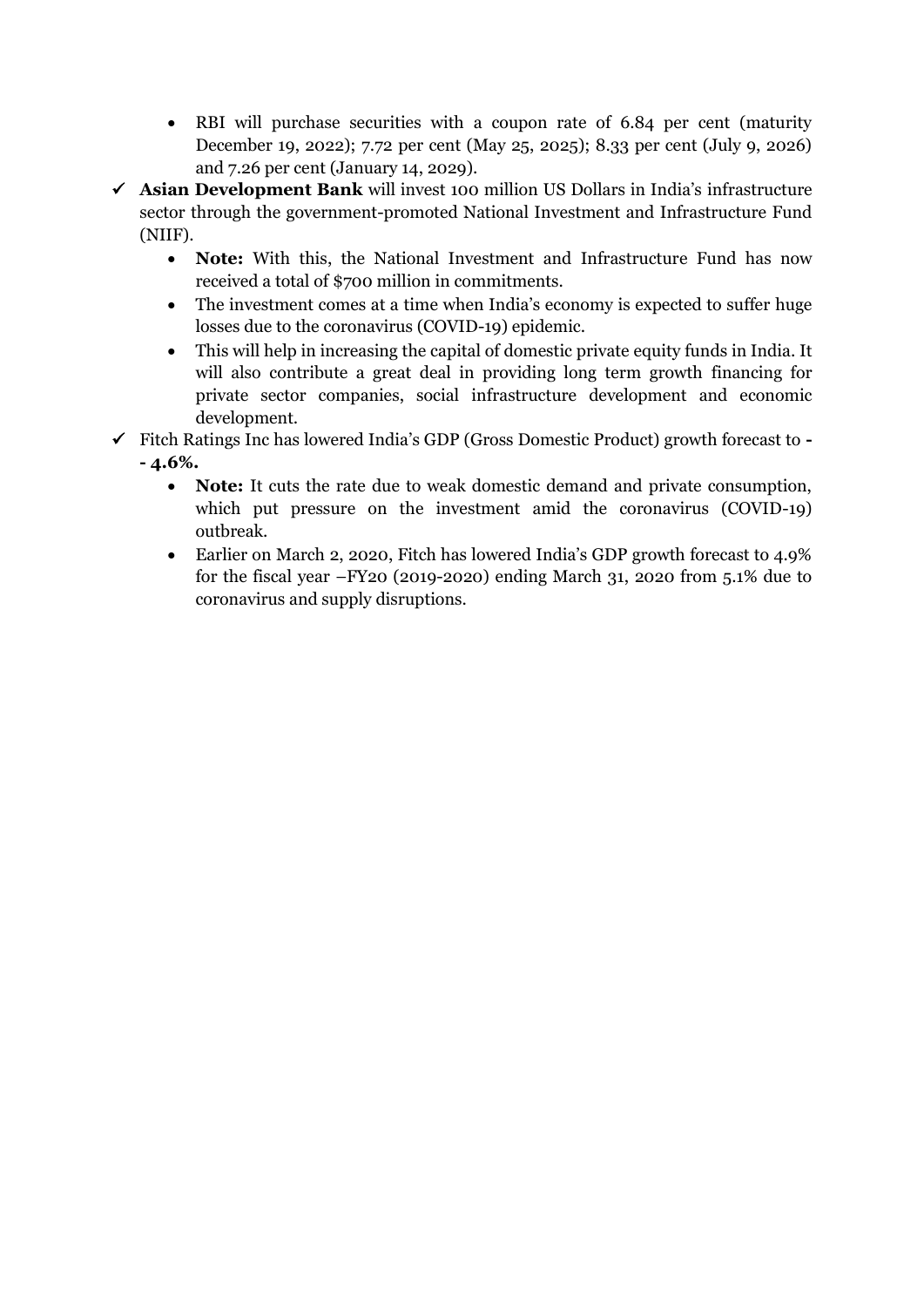## **Awards and Honours**

- ✓ **Sarbananda Sonowal** has been honoured with the Dr. Syama Prasad Mukherjee award for politics.
	- **Note:** Assam's Chief Minister Sarbananda Sonowal was honoured with Swarajya Awards 2020 under the category, Dr. Syama Prasad Mukherjee Award for Politics at the 6th India Ideas Conclave at Tent City Narmada in Gujarat.
	- The award is instituted by India Foundation & Indic Academy & presented by External Affairs Minister S Jaishankar and Speaker of People's Majlis of Maldives Mohamed Nasheed.
- ✓ **'There Is No Evil'** film won the Golden Bear prize 2020 for the best picture at the Berlin International Film Festival 2020.
	- **Note:** The 70th edition of Berlin International Film Festival 2020 was held in Berlin, Germany from 20 February–1 March 2020.
	- It was the first under the leadership of new Berlin Film Festival heads, business administration director Mariette Rissenbeek and artistic director Carlo Chatrian.
	- The Opening film of the festival was 'My Salinger Year'& the Closing film was 'There Is No Evil'.
- ✓ **Jadav Payeng** has been named as the 128th Commonwealth Points of Light Award winner.
	- **Note:** Jadav Payeng, an environmental activist of Assam also known as the "Forest man of India" named as 128th winner of Commonwealth Points of Light Award.
	- He had spent 30 years of his life for planting trees. He was honored by the Head of Commonwealth the Queen Elizabeth II for his exceptional volunteer service in environmental conservation.
- $\checkmark$  In the Time Magazine's '100 women of the year' to recognize selected women or groups to represent each year from 1920 to 2019 former prime minister Indira Gandhi will be honored as 'Women of the Year' for **1976.**
	- **Note:** TIME Magazine created 100 New Covers for the Project '100 women of the year' to recognize selected women or groups to represent each year from 1920 to 2019.
	- India's freedom fighter Amrit Kaur will be honored as 'Women of the Year' for 1947 & Former prime minister Indira Gandhi for 1976.
- $\checkmark$  **PV Sindhu** has been adjudged as the Sportsman of the year in the 4th edition of Times of India Sports Awards 2019**.**
	- **Note:** The 4th edition of TOISA (Times of India Sports Awards) awards honoured the best Indian in 2019 sports in New Delhi, India.
	- The event was powered by BHIM-UPI (Bharat Interface for Money- Unified Payments Interface).
	- Rohit Sharma was named as the Cricketer of the year and PV Sindhu was named as the Sportsman of the year as she won gold at the World Championships in Basel, Switzerland.
- ✓ **Nupur Kulshrestha** becomes the 1st woman to be promoted as **Deputy Inspector General (DIG )of Indian Coast Guard.**
	- **Note:** She joined **Indian Coast Guard in 1999**.
	- On August 18, 1978 ICG was established by the Coast Guard Act, 1978 of the Parliament of India as an independent Armed force of India and is operated under the Ministry of defence.
	- It is an armed forces and multi-mission organisation, which conducts real life operations at sea round the year.
- ✓ President **Ram Nath Kovind** honoured **'Nari Shakti Puraskar' for 2019** to **15 women.**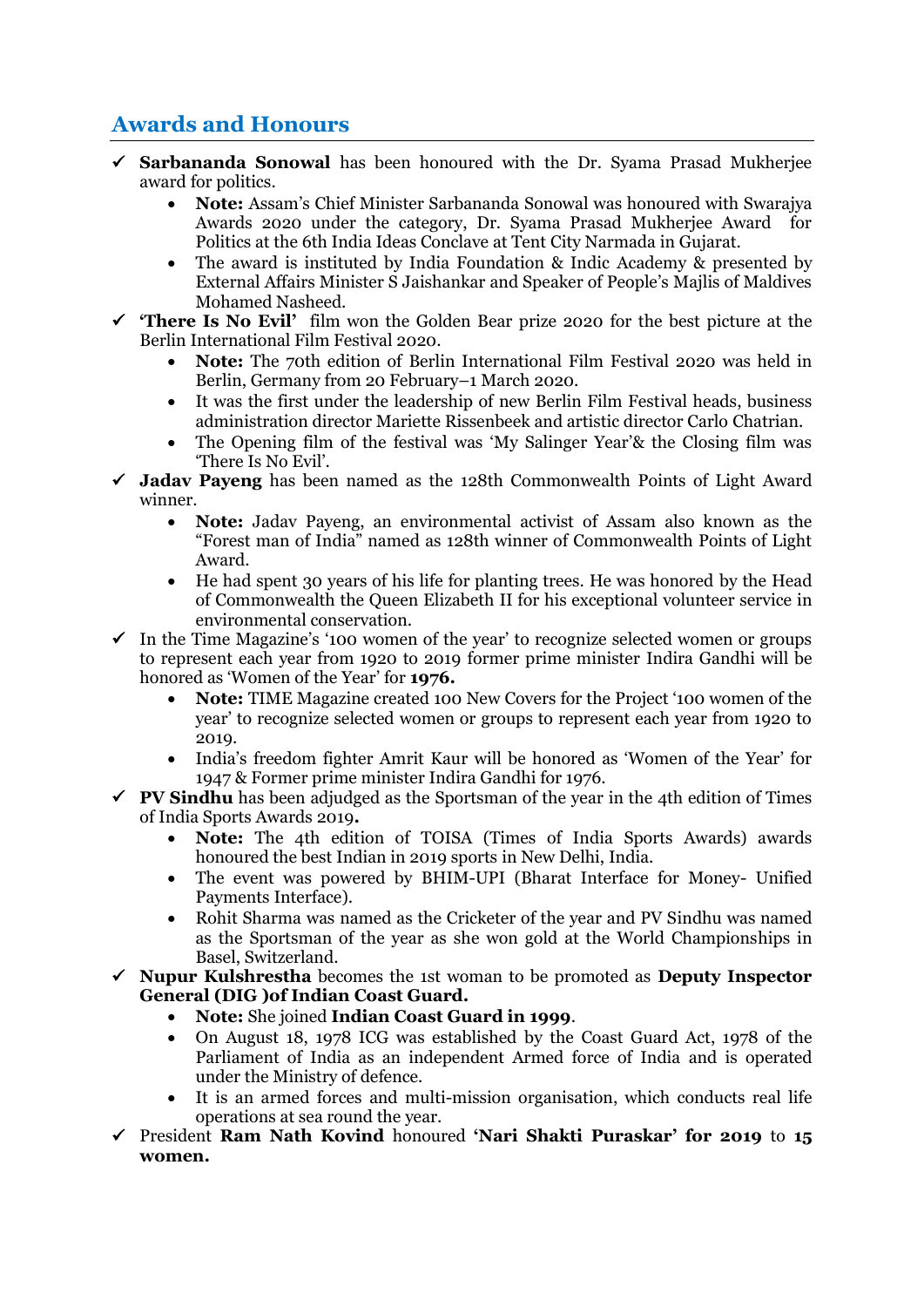- **Note:** The award is conferred annually to eminent women and institutions in recognition of their service towards the cause of women empowerment & social welfare.
- This award is an initiative of the Ministry of Women and Child Development(MWCD) to acknowledge the achievements of women for the nation & recognize their contributions towards society.
- $\checkmark$  The theme of the 4th Edition of the Women Transforming India (WTI) Awards 2019 --**Women and Entrepreneurship.**
	- **Note:** On the occasion of International Women's Day (March 8, 2020), NITI Aayog in collaboration with United Nations (UN) in India has organized the 4th Edition of the Women Transforming India (WTI) Awards 2019 in New Delhi.
	- The theme for WTI awards 2019 was "Women and Entrepreneurship".
	- The awards were conferred by Defence Minister of India (or Raksha Mantri), Rajnath Singh who was the chief guest of an event.
- ✓ **Manpreet Singh Pawar and Rani Rampal** have won the Hockey India Dhruv Batra Player of the Year Award 2019 for Men and Women respectively.
	- **Note:** The captain of India men's national field hockey team, Manpreet Singh Pawar (27) & Captain of Indian Women Hockey Team, Rani Rampal (25) have won the Hockey India Dhruv Batra Player of the Year Award 2019 for Men and Women respectively.
	- Apart from the trophy, they also collected a prize money of Rs 25 lakh each. Harbinder Singh, who was a member of the Tokyo Olympics 1964 gold medal winning team, was honored with Major Dhyan Chand Lifetime Achievement Award 2019, which carries a prize money of Rs 30 lakh and a trophy.
- ✓ **V Praveen Rao.** has won the 7th edition of Dr MS Swaminathan Award for the period 2017- 2019.
	- **Note:** V Praveen Rao, Vice-Chancellor (VC) of Professor JayaShankar Telangana State Agricultural University (PJTSAU), won the 7th edition of Dr MS Swaminathan Award for the period 2017- 2019.
	- The award will be conferred on him in June 2020. The award was constituted by Retired Indian Council of Agricultural Research Employees Association (RICAREA) and Nuziveedu Seeds Limited (NSL).
- ✓ **PV Sindu has been** named as BBC Indian Sportswoman of the year 2019**.**
	- **Note:** Indian Badminton player Pusarla Venkata Sindhu, 24 years old, won BBC (British Broadcasting Corporation) Indian Sportswoman of the year award 2019 and former sprinter Pilavullakandi Thekkeparambil Usha was awarded with Lifetime Achievement award.
	- The BBC award ceremony was held in New Delhi. Union Sports Minister Shri Kiren Rijiju was the guest of honour and Tony Hall, BBC Director General hosted the awards ceremony event.
- ✓ **Kempegowda International Airport** has been adjudged as best Airport in Airport Service Quality awards 2019**.**
	- **Note:** Annual Airport Service Quality (ASQ) Awards recognize and reward the best airports in the world according to ACI's 'ASQ Departure Survey' and the 'ASQ Arrivals Survey'.
	- 34 key performance indicators under eight major categories were assessed during the survey & Indian Airports under the Airport Authority of India (AAI) have won many awards under Asia-Pacific region in "2019 Airport Service Quality (ASQ) awards".
	- The award is given by the Airports Council International (ACI).
- ✓ **Dr Jaimanti Bakshi** has won Best Citizens of India Gold medal Award.
	- **Note:** Dr Jaimanti Bakshi, Professor & Unit Head II, Department of Otolaryngology and Head Neck surgery at PGIMER (Post Graduate Institute of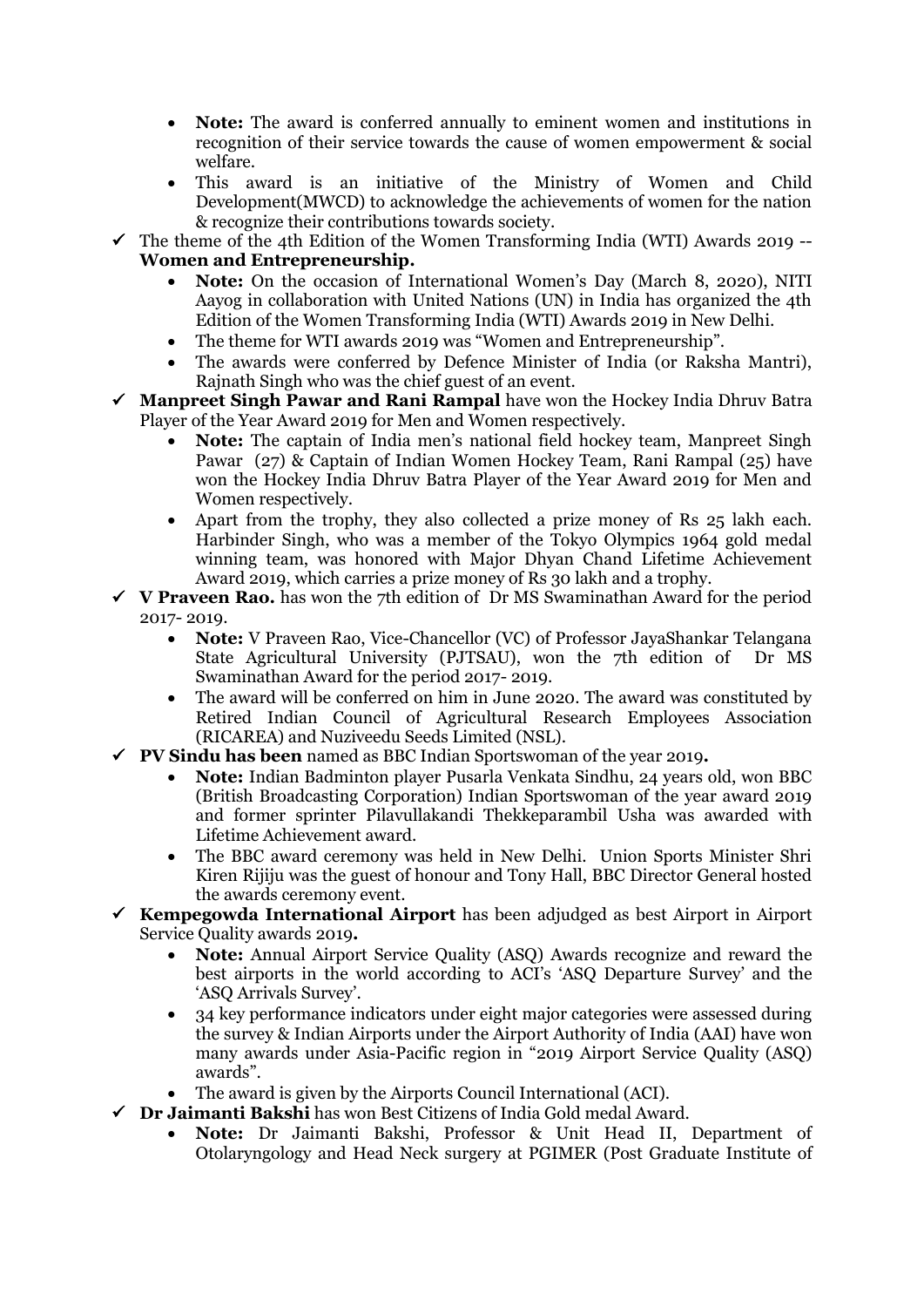Medical Education & Research), Chandigarh was awarded with "Best Citizens of India".

- The award was given by "GEPRA" (Global Economic Progress and Research Association) during the National Unity conference held in Chennai, Tamil Nadu (TN).
- ✓ Indian woman has been included in 'Influential Women in Sport' list for 2020 **-- Nita Ambani.**
	- **Note:** Sports business network, iSportconnect released the 'Influential Women in Sport' list for 2020, which named Nita Ambani, Serena Williams & Simone Biles along with 7 other women.
	- Nita Ambani led her Mumbai Indians franchise to become the most successful in IPL history & is in many sports projects across different sports in the country.
	- Tennis player, Serena Williams's overall impact both on the court, (the greatest female player of all time), & as a businesswoman.
- ✓ Indian journalist **Arfa Khanum Sherwani and Rohini Mohan** have won the "Chameli Devi Jain Award 2019" for outstanding Women media persons.
	- **Note:** Arfa Khanum Sherwani is a senior editor of the news website 'The Wire'. While Rohini Mohan is freelance journalist.
	- The annual award recognises social concern, dedication, courage and compassion all over India from the print, broadcast and online media category.
	- Arfa Khanum Sherwani was selected for her reporting from conflict situations in Kashmir and Uttar Pradesh (UP). Rohini Mohan has been chosen for her reportage on NRC (National Register for Citizens) exercise in Assam & set a new benchmark for investigative journalism.
- ✓ **Prachi Salve and Pradeep Dwivedi** has won the won the Road Safety (RS) Media Fellowship 2019.
	- **Note:** Centre for Media Studies (CMS) announced that Prachi Salve of IndiaSpend and Pradeep Dwivedi of DainikJagran as the first winner of Road Safety (RS) Media Fellowship 2019, for their work in contribution towards reporting on road safety.
	- Centre for Media Studies (CMS) supported by the World Health Organization (WHO), conducted a three-month program for journalists to work on road safety issues in 2019.
	- This program is conducted to Strengthen the capacities of the journalists.
- ✓ **Hillel Furstenberg and Gregory Margulis** has been awarded with Abel Prize 2020**.**
	- **Note:** The award is given by The Norwegian Academy of Science and Letters. They are awarded for their "pioneering use of methods from probability & dynamics in group theory, number theory and combinatorics".
	- They used probabilistic methods & random walks techniques to solve deep problems in diverse areas of mathematics.
- ✓ **Ruchika Tomar** has won the 2020 PEN/Hemingway Award for Debut Novel, for "A Prayer for Travelers"**.**
	- **Note:** The novel was published on July 9, 2019. The Novel states about the friendship of 2 women which grows complicated until the relationship breaks apart and one of the friends disappear.
	- Ruchika Tomar hails from California & is currently working as a lecturer at Stanford University.
- ✓ **Zoya Akhtar** has been honored with IIFTC Tourism Impact Award 2020**.**
	- **Note:** She has promoted tourism through her films like 2011 'Zindagi Na Milegi Dobara' which was shot in Spain, and 2015 comedy-drama 'DilDhadakne Do' shot in Turkey.
	- **Asia's largest film tourism event**, **8th India International Film Tourism Conclave (IIFTC)** was held in Mumbai, Maharashtra.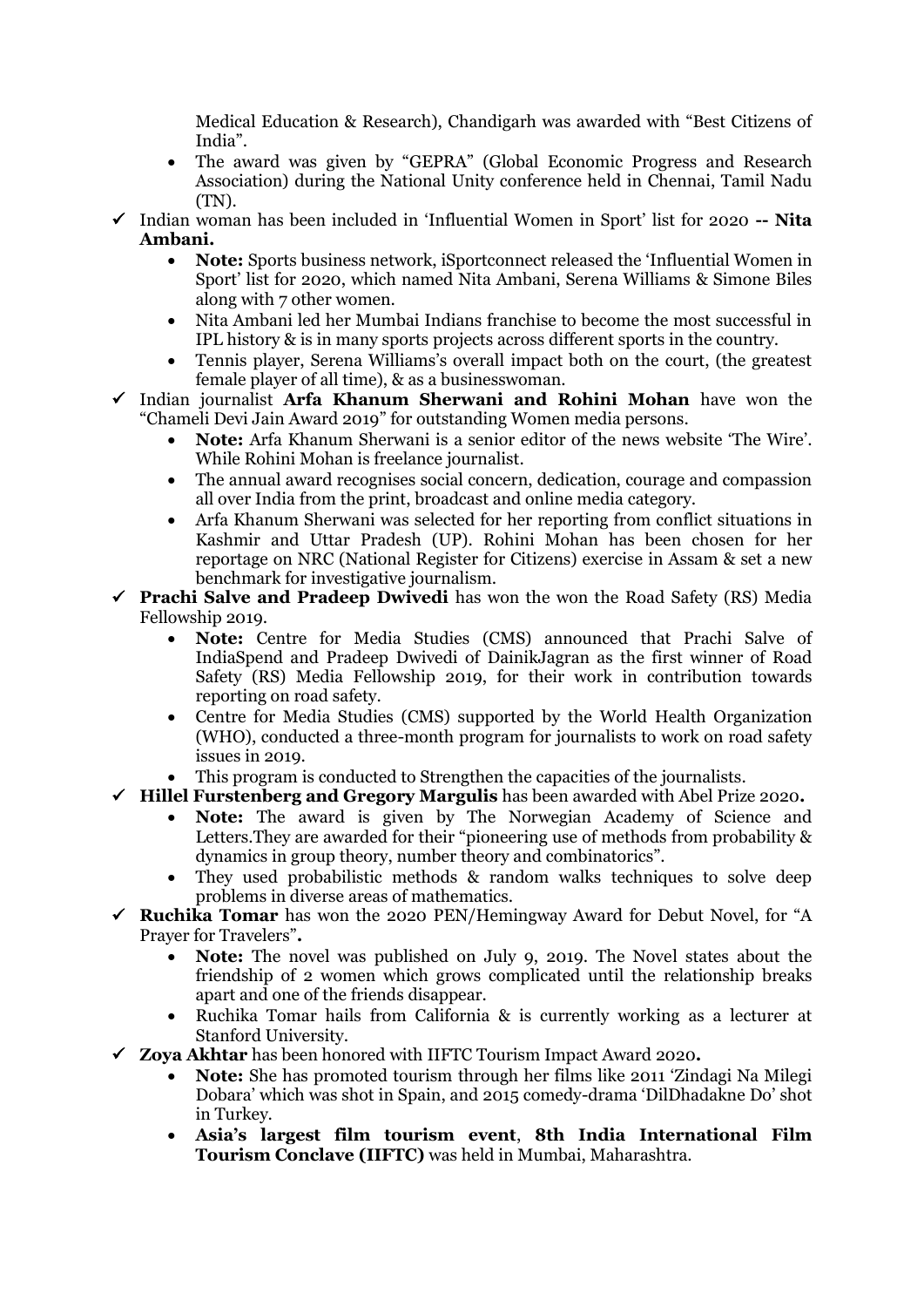#### **Important Events: Sports**

- ✓ **Rafael Nadal** has won the **Mexico Open Men's single title 2020.**
	- **Note:** It was the 27th edition of men's Mexican Open and 20th for the women with a prize money of ATP (Association of Tennis Professionals) \$1,789,445 (USD) & WTA (Women's Tennis Association) \$ 250,000 (USD).
	- The tournament was consisted of two categories ATP 500 & WTA International. Rafael Nadal (33) clinched the 85th ATP Tour title defeating Taylor Fritz in the final, 6–3, 6–2. He won the ATP 500 title for the third time and first since the event changed from clay to hard-court in 2014.
- ✓ 1st Khelo India University Games 2020 was held in **Bhubaneswar.**
	- **Note:** The 1st edition of the 2020 Khelo India University Games (KIUG) was held from February 22 – March 1, 2020 at KIIT University (Kalinga Institute of Industrial Technology University) in Bhubaneswar, Odisha.
	- The tournament, inaugurated by Prime Minister (PM) Narendra Modi,held with the official mascots of 'Jay and Bijay'.
	- Punjab University (PB) emerged as the winner of Khelo India University Games 2020 with 45 medals
- $\checkmark$  International Hockey Federation (FIH) World Rankings 2020 ranks Indian Hockey men's team in **4th place.**
	- **Note:** Fédération Internationale de Hockey or International Hockey Federation (FIH) World Rankings 2020, ranks Indian Hockey men's team at 4th position with 2064.
	- 14 points for the 1st time & Women's team is ranked at 9th with 1543 points. The men's list is topped by Belgium for the first time with 2481.34 & women's list is topped by Netherlands with 2626.03 points.
- $\checkmark$  Name the player who won the bronze medal in the Yonex Dutch Junior International 2020 competition **-- Tasnim Mir & Mansi Singh.** 
	- **Note:** Young Indian badminton players Tasnim Mir (14) & Mansi Singh (14) have won historic bronze medal each in the girls' singles section of the Yonex Dutch Junior International 2020 competition held at B.C. Duinwijck, in Haarlem, Netherlands from 26 February 2020 – March 1,2020.
	- This is the first time India has won two bronze medals in this BWF Junior International Grand Prix tournament.
- ✓ Badminton Asia Championships 2020 has been shifted to **Manila, Philippines.**
	- **Note:** Badminton Asia confirmed that Badminton world federation (BWF) has shifted the Badminton Asia Championships 2020 to Manila, Philippines from Wuhan, China.
	- It will be conducted in Manila from April 21 to 26, 2020. The Badminton Asia Championship 2020 event is shifted due to the Novel Coronavirus (COVID-19) outbreak and this championship falls within the Tokyo 2020 Olympic Games Qualification window.
	- The Philippine Badminton Association (PBA) successfully hosted the Asia Team Championships from Feb 11-16 2020, in Manila.
- ✓ **Mumbai** city will host the **International Olympic Committee (IOC) session 2023** as recommended by **IOC Executive Board.**
	- **Note:** Mumbai will host the **International Olympic Committee (IOC) session 2023** as recommended by **IOC Executive Board** and the decision will be approved at the **136th IOC session in Tokyo** in **July 2020.**
	- The IOC session was held in 1983 in New Delhi and the session is going to be held in India after 40 years.
	- The Evaluation Commission had visited Mumbai in October 2019 to study the feasibility of hosting the session & the board selected Mumbai due to the quality of the facilities at the Jio World Centre, Mumbai, Maharashtra.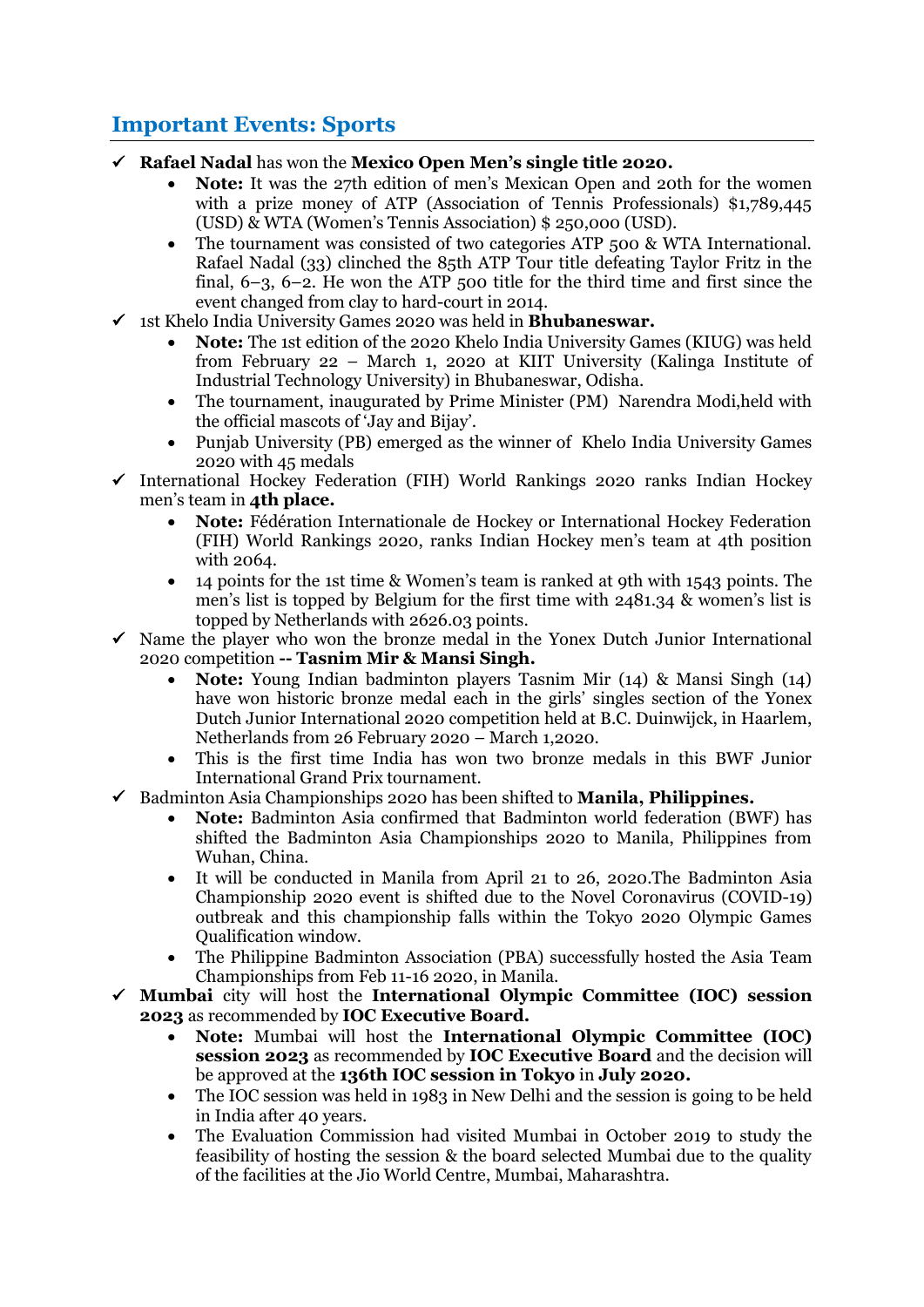✓ **All India Police Athletic Championship 2019** was held in **Panchkula Haryana.**

- **Note:** All India Police Athletic Championship 2019 has commenced in the Panchkula District of Haryana. This is the 68th edition of All India Police Athletic Championship.
- The championship aims to enhance India's performance in the Olympics scheduled to be held in 2028. To achieve this feat, the Government of India has identified more than 15,000 children and has also commenced their training.
- These selected children are receiving their training in 284 Sports Authority of India (SAI) training centres across the country.
- $\checkmark$  Indian runner who has been provisionally suspended by the National Anti-Doping Agency (NADA) failing doping test **--Prachi Choudhary.**
	- **Note:** Indian 400-meter runner Prachi Choudhary from Uttar Pradesh was tested out of competition and was provisionally suspended by the National Anti-Doping Agency (NADA) on March 6,2020, for the presence of anabolic steroid, Oxandrolone.
	- The provisional suspension starts to apply from February 20, 2020.
- $\checkmark$  Former Indian opening batsman and a domestic cricket giant has announced his retirement from all forms of cricket -- **Wasim Jaffer.**
	- **Note:** Wasim Jaffer (42) a former Indian opening batsman and a domestic cricket giant has announced his retirement from all forms of cricket. He hails from Mumbai, Maharashtra.
	- He is the fifth-highest run-scorer in Indian first-class cricket with 10 Ranji trophy titles.
	- Wasim Jaffer is the highest run-scorer in the Ranii and Irani Trophy, who became the first player to play 150 Ranji trophy matches and the first batsman to score more than 12,000 runs in Ranji Trophy with 40 centuries and 89 half-centuries.
- ✓ **Australia** has won the 7th ICC Women's T20 World Cup tournament**.**
	- **Note:** Australia women's cricket team defeated the Indian women's cricket team by 85 runs and won the title for the 5th time.
- ✓ Footballer of Malta **Andre Schembri** has announced his retirement from professional football.
	- **Note:** Currently Andre Schembri (33 years old) playing for Chennaiyin FC's (Football Club) announced that he will retire from professional football after the Hero Indian Super League (ISL) final against ATK FC in Goa on March 14, 2020.
	- He announced retirement from international football in November 2018 after 94 appearances for his nation.
- ✓ The **Asian/Oceanian Boxing Olympic Qualifiers event 2020** was held in **Amman, Jordan.**
	- **Note:** A total of 9 Indian boxers qualified in this event for Tokyo 2020 Olympics, which is to be held at New National Stadium in Tokyo, Japan from 24 July 2020 – 9 August 2020.
- ✓ **Saurashtra** team has won the **Ranji Trophy title 2019-20.**
	- **Note:** Jaydev Dipakbhai Unadkat led Saurashtra team and won the maiden Ranji Trophy title defeating Bengal team at the Saurashtra Cricket Association Stadium, Rajkot, Gujarat.
	- The final of the Ranji trophy is headed towards a draw, then the winner Saurashtra is decided on the basis of a first-innings lead.
- $\checkmark$  **ATK FC** has won the **Indian Super League trophy** for the 3rd time.
	- **Note:** ATK Football Club won the Indian Super League (ISL) trophy for the 3rd time following a 3-1 win against Chennaiyin FC in the final match held at the Jawaharlal Nehru Stadium, Margao, Goa.
- ✓ New Zealand (NZ) all-rounder **Andrew Malcolm Ellis** has announced his retirement from Canterbury cricket.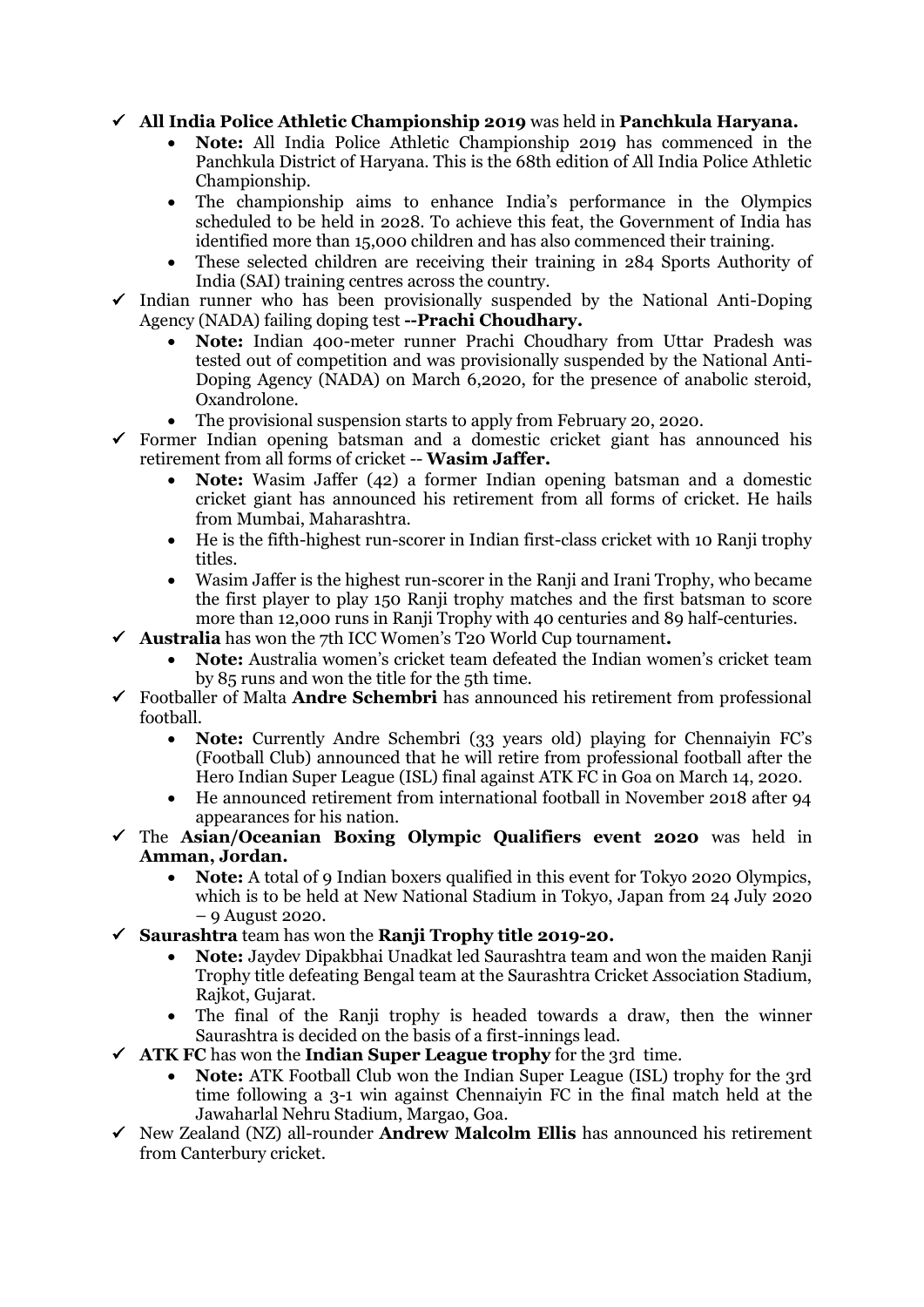- **Note:** After Ross Taylor he became the 2nd player in NZ to play over 100 games in each format.
- He is the only player to be named as Men's Domestic Player of the Year twice by NZ National Cricket Team, in the 2014-15 & 2016-17 seasons.
- The highlight of his career was the 2016-17 season, as he raised the Plunket Shield & The Ford Trophy in his first year as captain.
- ✓ **Achanta Sharath Kamal** has won the ITTF Challenger Plus Oman Open men's singles title**.**
	- **Note:** He beat top-seeded Marcos Freitas of Portugal 4-2 in the final played in Muscat.
	- It was in 2010, Sharath bagged a title last time when he won the Egypt Open. Since then he made two semi-final appearances (Morocco Open in 2011 and India Open in 2017) but couldn't manage to get through it.
- ✓ **Viktor Axelsen and Tai Tzu Ying** have won the men's and women's singles title respectively at All England Championship**.**
	- **Note:** All England Championship was held in Birmingham, England. This was the last badminton event before the Badminton World Federation's suspension of all tournaments due to the coronavirus pandemic.
	- Viktor Axelsen of Denmark defeated Chinese Taipei's Chou Tien-chen by 21-13, 21-14 to win the men's singles title of All England Championship.
	- Tai Tzu Ying of Chinese Taipei defeated Chinese Chen Yu Fei by 21-19, 21-15 to win the women's singles title of All England Championship.
- ✓ Two Indian **Vrinda Rathi and Janani Narayanan.** have been named in the International Panel of ICC Development Umpires.
	- **Note:** 100% Cricket is a 12-month campaign which has been launched to build on the momentum of the ICC Women's T20 World Cup 2020.
- ✓ The **International Olympic Committee and Tokyo Olympic** organizers agreed to move the Tokyo Games to **2021.**
	- **Note:** Japan's Prime Minister Shinzo Abe and the head of the International Olympic Committee agreed to postpone the Tokyo 2020 Games by a year in an extraordinary move, unprecedented in peacetime, as the world battles the coronavirus pandemic.
	- It will mark the first time in history that the start of an Olympics will be delayed to another year.
- ✓ **Shilpa Shetty** has partnered with the Government of India's flagship fitness movement "Fit India"**.**
	- **Note:** The tie-up will provide free access of the Shilpa Shetty Kundra's premium 21-Day Weight Loss Programme during the 21-day lockdown owing to Covid-19 pandemic.
	- Fit India Movement was launched by the Indian Prime Minister Narendra Modi on the occasion of National Sports Day.
- ✓ Indian shot-putter who has been suspended for four years by World athletics body's **-- Navin Chikara.**
	- **Note:** He has been banned for use of a prohibited substance and his four-year suspension starts from July 27, 2018.
	- Chikara won the silver medal in the 2018 Federation Cup. At the same year, he was runner up in the Inter-State Championship.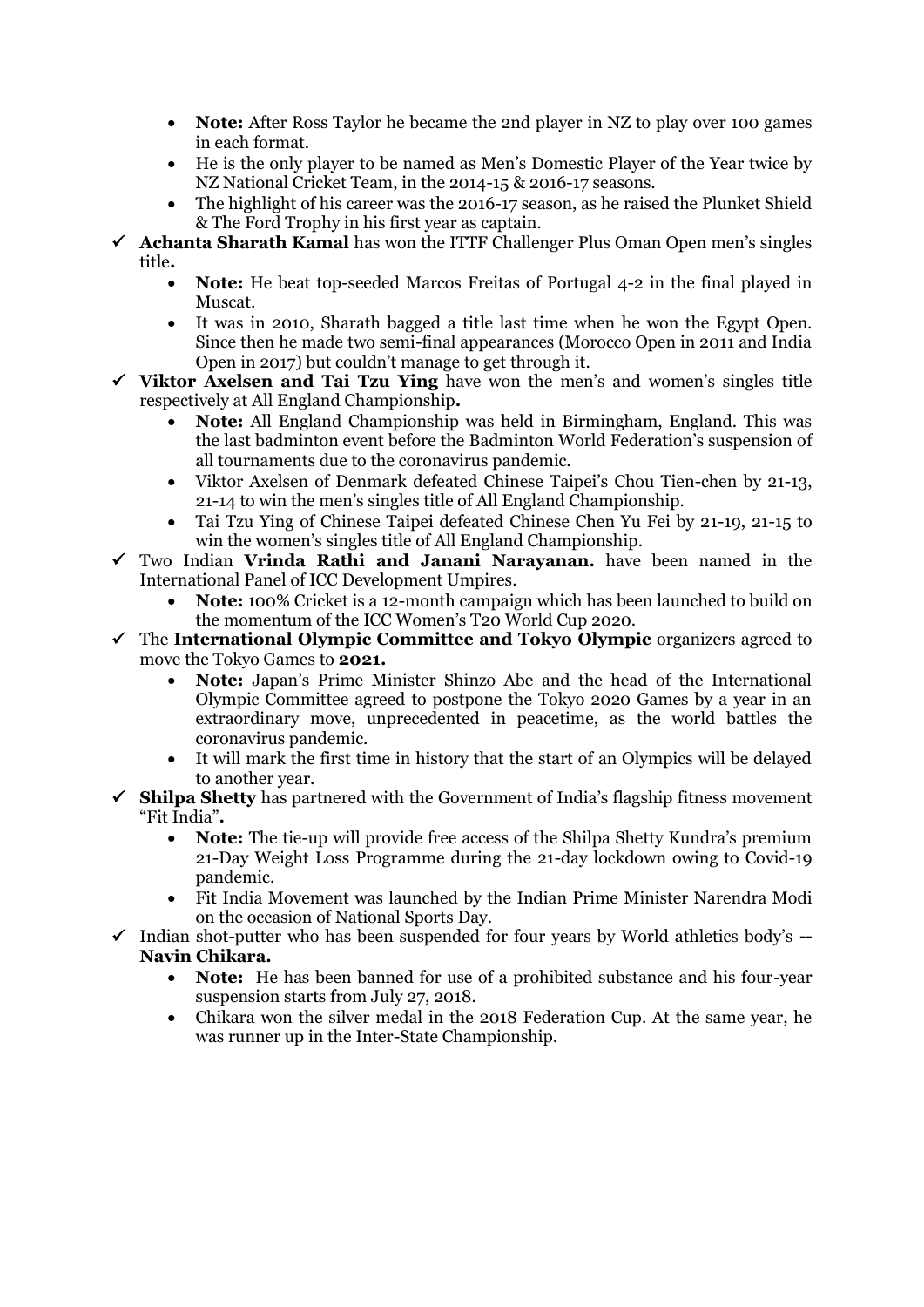### **Personalities in News**

- $\checkmark$  **Muhviddin bin Haji Muhammad Yassin** has been appointed as the 8<sup>th</sup> Prime Minister of Malaysia**.**
	- **Note:** 72 years old Former Deputy Prime Minister Muhyiddin bin Haji Muhammad Yassin took oath of office as Malaysia's 8th Prime Minister(PM) at National Palace in Kuala Lumpur.
	- He is from Malaysian United Indigenous Party, Parti Pribumi Bersatu Malaysia (PPBM).
	- He succeeds 94-year-old Mahathir bin Mohamad,who abruptly resigned & was in office since the general elections 2018.
- ✓ **Pekka Lundmark** has been appointed as the Chief Executive Officer (CEO) of Nokia,
	- **Note:** Nokia appointed Pekka Lundmark as CEO (Chief Executive Officer) and he will take charge from September 1, 2020.
	- He will be the successor of Rajeev Suri, who was more than a decade in charge of Nokia and Nokia Siemens Networks.
	- Pekka Lundmark is currently serving as the CEO of Fortum since 2015 and also served as executive positions at Nokia between 1990 & 2000 including Vice President (VP) of strategy & business development at Nokia networks.
- ✓ **Sudhanshu Pandey** has been appointed as the new CMD of Metals & Minerals Trading Corporation (MMTC)**.**
	- **Note:** Sudhanshu Pandey, Additional Secretary at the Department of Commerce, assumed additional charge as CMD (Chairman & Managing Director) of MMTC (Metals & Minerals Trading Corporation).
	- He was the successor of Ved Prakash. Pandey currently discharges functions as the Chief Negotiator of India.
- ✓ **Ajay Bhushan Pandey** has been appointed as the new Finance Secretary of India.
	- **Note:** Appointments Committee of the Cabinet (ACC) headed by Prime Minister (PM) Narendra Modi has approved the appointment of Ajay Bhushan Pandey as the new Finance Secretary in Ministry of Finance.
	- He will succeed current Rajiv Kumar, who has retired in February 2020. Ajay Bhushan Pandey is a 1984 batch Indian Administrative Service (IAS) officer of Maharashtra cadre who had earlier worked as the chief executive officer (CEO) of Unique Identification Authority of India (UIDAI).
	- The new one-rupee notes will have his bilingual signature of Finance Secretary.

✓ **Sanjeev Nautiyal** has been appointed as the Managing Director (MD) and Chief Executive Officer of the SBI Life Insurance Company.

- **Note:** The Board of Directors of SBI Life Insurance Company re-appointed Sanjeev Nautiyal as managing director (MD) and chief executive officer of the company (CEO) with effect from March 10, 2020 replacing Arijit Basu.
- This approval is given by the Insurance Regulatory and Development Authority of India (IRDAI)and members of the Company.
- He served as a Managing Director and Chief Executive Officer of the SBI Life since March 10, 2018.
- ✓ **Denys Shmygal** has been appointed as new prime minister of Ukraine**,**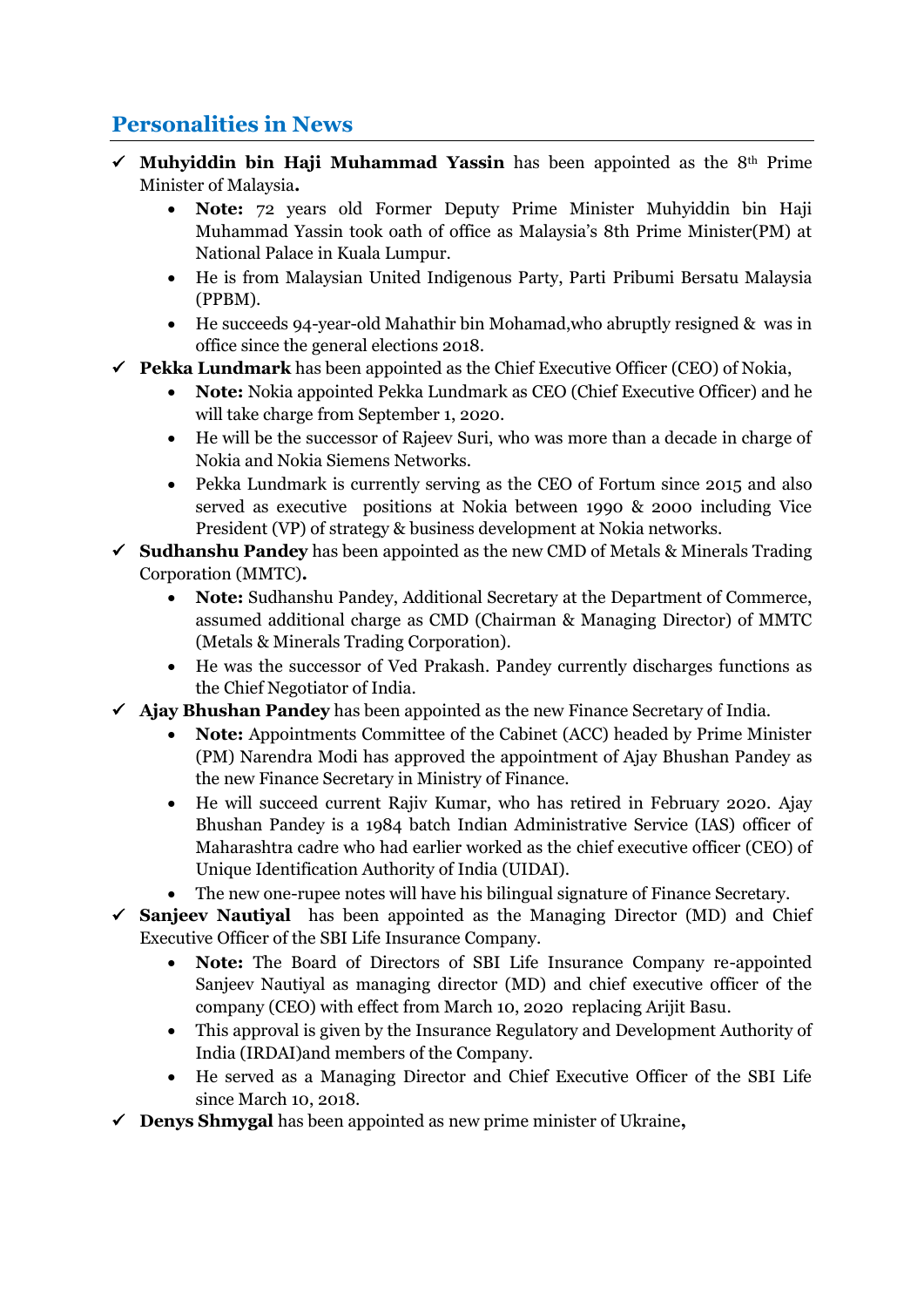- **Note:** Ukraine parliament Or Verkhovna Rada approved Denys Shmygal (44) as a new prime minister & also approved Oleksiy Honcharuk (35) resignation who is previous PM.
- Denys Shmygal is the nominee of Volodymyr Zelensky, the President of Ukraine.
- He won by majority, previously he held the post as the Deputy Prime Minister in charge of regional Development & before that was governor of the western Ivano-Frankivsk region.
- ✓ **Daren Tang** has been elected as **Director General of World Intellectual Property Organisation (WIPO).**
	- **Note:** Singapore's Daren Tang was elected as Director General of World Intellectual Property Organisation (WIPO).
	- He will succeed Australia's Francis Gurry who will step down at the end of September after 12 years of being in this position.
	- As a traditional formality the vote will be confirmed in an extraordinary Session where, the WIPO General Assembly, the Paris Union Assembly, and the Berne Union Assembly will meet on May 7& 8, 2020.
- ✓ **Janez Jansa** has been elected as the new prime minister of Slovenia**.**
	- **Note:** Slovenia's lawmakers have approved the Leader of Slovenian Democratic Party (SDS), Janez Jansa as Slovenia's new Prime Minister.
	- He will replace center-left Prime Minister Marjan Sarec, who resigned from his post in January 2020.Janez Jansa (61), led the Slovenian government from 2004 to 2008 and from 2012 to 2013.
	- He has a close ally of Poland's Jaroslaw Kaczynski and Hungary's Viktor Orban.

✓ **Anurag Mehrotra** has been appointed as the Chief Executive officer for the New joint venture formed by Mahindra and Ford with effect from April 1, 2020**.**

- **Note:** This joint venture is formed to develop and sell Ford branded cars in India and other emerging markets.
- The joint venture created is valued at \$275 million (Rs 1,925 crore).
- Mahindra will own the controlling stakes of 51 per cent, while Ford will own 49 percent stakes in the new company.
- $\checkmark$  **Injeti Srinivas** has been appointed as the chairman of the 12 members committee to prepare an investigation manual for the Serious Fraud Investigation Office (SFIO).
	- **Note:** A 12-member high level panel was set up to prepare an investigation manual for the Serious Fraud Investigation Office (SFIO) chaired by the Corporate Affairs Secretary Injeti Srinivas.
	- The Serious Fraud Investigation Office (SIFO) is set up under the corporate affairs ministry.
	- Under the Chairmanship of Shri Naresh Chandra, former Cabinet Secretary. SIFO investigates white-collar crimes and the Headquarter of SFIO is at New Delhi.
- ✓ **Lt Gen Kanwal Jeet Singh Dhillon** has been appointed as the Director General, Defence Intelligence Agency.
	- **Note:** The Ministry of Defence announced that Lt Gen Kanwal Jeet Singh Dhillon (57) will be appointed as a Director General, Defence Intelligence Agency, Deputy Chief of Integrated Defence Staff, under the Chief of Defence staff (CDS) in the Department of Military Affairs, replacing Lt Gen AS Bedi.
	- Lt Gen KJS Dhillon of Indian Military Academy (IMA) served as XV Corps and handed over the charge to Lt Gen Baggavalli Somashekar Raju.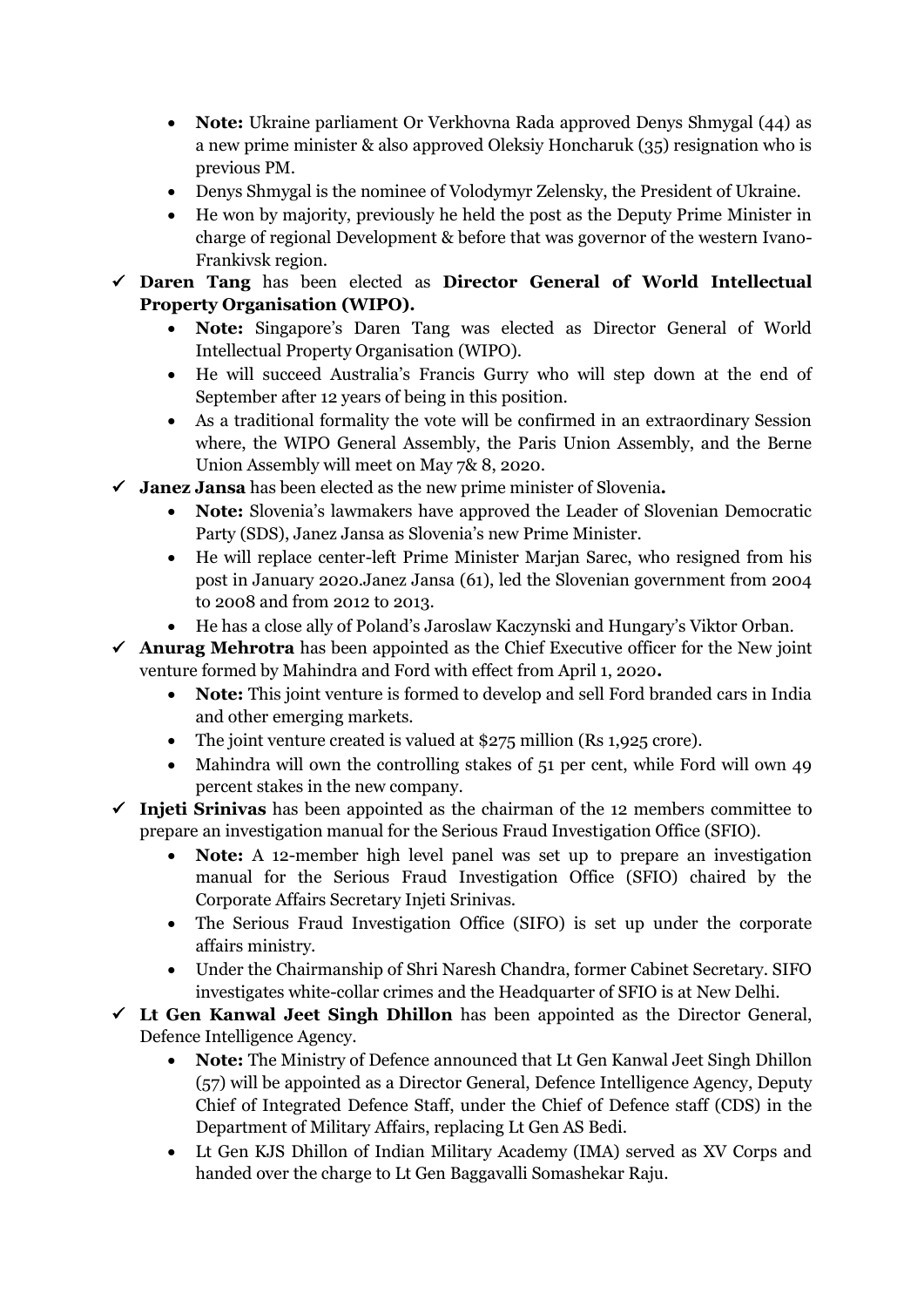- Lt Gen B.S. Raju has taken charge as a XV Corps commander from 1st March 2020 in Srinagar.
- ✓ **Kareena Kapoor Khan** has been appointed as the brand ambassador of PUMA for a period of two years.
	- **Note:** Indian film actress Kareena Kapoor Khan signed a contract with German sportswear brand Puma to be its brand ambassador for a period of 2 years.
	- With this association she joins the brand's roaster of celebrity faces such as Virat Kohli, Sara Ali Khan, MC Mary Kom and Dutee Chand.
	- Kareena will be the face for Puma's low-intensity training apparel collection targeted at workouts such as yoga, barre and pilates.
- ✓ **PV Sindhu.** has been appointed as the brand ambassador for Andhra Pradesh government's anti-graft helpline or anti-corruption helpline– 14400**.**
	- **Note:** Badminton world champion PV Sindhu is appointed as the brand ambassador for Andhra Pradesh government's anti-graft helpline or anticorruption helpline– 14400.
	- She has featured along with Chief Minister YS Jagan Mohan Reddy in a video titled 'stop corruption' which states people keep their eyes & ears open against corruption.
- ✓ **Disha Patani and Sanjeev Kapoor** has been appointed as the brand ambassador in India for the Washington Apple Commission,
	- **Note:** The Washington Apple Commission appoints Actor Disha Patani & celebrity chef Sanjeev Kapoor as brand ambassadors in India.
	- The Commission launched a campaign called #WashingtonApplesKuchKhaasHai featuring its brand ambassadors. India is a key market for Washington apples.
- ✓ **Harbhajan Singh** has been appointed as the brand ambassador of Indian online leather accessory brand Brune & Bareskin.
	- **Note:** Cricketer Harbhajan Singh becomes brand ambassador of Indian online leather accessory brand Brune & Bareskin as the company goes into offline retail with its first store in Jalandhar.
- ✓ **Amitabh Bachchan** has been appointed as the first ever brand ambassador of IDFC Bank**.**
	- **Note:** Bollywood actor Amitabh Bachchan was appointed as the first-ever ambassador of the IDFC FIRST Bank.
	- IDFC FIRST Bank was founded as a new entity by the merger of IDFC Bank and Capital First on December 18, 2018.
- ✓ **Salman Khan** has been appointed as the brand ambassador of Smartphone brand realme**.**
	- **Note:** Smartphone brand realme appointed Bollywood actor Salman Khan as its brand ambassador.
	- Khan will endorse realme 6 & realme 6 Pro. In 2019, realme was the world's fastest-growing smartphone brand.
- ✓ **Akshay Kumar** has been appointed as the brand ambassador PepsiCo's snack brand Kurkure**.**
	- **Note:** PepsiCo India has allegedly appointed actor Akshay Kumar as the new brand ambassador for its snacks brand Kurkure.
- ✓ **Virat Kohli** has been appointed as the brand ambassador of iQOO (i Quest On and On)**.**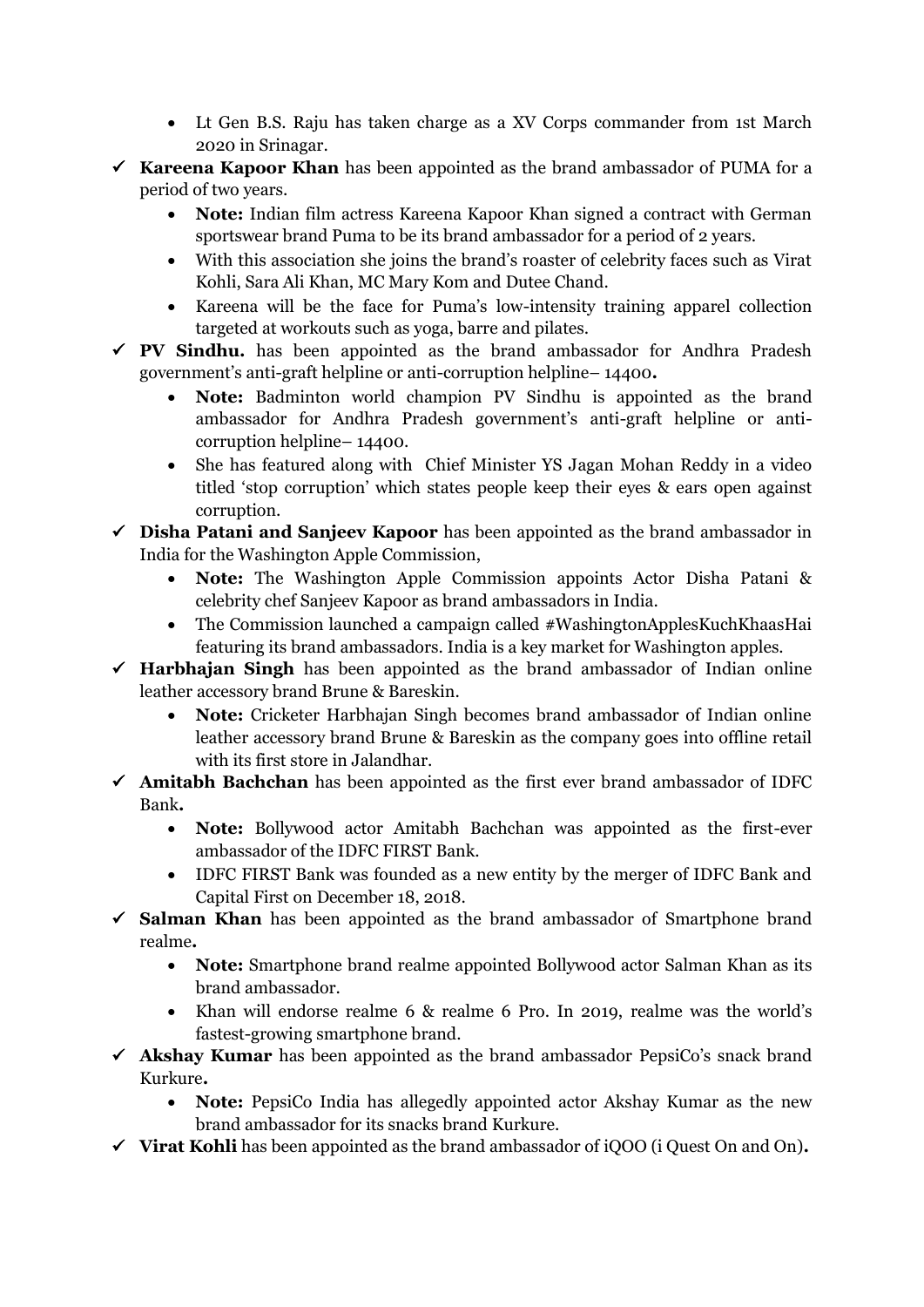- **Note:** iQOO (i Quest On and On) named Indian Cricketer Virat Kohli as its brand ambassador.
- The brand's first product in India is iQOO 3, 5G-enabled smartphone. iQOO is a sub-brand of Vivo in China and has entered India as a separate entity & also part of the BBK group.
- The BBK (Guangdong Bu Bu Gao Electronics Industrial Private Limited) group markets smartphones of 5 brands: Vivo, OnePlus, OPPO, RealMe and iQOO (in India).
- ✓ **Prashant Kumar** has been appointed as the MD and Chief Financial Officer (CEO) of Yes Bank.
	- **Note:** State Bank of India (SBI), which has a 49 % stake in Yes Bank, will nominate 2 directors & Reserve Bank could appoint one or more additional directors. Any investor other than SBI with  $15\overline{\%}$  voting rights can nominate 1 director.
	- Until an alternate board is constituted board members will have a term of 1 year.
- ✓ **Bansi Lal Bhat** has been appointed as the officiating Chairperson of the National Company Law Appellate Tribunal (NCLAT).
	- **Note:** The government has also appointed Justice (Retd.) Anant Bijay Singh as a Judicial Member of NCLAT & Ms Shreesha Merla and Mr Alok Srivastava as Technical Members.
	- Prior to this appointment, Justice Bansi served as a Member (Judicial) of NCLAT for 2-years.
	- He also worked as a judicial member of the Armed Forces Tribunal and as a Judge of the Jammu & Kashmir High Court (HC).
- ✓ **Shardul Thakur** has been appointed as the brand ambassador of Tata Power**.**
	- **Note:** Tata Power is the largest power generation company in India which aims to provide uninterrupted power supply from its various plants located across India.
	- This is his 1st major commercial endorsement & the campaign featuring him does have a significant presence in digital, radio & outdoors.
- ✓ **Ravinder Singh Dhillon** has been appointed as the Chairman and Managing Director of Power Finance Corporation (PFC)**.**
	- **Note:** This was confirmed by the Appointment Committee of the Cabinet with effect from June 1, 2020.
	- He will be serving in this post till his superannuation on May 31, 2023. He served as a Director (Projects, Public Grievance) in Power Finance Corporation (PFC) Limited.
- $\checkmark$  **Adnan al-Zurfi** has been appointed as the Prime Minister (PM) of Iraq.
	- **Note:** He will succeed Mohammed Allawi, the 1st politician named by the president as PM-designate who withdrew his candidacy for the post.
	- Adel Abdul Mahdi was an interim PM who withdrew his candidature in December 2019 after heavy protest where 40 people were killed by security forces.
	- Adnan al-Zurfi's difficult task is to gain the confidence of parliament.
- ✓ Former chief justice of India **Ranjan Gogoi** has been nominated as the member of Upper House of the Parliament, Rajya Sabha.
	- **Note:** He was nominated by President of India Shri Ram Nath Kovind, under the exercise of the powers conferred by sub-clause (a) of clause (1) of article 80 of the Constitution of India, read with clause (3) of that article to the Council of States and to fill the vacancy caused due to the retirement of one of the nominated members. Ranjan Gogoi will be the successor of K.T.S Tulsi.
	- Gogoi headed a 5-judge bench, who gave the judgement on the sensitive Ayodhya land dispute on November 9, 2019.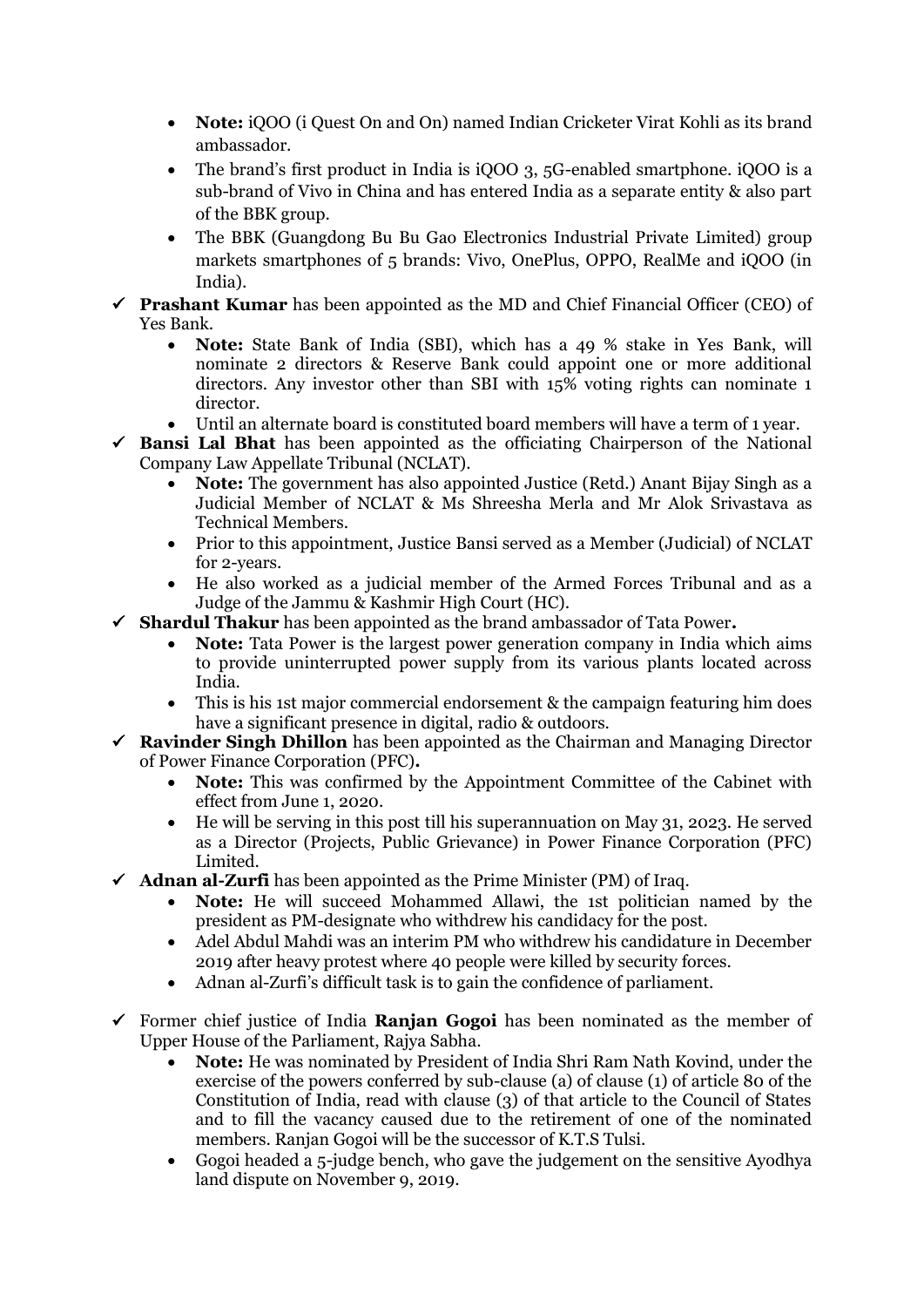- ✓ **Rama Subramaniam Gandhi & Ananth Narayan Gopalakrishnan** has been appointed as the additional directors of Yes Bank**.**
	- **Note:** In the exercise of powers under the 'Yes Bank Ltd. Reconstruction Scheme, 2020' and the Banking Regulation Act, 1949, the Reserve Bank of India (RBI) has appointed 2 additional directors.
	- Ananth, an expert in international banking and financial markets, served as regional head of financial markets for ASEAN (Association of Southeast Asian Nations) and South Asia at Standard Chartered Bank.
	- Gandhi was previously appointed as an additional director to Yes Bank's board in May 2019 till 13 May 2021 and was being reappointed on 5 March 2020 after the bank's board was superseded.
- ✓ Congress leader Kamal Nath resigned as Chief Minister of **Madhya Pradesh.**
	- **Note:** Kamal Nath submitted his resignation letter to MP Governor Lalji Tandon at Raj Bhawan, Bhopal.
	- The Governor accepted the resignation of INC (Indian National Congress) Government led by Kamal Nath.After the resignation of Jyotiraditya Scindia and his associated 22 MLA's (Member of Legislative Assembly) from Congress party.
	- Kamal Nath was unable to prove the majority.The Legislative Assembly of MP has 230 MLAs, of which 24 seats are vacant.
	- A majority of House of 206 MLAs will require the support of 104 MLAs.
- $\checkmark$  Under chairmanship the Insurance Regulation and Development Authority (IRDAI) **Pravin Kutumbe** instituted a 16-member committee.
	- **Note:** The committee will further strengthen IRDAI guidelines on corporate governance & will find ways to improve key functions such as risk management and internal audits independent of each other.
	- The committee consists of a head, six members from the insurance regulator besides members from the Reserve Bank of India (RBI) and the Securities and Exchange Board of India (SEBI) along with other industry participants.
	- The committee has to submit report to IRDAI in three months.
- $\checkmark$  **V** K Paul will chair the 21-member high-level technical committee of public health experts to guide the people in preventive & control activities of COVID-19**.**
	- **Note:** The government set up a 21-member high-level technical committee of public health experts to guide the people in preventive & control activities of COVID-19. The committee is headed by NITI Aayog member  $V K$  Paul  $\&$  is cochaired by Union Health Secretary- Preeti Sudan, Director General Indian Council of Medical Research (ICMR)- Balram Bhargava
- ✓ **Shivraj Singh Chouhan.**has sworn in as the chief minister of Madhya Pradesh after the resignation of Kamal Nath.
	- **Note:** He took oath as Chief Minister(CM) of Madhya Pradesh(MP)for the 4th time. He was the CM of MP for 13 years since 2005 & resigned in December 2018 after Congress secured a narrow majority which paved way for Kamal Nath to become the CM
- ✓ **Sumant Kathpalia** has been appointed as the MD and CEO of IndusInd bank.
	- **Note:** Kathpalia is a career banker with over 33 years of experience in large multinational banks such as Citibank, Bank of America, ABN AMRO and IndusInd bank.
- ✓ **Bibhu Prasad Kanungo** has been reappointed as the Deputy Governor of RBI for a period of one year.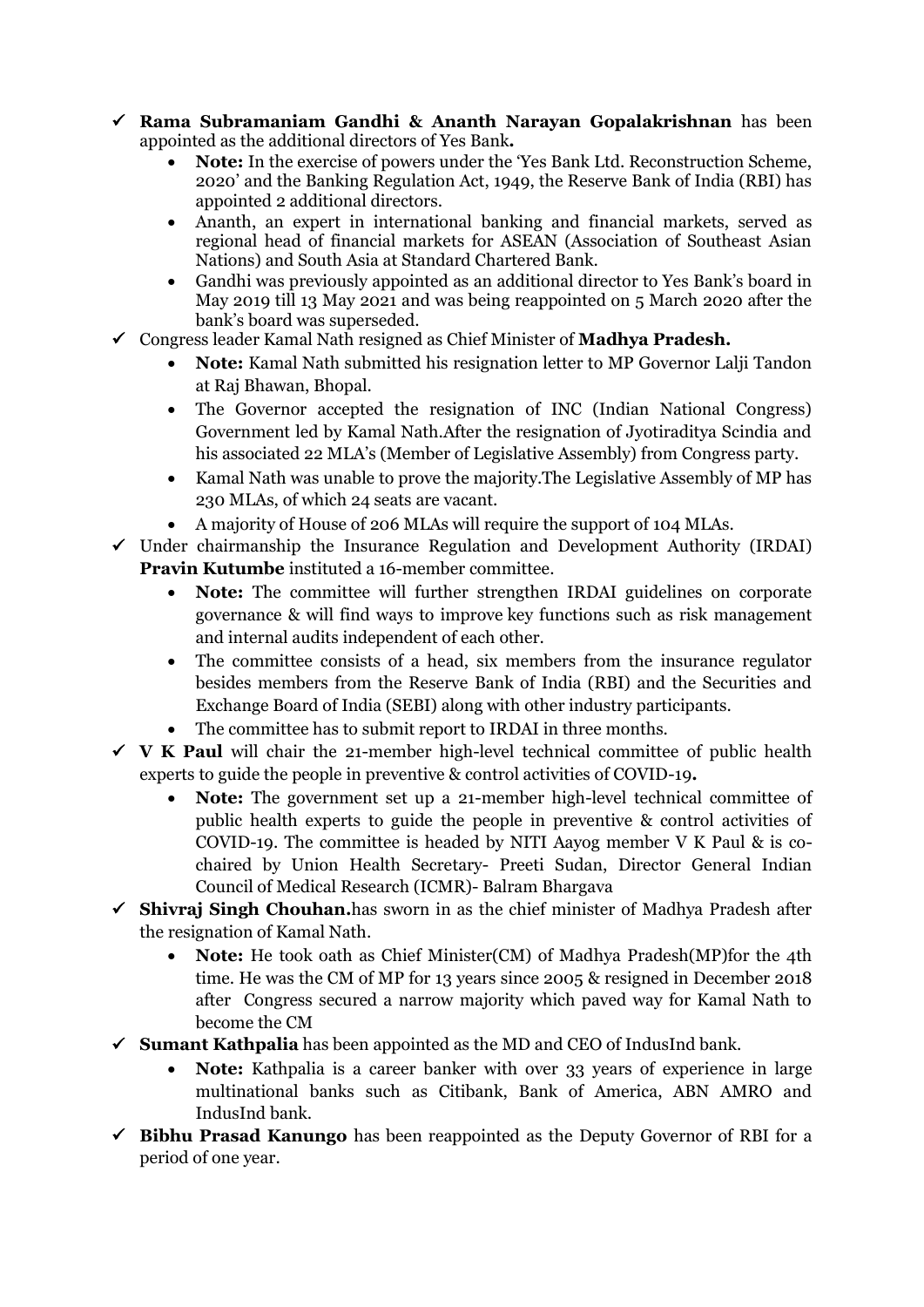- **Note:** Kanungo was appointed as the Deputy Governor of RBI on April 3, 2017.He was assigned the portfolio of monetary policy and forecasting department in addition to his regular portfolio currency management after the exit of Viral Acharya.
- He served in various areas of the banks such as foreign exchange management, banking & non-banking Supervision, currency management, government and bank accounts etc.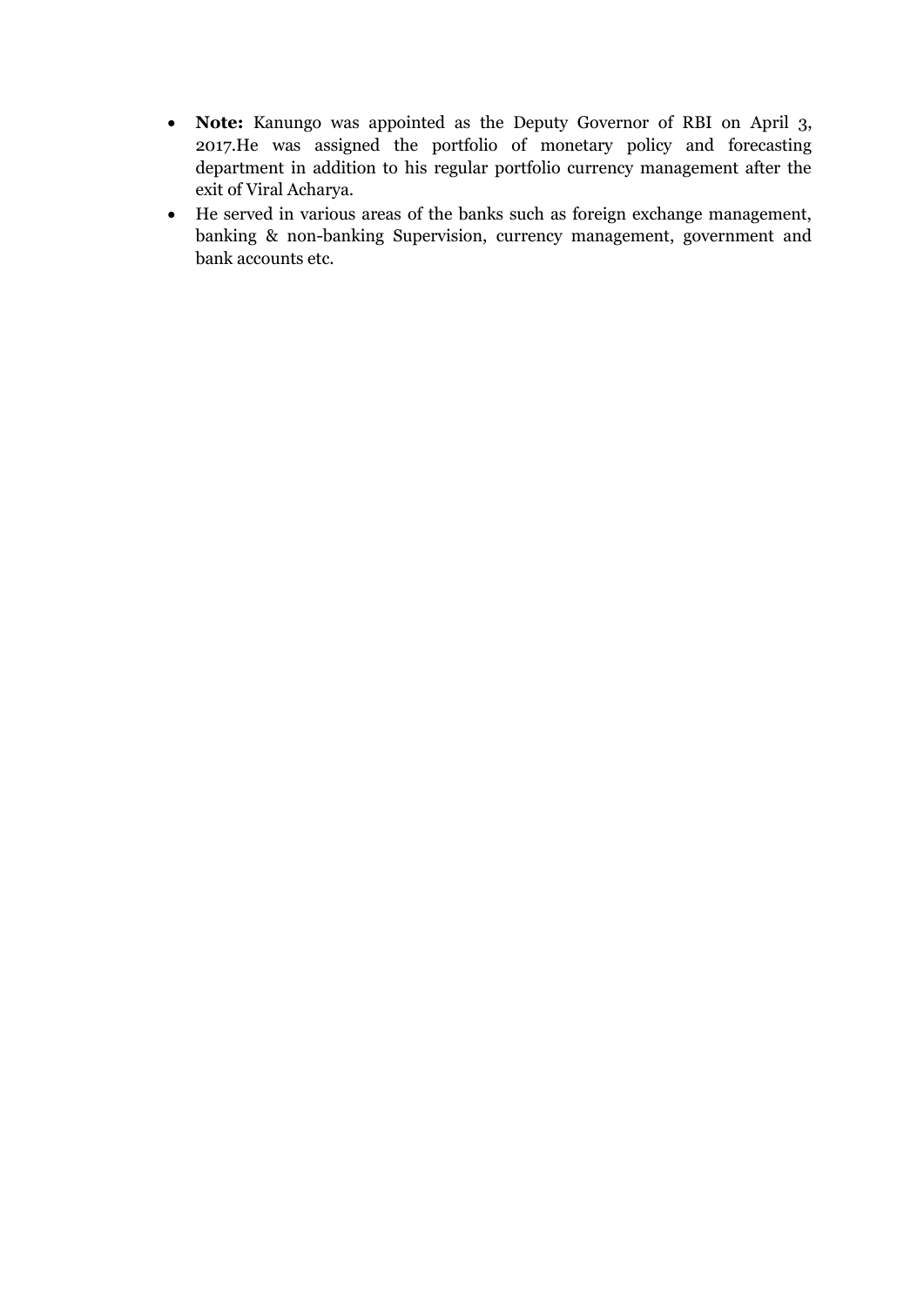#### **Obituaries**

- ✓ Padma Shri awardee Balbir Singh Kullar passed away, he was associated with **Hockey.**
	- **Note:** Balbir Singh Kullar, former Indian hockey player, Padma Shri awardee and a Punjab Police Officer passed away at the age of 77 in Sansarpur, Jalandhar district, Punjab. Balbir was born on 8th August 1942 in Sansarpur, Punjab.
	- He also served as an Indian national team selector.
- $\checkmark$  Dronacharya awardee coach Joginder Singh Saini passed away, he was associated with **Athletics.**
	- **Note:** Senior athletics coach & Dronacharya awardee Joginder Singh Saini, who trained some of India's finest track and field stars, passed away at the age of 90, in Patiala, Punjab, due to age related problems.
	- He served as the chief national athletics coach for many years from the year 1970 to 1990.
	- He was born on January 1, 1930 in Hoshiarpur district in Punjab.
- ✓ Former chairman & CEO of General Electric (GE) Company **John Francis Welch Jr** passed away at the age of 84**.**
	- **Note:** He was born on March 19, 1935 in Massachusetts, US. He grew General Electric company during the 1980s & 1990s into the most valuable public company in the US.
	- He was also known as "Neutron Jack" & under his guidance the GE's market value grew from \$12 billion to \$410 billion.
- ✓ Former UN Chief & Prime Minister of Peru **Javier Perez de Cuellar** passed away recently**.**
	- **Note:** Javier Perez de Cuellar was born on 19th January 1920 in Lima Peru.
	- He was the president of the UN Security Council from 1973 to 1974 and Perez de Cuellar served as UN fifth secretary general from 1981 to 1991.
	- He was often described as a "pacifist by vocation and nature."
	- He served as the Prime Minister (PM) of Peru from November 22, 2000 July 28, 2001.
- ✓ Name the Buddhist religious leader in Bangladesh passed away -- **Suddhananda Mahathero.**
	- **Note:** The head of the Bangladesh Bouddha Kristi Prachar Sangha Sanghanayaka Suddhananda Mahathero passed away in Dhaka.
	- He was a revered figure among the Buddhists of Bangladesh.
	- He is known for running many social service activities particularly the orphanage at Dharmarajika Buddhist Monastery which takes care of more than 350 children. Government of Bangladesh awarded the Ekushey Award to him in 2012.
- ✓ Kalyanasundaram Anbazhagan passed away recently, he was associated with **Politics.**
	- **Note**: Kalyanasundaram Anbazhagan, DMK (Dravida Munnetra Kazhagam) party General Secretary for 43 years, passed away at the age of 97 in Chennai, Tamil Nadu (TN).
	- He was born as Ramaih on December 19, 1922 Kattoor, Thiruvarur district, TN. He was a sound academician and served general secretary of DMK party for 9 times from 1977.
- $\checkmark$  Renowned personality Hansaraj Bhardwaj passed away recently, he was associated with **Politics.**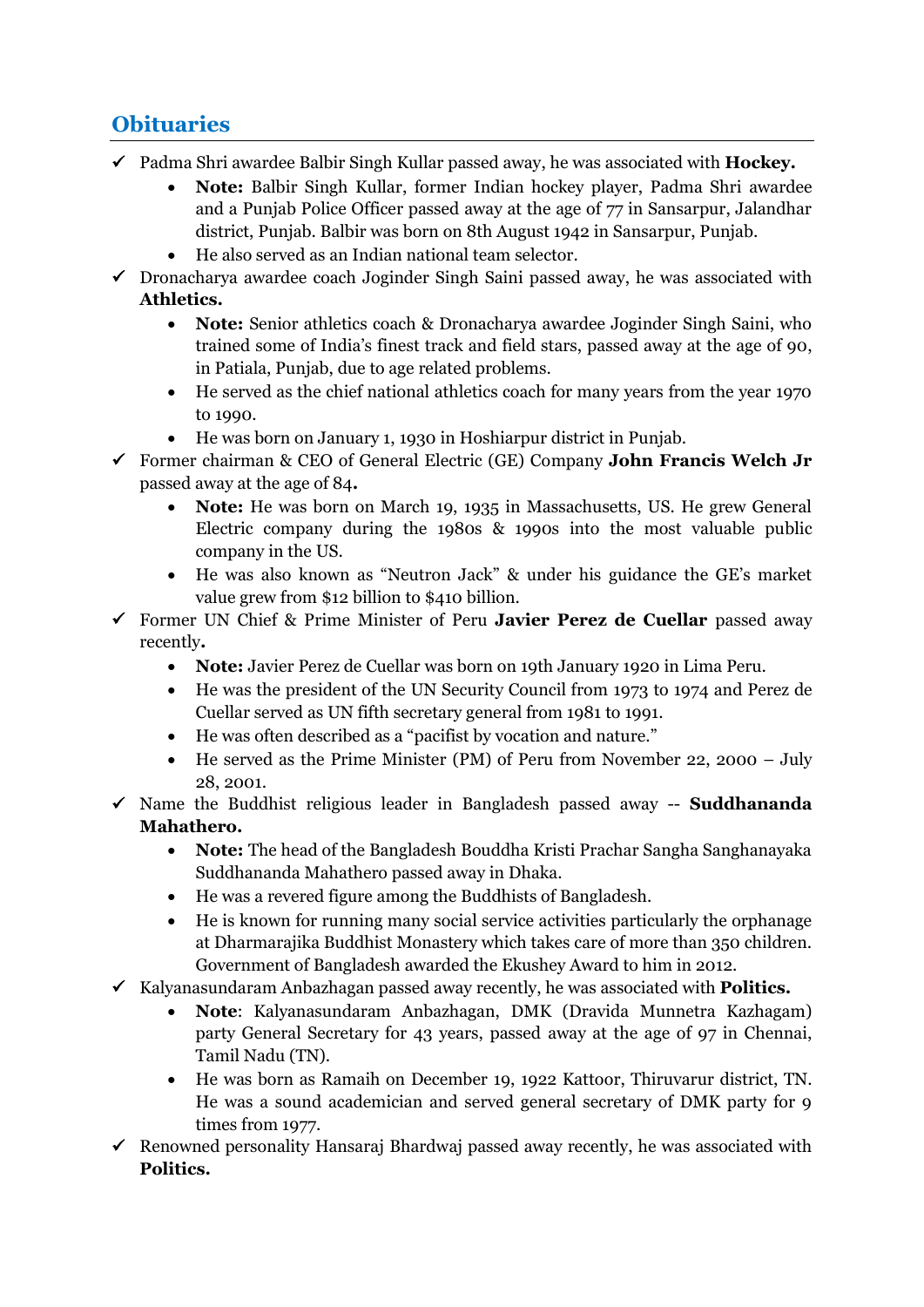- **Note:** Former Union Law Minister and former governor of Karnataka & Kerala, Senior Congress leader passed away at the age of 83 in New Delhi, India.
- He was born in Garhi Sampla village in Rohtak district, Haryana. He also holds the record of India's second longest serving Law Minister.
- He served as Rajya Sabha member for 5 terms from April 1982 to May 2009.
- ✓ Name the famous Swedish Actor **Carl Adolf von Sydow** passed away recently**.**
	- **Note:** Carl Adolf von Sydow, Swedish actor, passed away at the age of 90 in Provence, France.
	- He was born on April 10, 1929, in Lund, Sweden. He was known for his character who played a game of chess with death in the movie "Seventh Seal", directed by Ingmar Bergman and also the Three-Eyed Raven (Fictional Character) in "Games of Thrones" and the horror classic film "The Exorcist".
	- He considered his director Bergman as his mentor and worked with him in 11 films, which includes Wild Strawberries, The Passion of Anna, Shame and The Virgin Spring.
- ✓ Santu Mukhopadhyay or Santu Mukherjee passed away recently, he was associated with **Cinema.**
	- **Note:** Veteran Bengali actor Santu Mukhopadhyay or Santu Mukherjee, 69 a widower passed away at his south Kolkata residence due to cardiac arrest.
	- He is known for his films 'Sansar Simante' & 'Bhalobasa Bhalobasa'. He got good recognition on the big screen for films like 'Ganadevata' & 'Byapika Biday'.
- ✓ Former Czechoslovak javelin-thrower **Dana Zatopkova** passed away recently**.**
	- **Note:** She is an Olympic javelin champion, won gold in the Helsinki Olympics in 1952 and won the Olympic silver in Rome in 1960.
	- Dana Zatopkova was born on September 19, 1922 in Frystát, Czechoslovakia.
	- She also won a European championship in 1954 and 1958 and in 1958, she set the world record of 55.73 meters. Helsinki Organizing Committee declared her "the happiest gold medalist".
	- She served as a coach in 1960 and retired from the role in 1980.
- ✓ Dr Puthussery Ramachandran passed away recently, he was a veteran **Malayalam poet.**
	- **Note:**A scholar of Dravidian linguistics and a teacher passed away due to agerelated illness at the age of 91 years. His first poem Onnanthyakkuttamwas published at the age of 16.
	- His poems have been translated and published in various languages like Hindi, English and Tamil.
- ✓ Veteran journalist, writer, Khadi Activist **Patil Puttappa** passed away.
	- **Note:** He was born on January 14, 1921, at Kurabagond village, Dharwad district, Karnataka. He was also known as PaPu.
	- He completed his graduation in Law in 1954 in Belagavi and master's degree in Journalism from California State University in 1949.
	- He was the first president of the Kannada Watchdog Committee and founderpresident of the Border Advisory Committee. He served as a president of Vidyavardhaka Sangha, Dharwad, in 1967.He published "Vishwavani" daily newspaper in 1959 and weekly newspaper "Prapancha" he also edited Navayuga.
- ✓ Former world champion boxer and trainer **Roger Mayweather** passed away.
	- **Note:** Roger Mayweather won the world champion boxer title in two weight classes.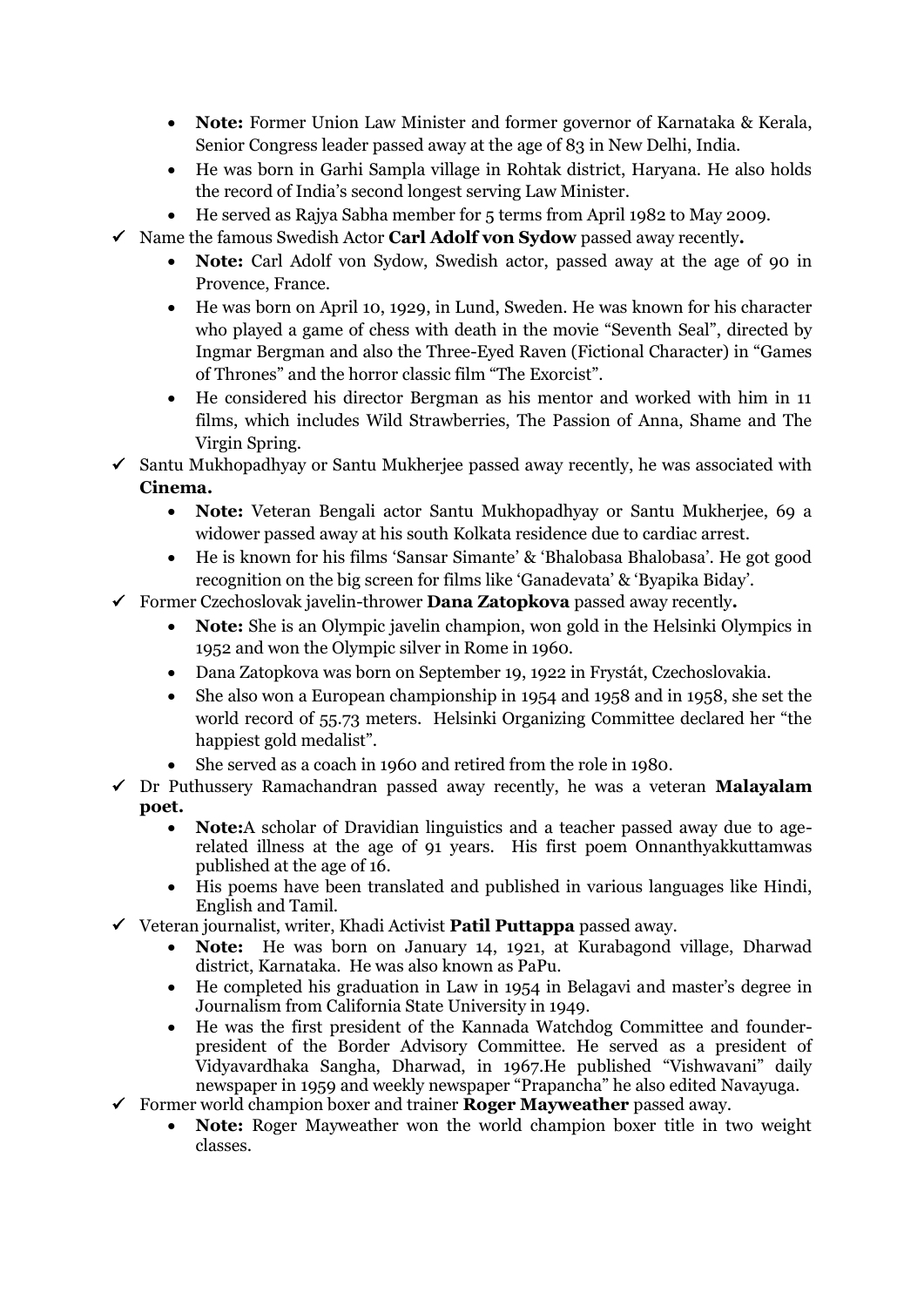- He won his first 17 career fights and captured the world title in World Boxing Association junior lightweight and earned the World Boxing Council junior welterweight title in 1987.
- He was born on April 24, 1961 in Grand Rapids, Michigan, US. The United States named him Black Mamba, who is trainer and uncle of Floyd Mayweather's.
- $\checkmark$  Pradip Kumar Banerjee passed away at the age of 83 in Kolkata, he was associated with **Football.**
	- **Note:** He was born on June 23, 1936, in Jalpaiguri, West Bengal.P.K Banerjee scored 65 international goals in 84 appearances for the national team.Banerjee led India in the 1960 Rome Olympics and also represented India in the 1956 Melbourne Olympics.
	- Awards & honours: Banerjee won Asian Games gold-medallist in 1962, won the gold medal at the Jakarta Asian Games in 1992, FIFA (Fédération Internationale de Football Association) awarded him the Centennial Order of Merit in 2004.
- $\checkmark$  Meenakshisundaram Ramasamy Viswanathan, popularly known as Visu passed away recently, he was a veteran **Actor.**
	- **Note:**Famous actor, director and stage artiste Meenakshisundaram Ramasamy Viswanathan, popularly known as Visu passed away at the age of 75 in Chennai, Tamil Nadu (TN).
	- He was a writer for films such as Pattina Pravesam & Thillu Mullu, he also began acting, directing and had also assisted director K. Balachander on a few films.
- ✓ Veteran **Actor** Kenneth Ray Rogers passed away recently
	- **Note:** He was inducted to the Country Music Hall of Fame in 2013, for his "distinctive & husky voice".
	- Kenneth Rogers was a six-times Country Music Awards (CMA) winner and 3 times Grammy award winner.
	- He is well-known for his hits like 'Lady', 'The Gambler', 'Islands in the Stream', 'Lucile', 'She Believes in Me' and 'Through the years' and has 24 number-one hits, throughout his career.
- $\checkmark$  French comic book artist, scriptwriter, the co-creator and illustrator of the "Asterix and Obelix" who passed away -- **Alberto Aleandro Uderzo.**
	- **Note:** Albert Uderzo created Asterix in 1959 with the fellow Frenchman and writer Rene Goscinny, who gave life to the French-Belgian comics magazine Pilote.
	- Both Alberto and Rene Goscinny were considered as founding fathers of modern comics.
- $\checkmark$  Name the former India football player and 1970 Asian games bronze medallist passed away recently **-- Abdul Latif.**
	- **Note:** He also represented India in Asia Cup Qualifier in 1968 in Myanmar and Merdeka Cup in 1969 in Kuala Lumpur.
	- He was born on June 20 of 1947 in Mysore, Karnataka.He played as a midfielder and also played for the two famous Kolkata clubs Mohammedan Sporting Club and Mohun Bagan.
	- He was the coach of the Assam team which won the junior & sub-junior national titles under his guidance.
- ✓ Nawab Banoo alias Nimmi passed away recently was a famous **Bollywood actress.**
	- **Note:** She was also known as Nimmi, who was popular in the early 1950s & 1960s of Hindi films.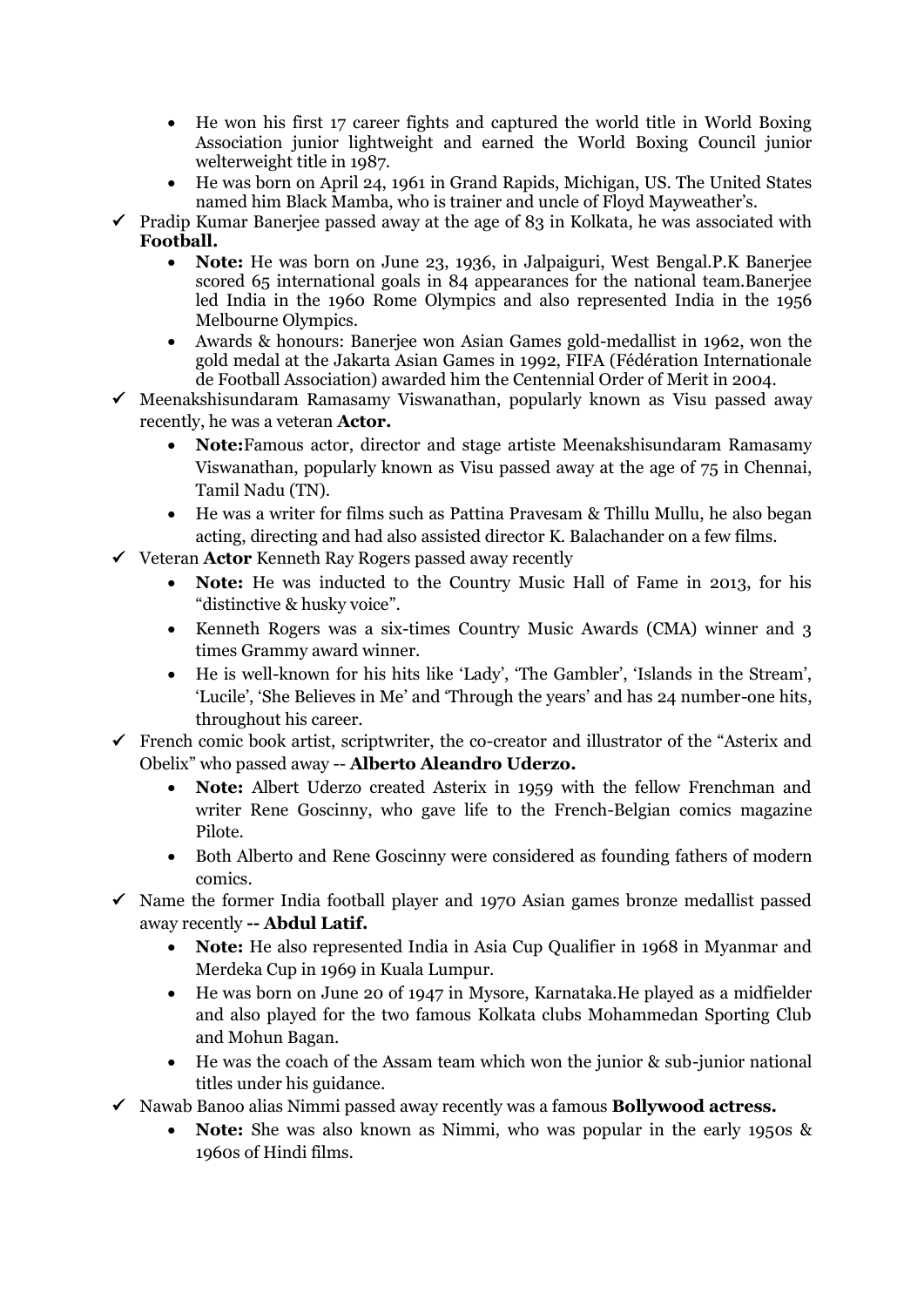- She was born on February 18, 1933 in Agra, Uttar Pradesh (UP). She made her debut with legendary actor- director, Raj Kapoor's "Barsaat" in 1949, who had given her the screen name of Nimmi and her last screen appearance was in Love and God (1986).
- ✓ Nemai Ghosh passed away recently, was a veteran **Photographer.**
	- **Note:** He is known for working with director Satyajit Ray as a still photographer who captured the director, framing actors over 2 decades.
	- He debuted with "Goopy Gyne Bagha Byne" (1969) and was with Satyajit Ray till his last film "Agantuk" (1991).
- $\checkmark$  Rajyogini Dadi Janki passed away recently, she was chief of which spiritual organization **Brahmakumaris Sansthan.**
- ✓ Paravai Muniyamma who passed away recently, was a famous **Tamil Folk Singer.**
	- **Note:** She was born on June 26, 1937, in Paravai, Madurai, Tamil Nadu (TN). The acting career of Muniyamma began in the year 2003 in the film Dhool.
	- Her song "Madurai Veeran" became a huge hit. She had appeared in over 50 films, usually playing grandmother roles.
	- In March 2019, Muniyamma was honoured with the Kalaimamani title by the Tamil Nadu government.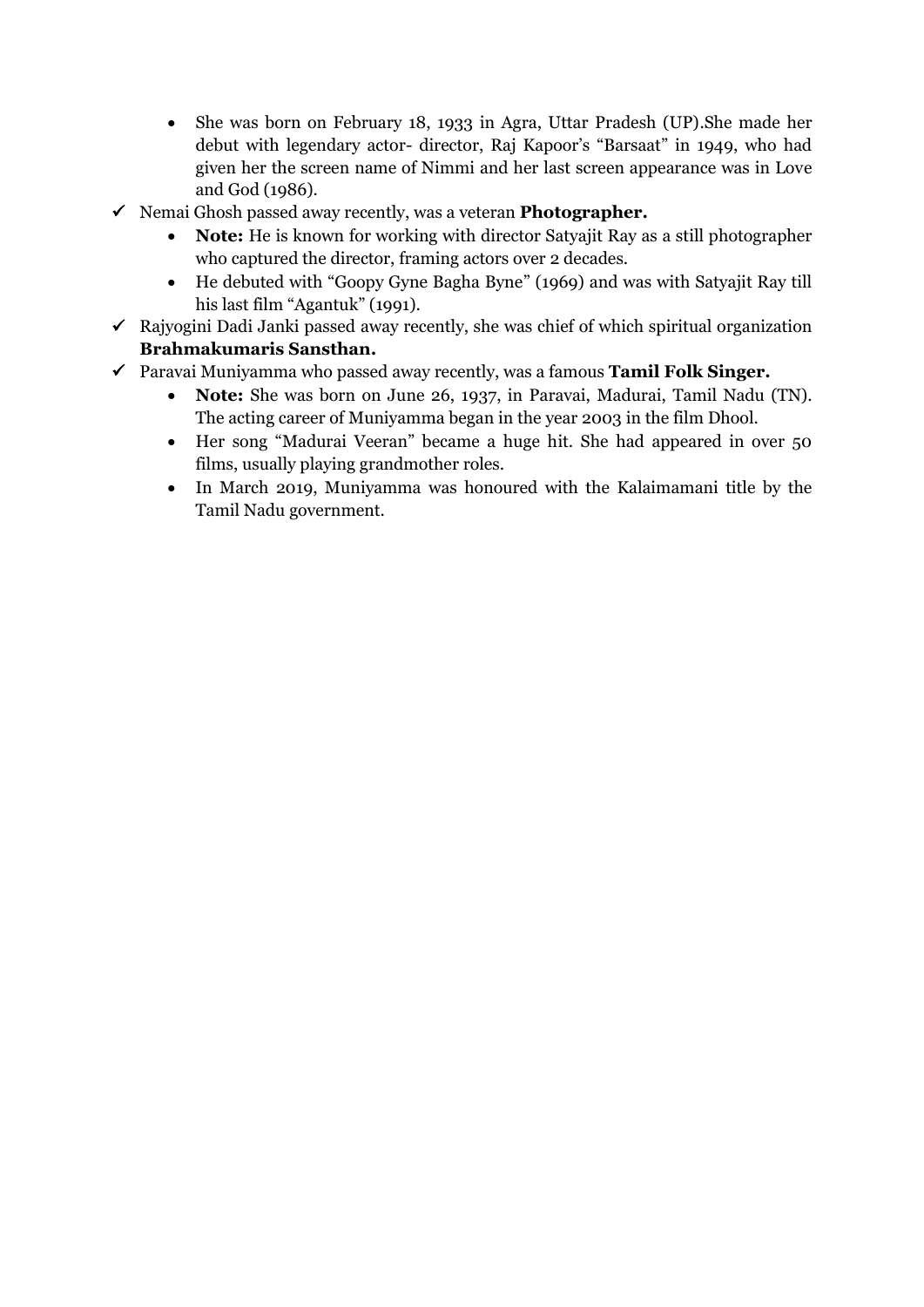#### **Important Days**

- ✓ The Zero Discrimination Day 2020 was observed globally on **1 st March 2020.**
	- **Note: Zero Discrimination** is celebrated every year to challenge the discrimination faced by women & girls, to raise awareness & mobilize action to promote equality & empowerment for women & girls.
	- The theme for 2020 is **"Zero Discrimination against Women & Girls".**
- ✓ The **World Civil Defence Day** was observed on **1 st March 2020.**
	- **Note:** The Word Civil Defense Day (WCDD) is celebrated annually on 1st March, to create awareness on the self-protection & preventive measures to be taken in the event of disasters or accidents and pay tribute to the efforts, sacrifices of the national services responsible for the fight against disasters.
	- Theme of the WCDD 2020: "Civil Defence and a first aider in every home".
- ✓ The World Wildlife Day is celebrated around the world on **3rd March.**
	- **Note:** The World Wildlife Day (WWD) has been celebrated based on the theme "Sustaining all life on Earth".
	- The day aims to celebrate the beautiful and varied forms of wild fauna and flora & raises awareness for conservation of wildlife.
	- The main objective of this day is to familiarize the common people with the diverse forms of wildlife and flora.
	- At the same time people have to create awareness about the many benefits for their conservation
- ✓ The World Hearing Day (WHD) is observed annually on **3rd March.**
	- **Note:** World Hearing Day (WHD) is observed annually on 3rd March by the Office of Prevention of Blindness and Deafness of the WHO (World Health Organization) to raise awareness on how to prevent deafness and hearing loss.
	- The day is being observed since 2007 and before 2016 it was known as International Ear Care Day.
	- Theme of WHD 2020: Hearing for life: Don't let hearing loss limit you. The theme ensures that the people with hearing loss are able to achieve their full potential.
- ✓ The National safety day is observed every year on **4th March.**
	- **Note:** The National safety day is observed every year on 4th March. This year 2020 will be celebrated as the 49th National Safety day organized by the National Safety Council (NSC).
	- The National safety day is celebrated throughout the country to reiterate the importance of safety and create awareness throughout the country.
	- The Theme of National Safety day 2020 is "Enhance Health & Safety Performance by Use of Advanced Technology".
- ✓ Janaushadhi week was celebrated throughout the country from **1st March to 7th March 2020.**
	- **Note:** The main aim of the week is to provide various activities like health checkup Camp, free doctor consultation, free medicine distribution is hosted by Jan Aushadhi Kendras.
	- On the fourth day of the event for empowering women, the event was focused on the theme 'Suvidha Se Sammaan'.The "Pradhan Mantri Bhartiya Janaushadhi Pariyojana" initiated by the Department of Pharmaceuticals, Government Of India to provide quality medicines at an affordable price.
- ✓ The International Women's Day (IWD) 2020 was observed globally on **March 8, 2020.**
	- **Note:** Since 1977, the United Nations (UN) Women is organizing International Women's Day (IWD) all over the world on March 8 to recognize women for their efforts in changing the individual lives as well as of nations.
	- The day celebrates women's achievements without regard to divisions, whether national, ethnic, linguistic, cultural, economic or political.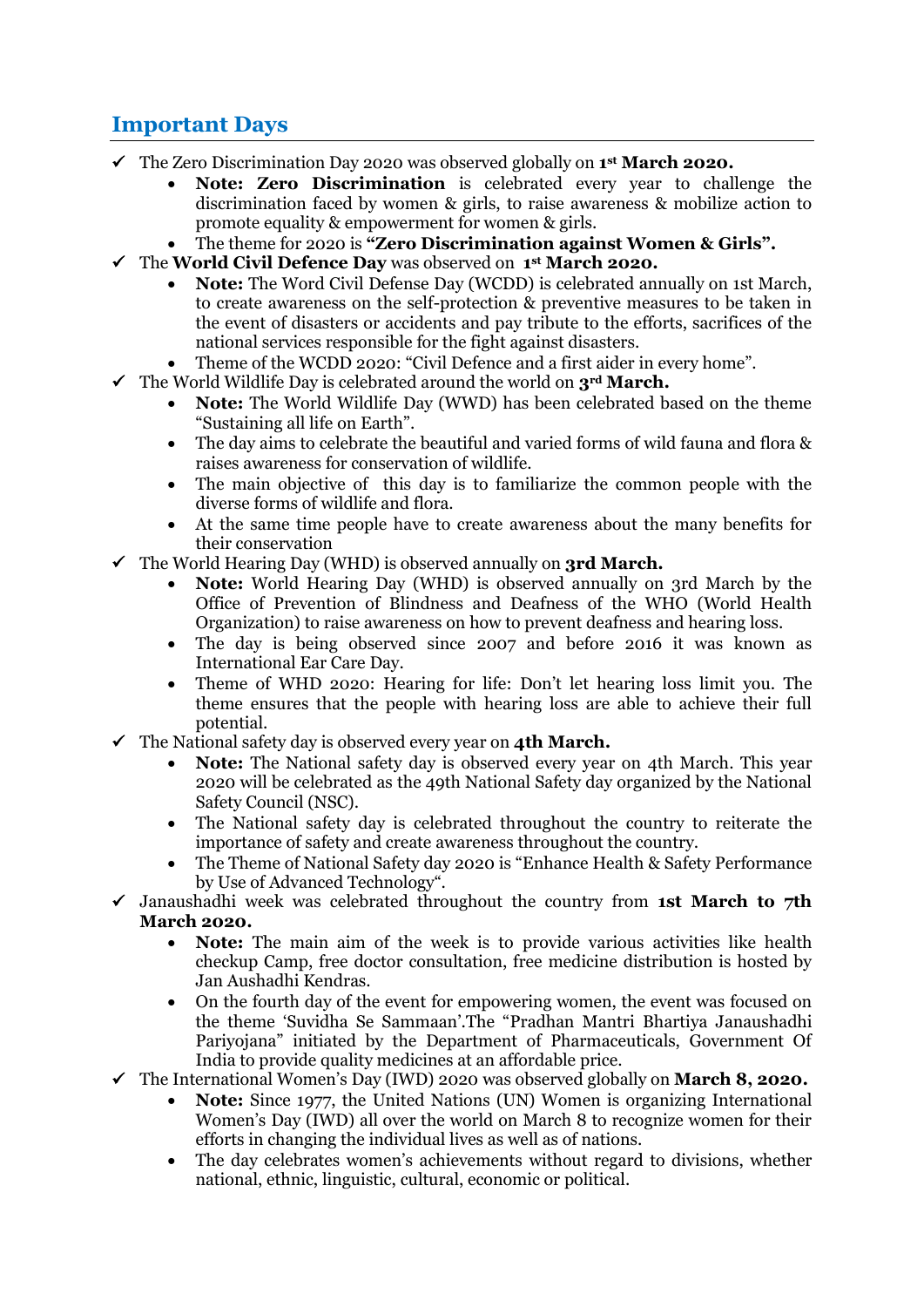- The 2020 theme for IWD was "I am Generation Equality: Realizing Women's Rights".
- ✓ The **Central Industrial Security Force (CISF) Raising Day** is observed every year on **10th March.**
	- **Note:** The 51st CISF Raising Day is celebrated on March 10, 2020, for better protection and security throughout the country and to create awareness among the public regarding the role and functions of CISF.
	- CISF provides security to all the government infrastructure projects all over the country.
- ✓ The World Kidney Day is observed globally on **12th March.**
	- **Note:** The World Kidney Day is observed on March 12, 2020 to raise awareness on the importance of kidneys to our health and also reduce the impact of kidney diseases, its associated health problems.
	- This year marks the 15th Observance of World Kidney Day which is observed globally on second thursday of March every year since 2006.
- ✓ The World Sleep Day was observed on **13th March 2020.**
	- **Note:** The World Sleep Day was observed on March 13, 2020. The day creates awareness about the importance of healthy sleep, to lessen the burden of sleep problems on society through better prevention and management of sleep disorders.
	- The theme of the year 2020: "Better Sleep, Better Life, Better Planet".
- ✓ The Pi Day is celebrated every year on **14th March.**
	- **Note:** Pi Day is celebrated every year on March 14, 2020 because the date stands as 3/14 in the month/day format.
	- Pi (Greek letter " $\pi$ ") is the symbol used in mathematics to represent a constant and its value up to five decimal places 3.14159. Coincidentally, March 14 is also Physicist Albert Einstein's birthday.
	- Pi  $(\pi)$  is the ratio of a circle's circumference to its diameter. The diameter of a circle is the distance from edge to edge (measuring through the center) & the circumference is the distance around the circle.
- ✓ The World Consumer Day 2020 was observed on **March 15, 2020.**
	- **Note:**The day is celebrated every year on March 15 to spread awareness about consumer rights and needs since 1983.
	- It is an initiative by Consumer International which is a membership organisation for consumer groups around the world.
	- The theme of the year 2020 is 'The Sustainable Consumer.'
- ✓ National Vaccination Day is observed every year on **16th March 2020.**
	- **Note:** This day is celebrated throughout India to create awareness and the importance of getting timely vaccinations.
	- This day was first observed in 1995 and the first dose of Oral Polio Vaccine was given in India. Vaccination protects children from serious illness and complications of vaccine-preventable diseases.
- ✓ The Global Recycling Day 2020 was observed on **18th March 2020.**
	- **Note:** This day was first observed on March 18, 2018, by the Bureau of International Recycling (BIR) and celebrated globally every year to raise awareness of the importance of recycling.
	- The Global Recycling Foundation announces "Recycling Heroes" as the theme for third Global Recycling Day.The main aim of the day is to turn 'waste' into a valuable resource.
- ✓ World Sparrow Day (2020) is observed every year on **March 20.**
	- **Note:** This day was first celebrated in 2010 initiated by the Nature Forever Society (NFS).
	- This day is celebrated globally to spread awareness about the importance of sparrows and their major functional conservation values.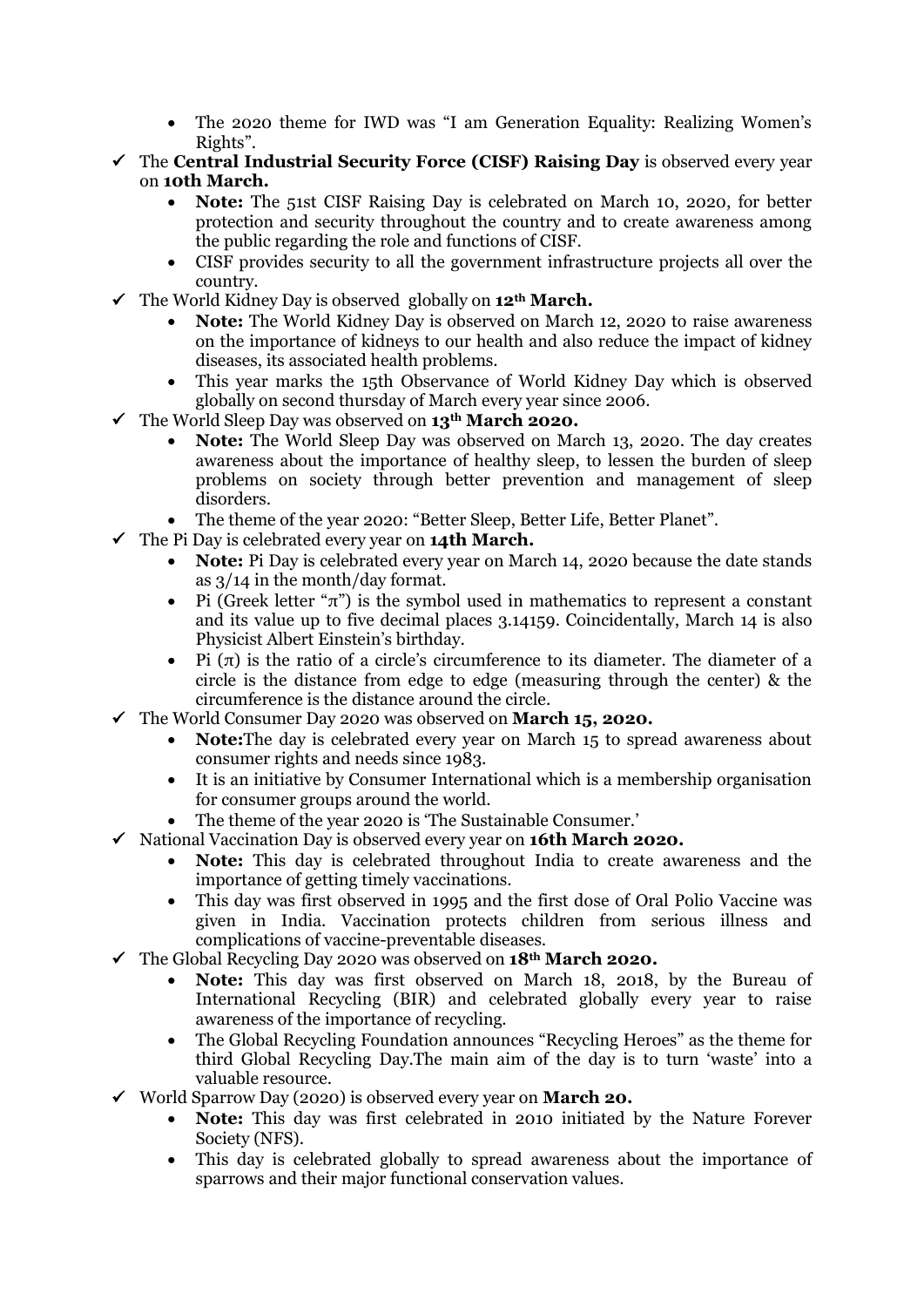- The theme of the World Sparrow Day 2020 is I LOVE Sparrows. The theme aims to highlight the love that people have for sparrows.
- ✓ The "International Day of Happiness" is celebrated worldwide every year on **20th March.**
	- **Note:** The day creates awareness of the importance of happiness in everyone's life around the world.
	- The theme this year is "Happiness for All Together".
- ✓ The world day of theatre for children and Young People celebrated every year on **20th March.**
	- **Note:** It is an ASSITEJ, the International Association of Theatre for Children and Young People campaign & celebrates the performing arts for children & young people worldwide.
	- The main purpose of the day is to draw the attention of the wider public to children's and young people's theatre.
	- For children, it is promoted & celebrated through the slogan 'Take a Child to the Theatre Today' which is a call to parents, grandparents & guardians to take the children in their care to the theatre on the day.
- ✓ The World Poetry Day is observed every year on **21st March.**
	- **Note:** United Nations Educational Scientific and Cultural Organization (UNESCO) observes World Poetry Day to encourage people to read, write, teach, publish poetry & also to recognize poetry's unique ability which captures the creative spirit of the human mind.
	- It aims to support linguistic diversity by poetic expression & increase the chance for endangered languages to be heard
- $\checkmark$  The International Day for the Elimination of Racial Discrimination is observed annually on **21st March.**
	- **Note:** The day remembers the Sharpeville massacre on 21st March 1960, which involved killing of 69 people by police, at a peaceful demonstration against the Apartheid regime (a regime which embraced racial discrimination) in Sharpeville, South Africa.
	- The UN (United Nations) General Assembly proclaimed the day as a UN Day of observance in 1966.
- ✓ The International Day of Forests (IDF) is observed annually on **21st March.**
	- **Note:** This day is celebrated to raise awareness of the importance of all types of forests and of trees outside forests. The theme of the day this year is "Forests and Biodiversity".
- ✓ The World Down Syndrome Day (WDSD) is observed annually on **21st March.**
	- **Note:** The day has been observed based on the theme 'We Decide' by the UN.
	- The day aims to raise awareness and provide support to the patients suffering from Down syndrome, a congenital disorder caused by having an extra 21st chromosome.
	- The theme for this year has been inspired by the United Nations Convention on the Rights of Persons with Disabilities (CRPD) that supports better participation as a core human right.
- ✓ The World Puppetry Day is observed annually on **21st March.**
	- **Note:** The day was celebrated with the aim to raise interest and encourage the kids and youngsters towards the comic-art-entertainment form.
	- The idea of celebrating this day came in the mind of its founder, Iran's puppet theater Artist Javad Zolfaghari.
	- He conceived the idea at the 18th Union Internationale de la Marionnette (UNIMA) conference in Magdeburg, Germany in 2000.
- ✓ The International Day of Nowruz was celebrated on **21st March.**
	- **Note:** The word Nowruz (new day) is the name of the Iranian new year or Persian new year which is celebrated worldwide by various ethnolinguistic groups.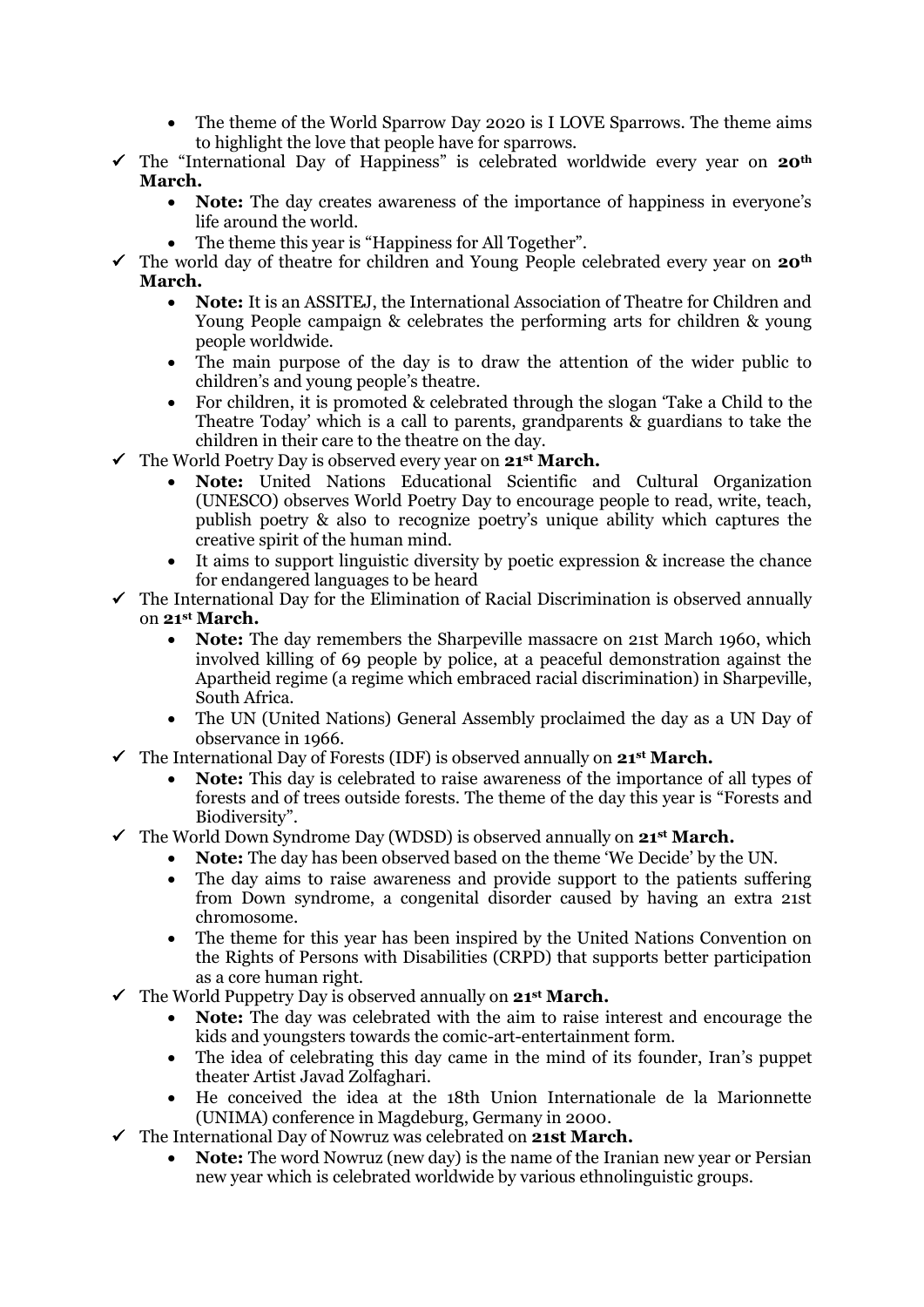- The UN (United Nations) general assembly recognized March 21 as International Day of Nowruz in 2010.
- ✓ The World Water Day is observed globally every year on **March 22.**
	- **Note:** The day is observe to highlight the importance of freshwater.Theme of the year 2020: "Water and Climate Change".
- ✓ The World Meteorological Day (WMD 2020) is observed every year on **23rd March.** 
	- **Note:** The was first organized by the World Meteorological Organization (WMO) in the year 1950.
	- The theme of WMD 2020 is "Climate and Water". It is celebrated globally to showcase the efforts of National Meteorological and Hydrological Services to the safety and wellbeing of society.
- ✓ The World Tuberculosis Day is observed globally on **24th March.**
	- **Note:** The day is observed to raise awareness of Tuberculosis (TB) disease and the efforts made to eliminate the disease.
	- The date marks the day in 1882 when Dr Robert Koch announced that he had discovered the bacterium that causes TB.
	- World TB Day is one of the 8 official global health campaigns marked by the World Health Organization (WHO).
- $\checkmark$  The International Day of Remembrance of the Victims of Slavery and the Transatlantic Slave Trade is observed on **25th March.**
	- **Note:** The 2020 Theme of the day is "Confronting Slavery's Legacy of Racism Together".
	- The day aims to create awareness of the dangers of racism and prejudice today.
- ✓ World Theatre Day (WTD) is celebrated every year on **27th March.**
	- **Note:** The day promotes the values of arts and its forms across the world. The day was initiated by ITI in 1961.
	- Every year, various national and international events are organized on this day and ITI selects an outstanding theatre personality to write the message for World Theatre Day.
	- The messages given by renowned theatre artists focus on the theme of "Theatre and a Culture of Peace".